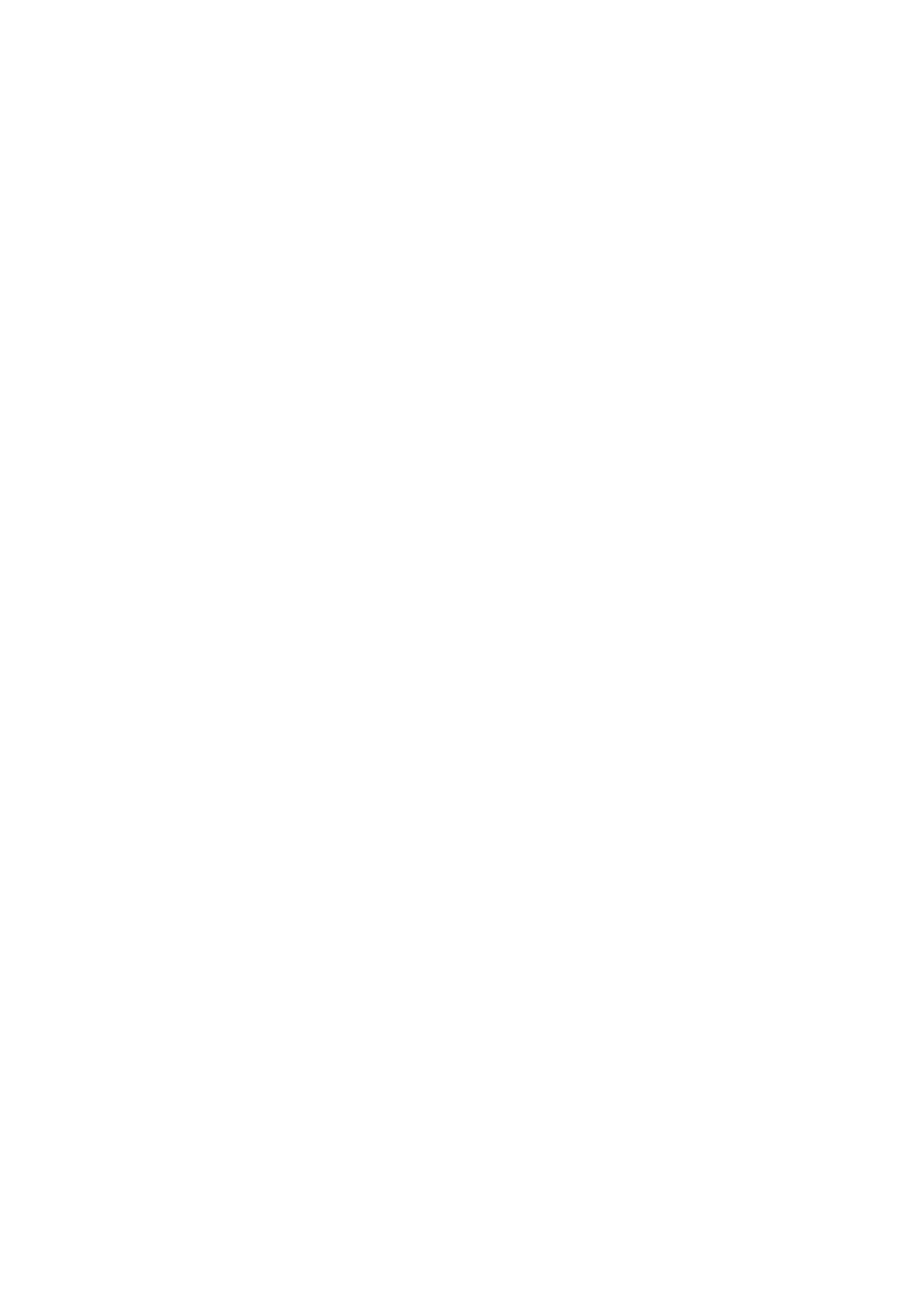

# **Faculty of Education**

#### Thesis abstract

| Department of Educational Sciences and Teacher Education<br>Intercultural Teacher Education                                       |                                      | Author<br>Rantala Vappu |                             |  |  |  |
|-----------------------------------------------------------------------------------------------------------------------------------|--------------------------------------|-------------------------|-----------------------------|--|--|--|
| Title<br>"Who run the world? GIRLS!" Analysis on girlhood, girl empowerment and girl empowerment organization<br><b>GENaustin</b> |                                      |                         |                             |  |  |  |
|                                                                                                                                   |                                      |                         |                             |  |  |  |
| Major subject<br><b>Education</b><br>$\mathbf{A}$ and $\mathbf{A}$                                                                | Type of thesis<br>Pro gradu - thesis | Year<br>May 2013        | Number of pages<br>$60 + 3$ |  |  |  |

#### Abstract

Gender has a strong impact on individual's entire life course. However, this impact is also shaped by the culture and society the individual lives in. For girls (and for boys) the consequences of being of certain gender may be positive as well as negative. This master's thesis focuses on the factors that contribute to the well-being of girls, and more generally, on how girlhood is experienced. These factors are divided according to the biopsychosocial approach, but it is acknowledged that girlhood is constructed culturally and socially too, which guides the research process. Research context is here seen as 'geography' according to the theory deliberated in the book Geographies of Girlhood (2005), edited by Paula Bettis and Natalie Adams, in which several authors speak for the diversity of girlhood.

Research on girls' empowerment is part of girlhood studies aiming at empowering the girls holistically; through empowerment girls are equipped to act upon their own well-being. In the study girlhood and girl empowerment are observed through the lens of biopsychosocial theory, taking into consideration the girls' living environment, i.e. the geographical context (Western, North American society). It is argued that many of the biopsychosocial challenges of girlhood might best be solved with empowerment theory turned into practice.

The theoretical discussion on girlhood and girl empowerment is supported by a case study of one of the North American girl empowerment organizations, GENaustin, Texas, where ethnographic data was collected. Based on the analysis of the data, the researcher evaluates how successful the project of empowering the girls was and also, what were the challenges people working for this organization needed to cope with. The conclusions drawn from the theoretical consideration and the case study show that the empowerment of girls is of vital importance for their well-being and further, that in order to get good results, the geographical perspective should be recognized; this became obvious when analyzing the challenges that the organization needed to solve, such as the homogeneity of the local girl groups and prerequisites for funding set by the sponsors.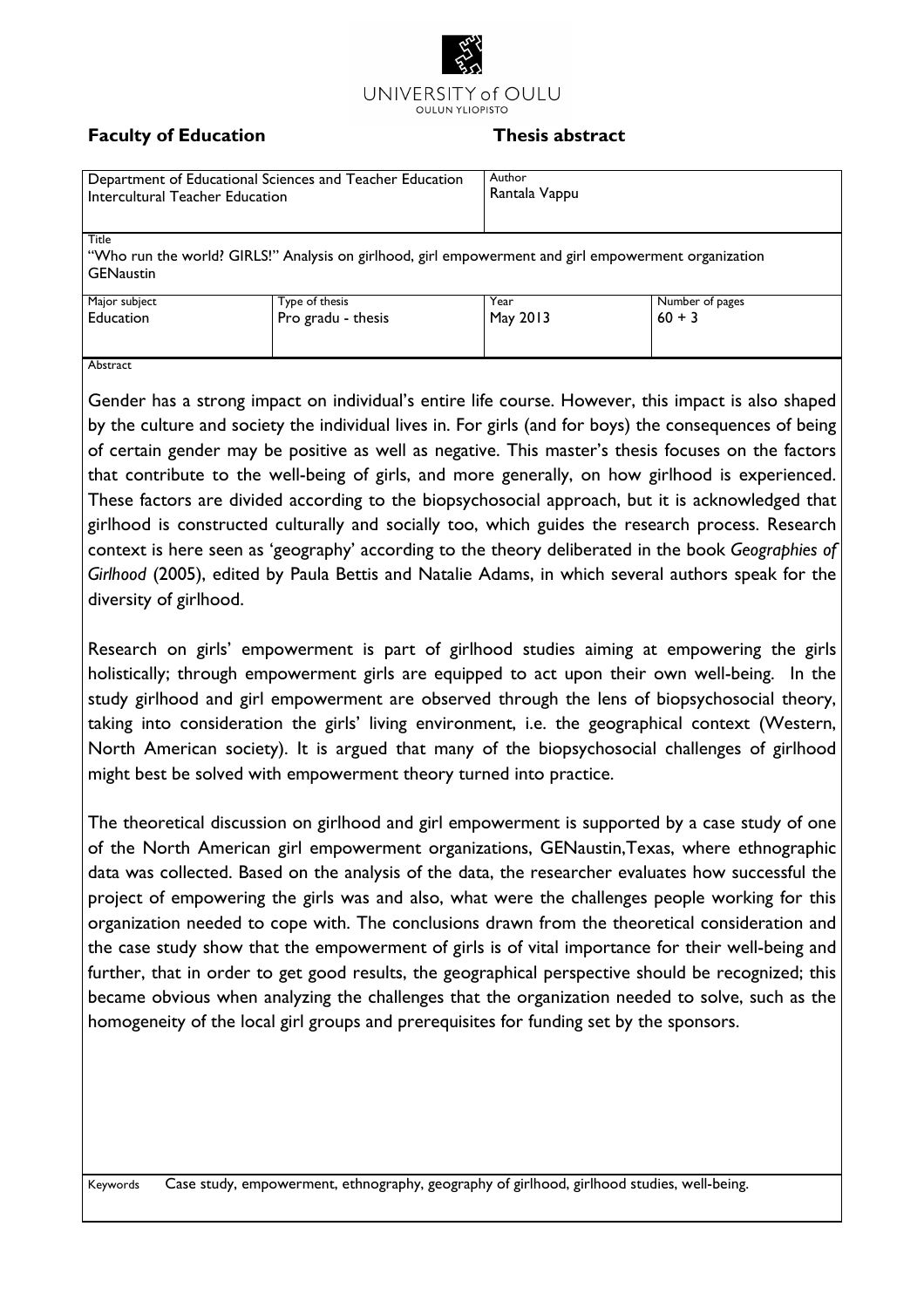

#### **Kasvatustieteiden tiedekunta Tiivistelmä opinnäytetyöstä**

| Luokanopettajankoulutus                                                                                                        |                            | Tekijä<br>Rantala, Vappu |           |  |  |
|--------------------------------------------------------------------------------------------------------------------------------|----------------------------|--------------------------|-----------|--|--|
| Työn nimi<br>"Who run the world? GIRLS!" Analysis on girlhood, girl empowerment and girl empowerment organization<br>GENaustin |                            |                          |           |  |  |
| Pääaine                                                                                                                        | Työn laji                  | Aika                     | Sivumäärä |  |  |
| Kasvatustiede                                                                                                                  | (KM) pro gradu - tutkielma | toukokuu 2013            | $60 + 3$  |  |  |
| Tiivistelmä                                                                                                                    |                            |                          |           |  |  |

Sukupuoli vaikuttaa yksilön elämänkulkuun voimakkaasti koko eliniän ajan. Tämä vaikutus muokkautuu sen kulttuurin ja yhteiskunnan mukaan, jossa yksilö elää. Tytöille (kuten pojillekin) tämä aiheuttaa sekä positiivisia että negatiivisia seurauksia. Tässä pro gradu – tutkielmassa tarkastellaan nimenomaan tyttöjen hyvinvointiin ja ylipäätään tyttöyden kokemisen vaikuttavia tekijöitä, jotka on jaoteltu biopsykososiaalisen teorian mukaan. Tyttöyden katsotaan olevan kuitenkin myös kulttuurisesti ja sosiaalisesti rakentunutta, mikä ohjaa tutkimusprosessia. Tutkimuskontekstista puhutaan myös maantieteenä; tyttöyden maantieto- teoria perustuu Paula Bettisin ja Natalie Adamsin (2005) teokseen *Geographies of Girlhood*, jossa useat tutkijat puhuvat tyttöyden moninaisuuden puolesta.

Tyttöjen voimaantumisen tutkimus on osa tyttötutkimusta ja siihen perustuvan toiminnan tavoitteena on tyttöjen kokonaisvaltainen voimauttaminen niin, että he pystyvät itse edistämään hyvinvointiaan. Tässä tutkimuksessa tyttöyttä ja erityisesti tyttöjen voimauttamista tarkastellaan biopsykososiaalisen teorian kautta, johon liitetään tyttöjen elinpiirin, maantieteellisen kontekstin (länsimainen, pohjoisamerikkalainen yhteiskunta) huomioon ottaminen. Tutkielma suosittaa tyttöyteen liittyvien biopsykososiaalisten haasteiden kohtaamiseen voimaantumisen teoriaa ja sen soveltamista käytäntöön.

Tyttöyden ja tyttöjen voimaantumisen teoreettista tarkastelua vahvistetaan yhden organisaation, texasilaisen GENaustinin, tapaustutkimuksella. Tutkija on kerännyt organisaation toiminnasta etnografisen aineiston, jonka perusteella hän arvioi tyttöjen voimaanuttamisen onnistumista ja niitä haasteita, joita tämän organisaation toimijat työssään kohtaavat. Teoreettisen tarkastelun ja tapaustutkimuksen perusteella päädytään painottamaan tyttöjen voimaantumisen tärkeyttä hyvinvoinnin edistäjänä; parempaan tulokseen tässä työssä päästään ottamalla huomioon maantieteellinen näkökulma, mikä ilmenee myös haasteissa, joita organisaatio kohtaa, kuten paikallisten tyttöryhmien homogeenisyys ja sponsorien mahdolliset rahoitukselle asettamat ehdot.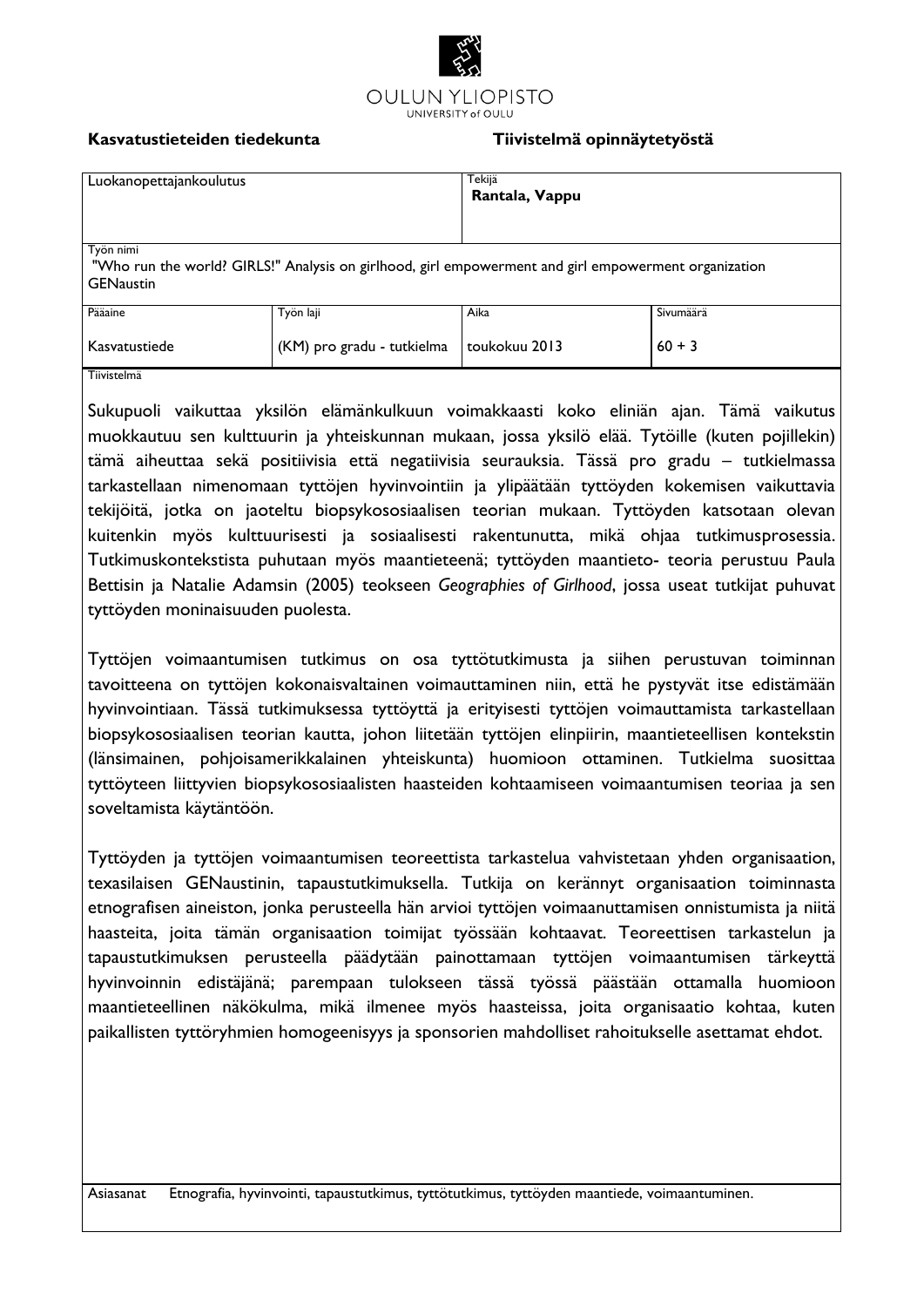# TABLE OF CONTENTS

| 1              |     |                                                  |    |
|----------------|-----|--------------------------------------------------|----|
| 2              |     |                                                  |    |
|                | 2.1 |                                                  |    |
|                | 2.2 |                                                  |    |
| 3              |     |                                                  |    |
| $\overline{4}$ |     |                                                  |    |
|                | 4.1 |                                                  |    |
|                | 4.2 |                                                  |    |
|                | 4.3 |                                                  |    |
|                | 4.4 |                                                  |    |
| 5              |     |                                                  |    |
|                | 5.1 |                                                  |    |
|                | 5.2 |                                                  |    |
|                | 5.3 |                                                  |    |
|                | 5.4 |                                                  |    |
| 6              |     | GIRL EMPOWERMENT THROUGH TRANSFORMATIVE ACTION31 |    |
|                | 6.1 |                                                  |    |
|                | 6.2 |                                                  |    |
|                | 6.3 |                                                  |    |
| 7              |     |                                                  |    |
|                | 7.1 |                                                  |    |
|                | 7.2 | Philosophy                                       | 42 |
|                | 7.3 |                                                  |    |
|                | 7.4 |                                                  |    |
| 8              |     |                                                  |    |
|                |     |                                                  |    |
|                |     |                                                  |    |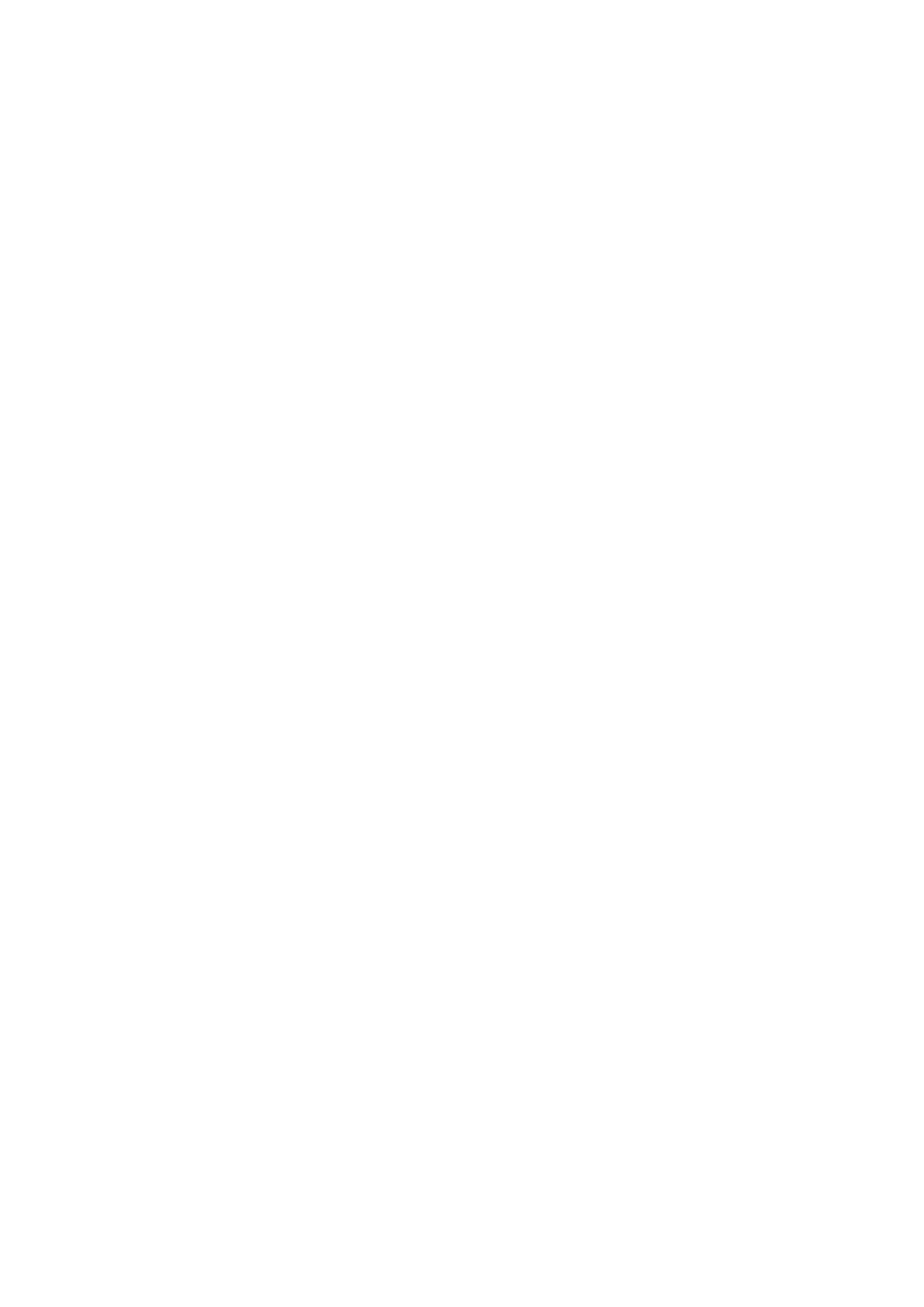# **1 INTRODUCTION**

#### *"Who run the world? Girls!"* (Knowles, 2012)

Girlhood is a worldwide phenomenon. Girls are all over the world. All over the world children are separated as boys or girls according to their biological makeup, and this make up means something. It expounds their lives to be certain kind of life; life of a boy or a life of a girl. Hence, while existing in the world girls create geographies of the girlhood just by being. These geographies are molded by the society that they live in. And these geographies, again, mean something. Traditionally geography refers to the actual place of the girl, but geography here implies how gender identities are simultaneously racialized, classed, sexualized and so forth according to the place of the girl (Laurie, Dwyer, Holloway  $& Smith, 1999, p. 16$ . The geographies are a representation of how girls are perceived by themselves as well as by others. These representations are valued and treated differently from culture and society to the other. In this thesis, this idea of geography of girlhood forms a frame of reference for the analysis performed.

Notwithstanding, it can be questioned whether there is something shared in girlhood, in the geography of being a girl. Is there in the core of being a girl something omnipresent that can be defined important for girls no matter what their geography is. It could be any detail related to the lives of the girls. In this master's thesis, I will try to provoke discussion on the importance of empowering girls in their own specific geography. In other terms, the goal is to discuss if empowerment could be that something omnipresent in the geographies of girlhood. This discussion is supported by a case study of girl empowerment organization called Girl Empowerment Network Austin, GENaustin.

To reach the goal, firstly an analysis is performed of academic publications and researches on the topics of girlhood and girl empowerment. Based on this theoretical analysis, the thesis will examine the case of GENaustin. Thus, academic publications and researches set basis for more detailed analysis of girl empowerment to occur. The discussion is deepened through analysis of GENaustin, which is a non-profit organization in Austin, Texas, USA.

Essentially, this master's thesis is written to create discussion and to further the action. The reasons why I have chosen this topic as my thesis stem from my personal and professional life. My personal and professional experiences have made me realize that this discussion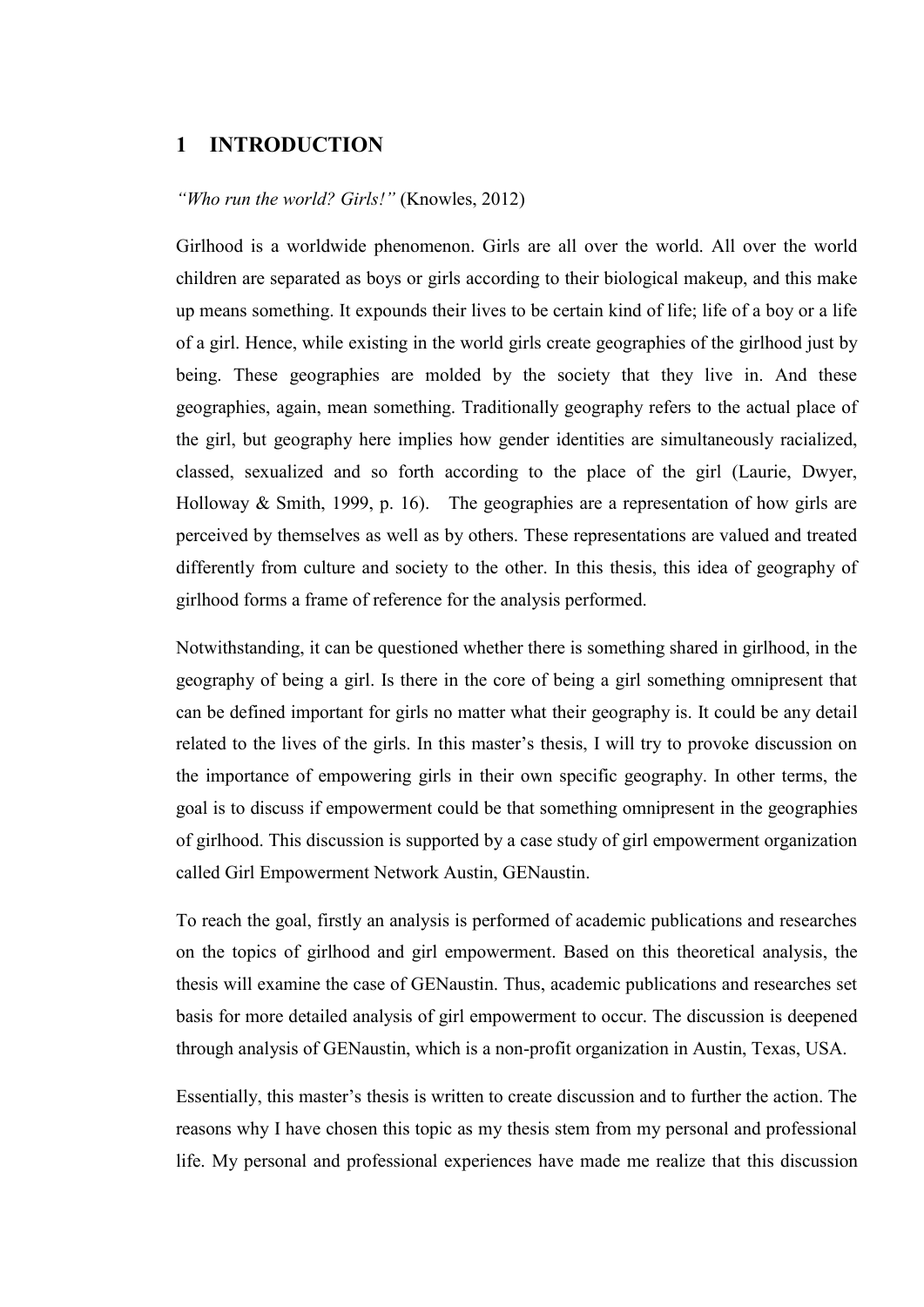on girl empowerment is still needed in the 21st century. Academically I started to work on this topic in my bachelor's thesis where I discussed the general theory and praxis of girl empowerment. This work has lead me to deepen my knowledge on theoretical as well as on practical level of girlhood and girl empowerment. I have worked in different countries concerning the topic of girlhood, one of them being GENaustin where I did my advanced professional practice to complete my studies in intercultural teacher education. The work that I did in the organization inspired me to embark on this topic as my master's thesis. During my academic career I have always felt that working on empowering girls is important and inspiring.

Moreover, I have personally felt that more work is desperately needed in order for girls to really "run the world", i.e. to be active members of the geographies that they are born into. These in depth encounters with issues related to girls' and girlhood have made me feel urgent matters in order to build a better future and enhance the well-being of girls all around the world.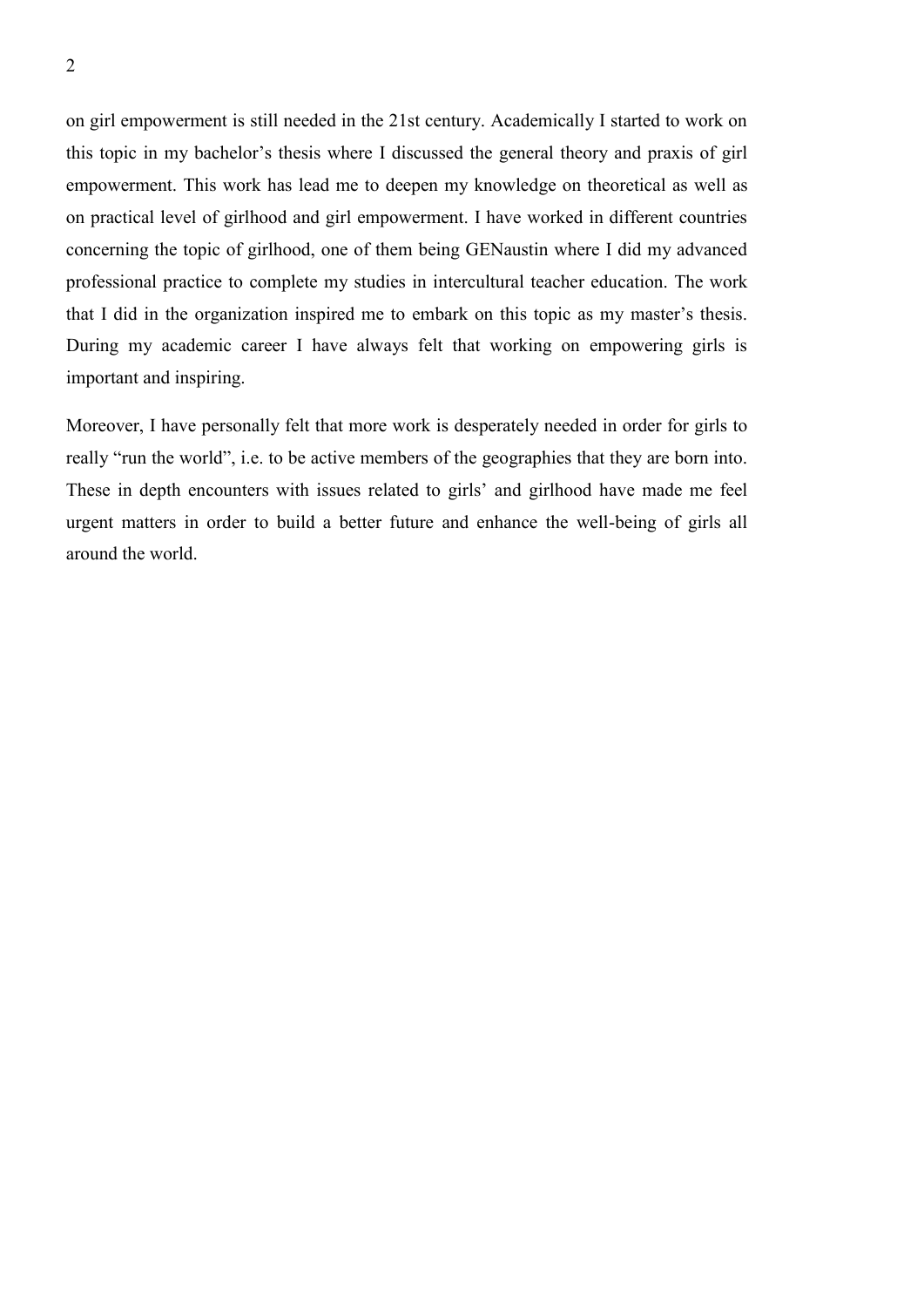# **2 FRAMEWORK OF RESEARCH**

The discussion in this thesis is profoundly based on theories and conceptualizations, which is why the research has to fulfill the requirements of validity and reliability. In order to achieve these requirements, the framework of the research has to be explained in great detail for the reader. Another important factor is the case of GENaustin; the reader has to be able to follow the discussion related to this organization and therefore, the analysis has to obey the rules of the case study research method. In this chapter, the intention is to explain the research performed for this thesis.

#### **2.1 Research questions**

Research work has to have clear direction guided by research questions. The main objective for the discussion on girlhood and girl empowerment is to find answers to the following research questions.

- 1. What is defined as girlhood and girl empowerment? To answer this, a sample of selected academic publications is analyzed.
- 2. Why and how should girl empowerment be performed according to certain geography of girlhood? Consequently: how is girl empowerment understood and carried out in Girl Empowerment Network Austin with reference to geography, philosophy, practices, and experience?

Through answering these questions, the thesis is designed to meet its goal of defending the existence of girl empowerment and supporting it inside the different geographies of girlhood.

# **2.2 Research method**

In any reliable and valid academic research, one has to have a clear research method to convince the reader of one's professionalism and objectivity. This becomes extremely crucial when the data for research is written by people for people. Hence, a completed study is one kind of interpretation of the matter at hand. In educational sciences, there are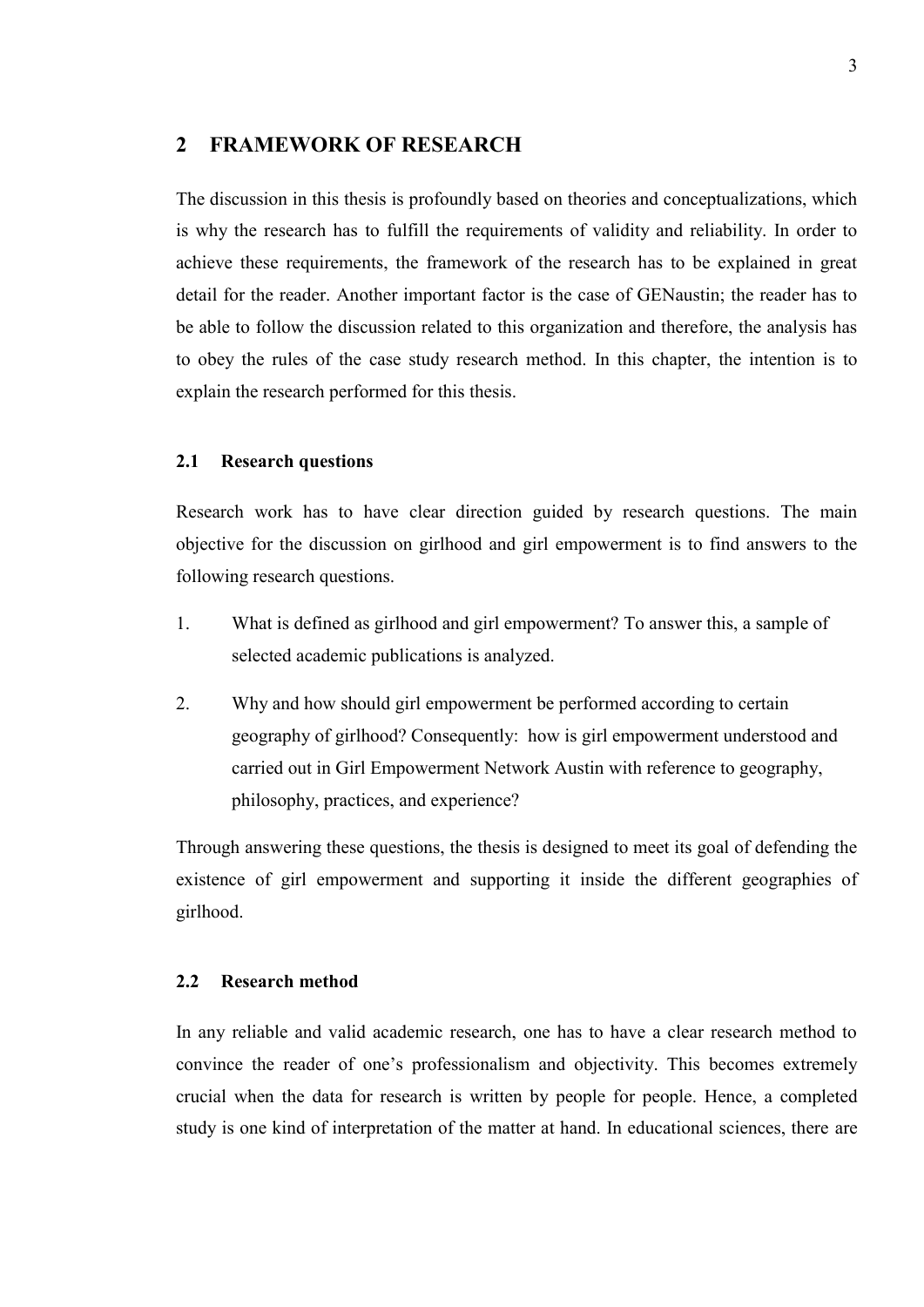seldom right or wrong answers. The goal of this thesis is not to give definite answers as such but to instigate thoughts on the issues discussed.

The thoughts and ideas presented in this thesis are gathered through the analysis of researches and academic publications. The analysis has to follow the protocol of one type of qualitative research which has been chosen as the most suitable. The umbrella of qualitative research method is not a set of unified techniques or philosophies of research; rather it represents a wide range of intellectual and disciplinary traditions of research (Mason, 1996, p. 3). Simultaneously, ground rules for qualitative research can be set and that is what Jennifer Mason does in her book *Qualitative researching* (1996). She suggests qualitative research to be systematically and rigorously conducted which means that one really studies what one has set out to study. Qualitative research should also be strategically conducted, yet flexible, and support the researcher's constant reflexivity. Together these rules for qualitative research mean that while one understands the context and conditions of the research, one should be also aware of how these issues affect one's own work and challenge one's objectivity. While performing qualitative research social explanations should be produced to solve intellectual puzzles that are somewhat generalizable. And while performing according to these rules, the researcher should give thought to the ethical issues related to the research topic. (Mason, 1996, pp. 5-6).

From the field of qualitative research one has several schools of thought to choose from. The analysis of a certain topic cannot be executed in an arbitrary manner. There has to be a system, code of conduct behind the analysis. In this thesis the method chosen is descriptive textual analysis. The research is based on the selected academic publications, previous studies as well as on the material collected on GENaustin. While deep-reading these texts I am interpreting them to describe the phenomena discussed. Mason (1996, p. 109) describes interpretive reading to involve the researcher in constructing or documenting a version what she or he thinks the data to mean or represent. This descriptive analysis or building of representation leads to theoretical framework of geographies of girlhood and girl empowerment.

To the researchers themselves, it seems transparent when written but the idea behind descriptive textual analysis has to be opened for the reader to fully trust the reliability and validity of the research. Reliability in this thesis refers to the consistency of the interpretation, in other words coding (Schreier, 2012, p. 166). High level of academic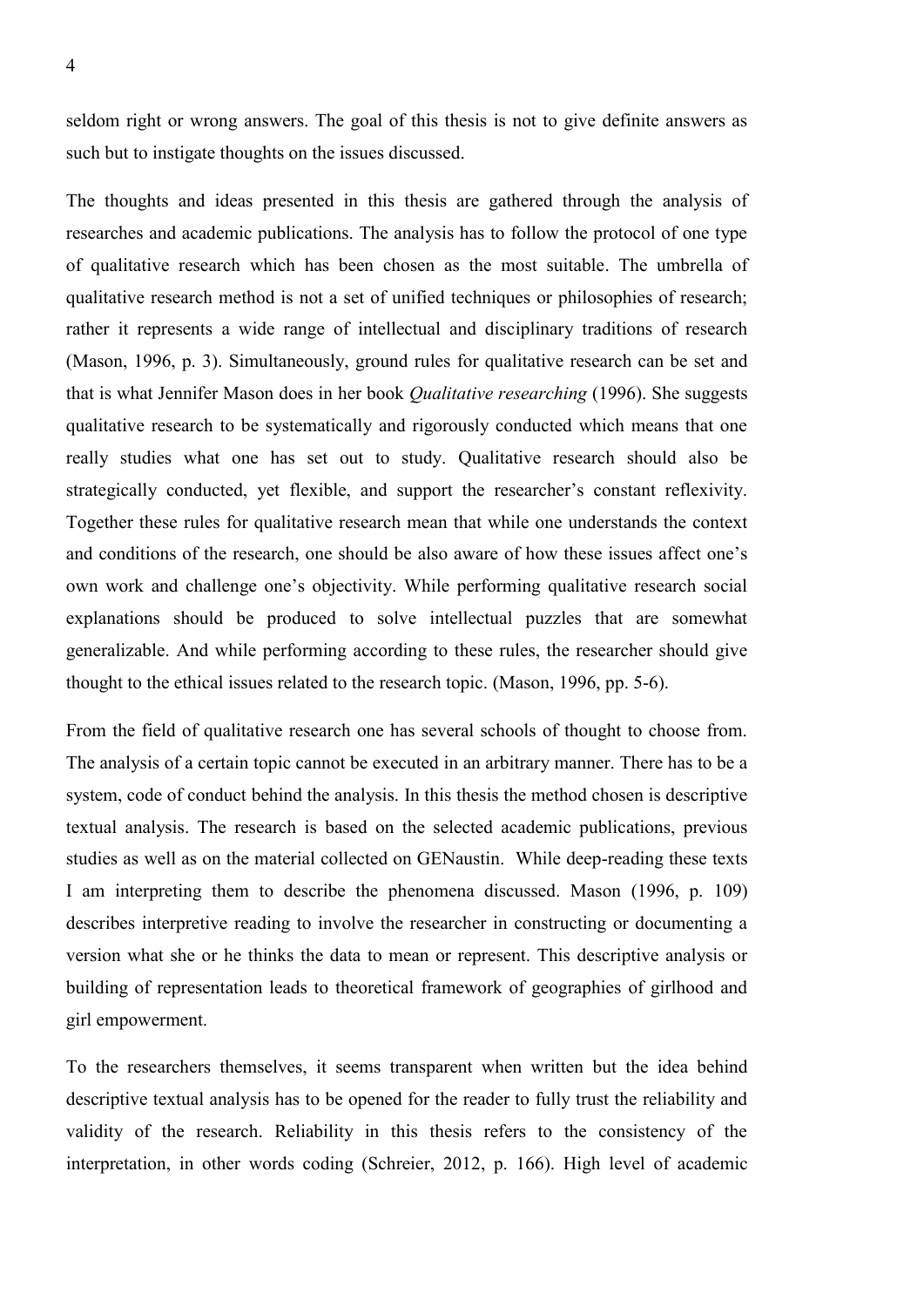reliability is described by Margrit Schreier to be as if the writer is someone who the reader regards as reliable and who will be true to her word. The writer's actions are predictable for us to follow her and trust her (Schreier, 2012, p. 167). This predictability and gaining the trust of the reader are my goals when it comes to reliability.

Another important issue for this thesis and it succeeding in the conventions of academic writing is the issue of validity. The research is considered to be valid when it achieves to research what it set out to research (Schreier, 2012, p. 175). This means that the research method is also valid because by using it, the researcher has been able to answer the questions she or he took up to answer. This goal for validity will be addressed at the end of this thesis.

In this thesis, reliability and validity are affected by the success in using the case study method. In order for the method to be successful, the reader has to be aware of the codes of conduct of case study. The case study method is defined as a problem solving mechanism (Syrjälä & Numminen, 1988, p. 5). According to one case, certain phenomenon is discussed so problems and issues related to it are debated, even solved, through the analysis of the case. Traditional definition of case study depicts it to be empirical research where different types of evidence are used to study a phenomenon in a certain context. Hence, case study is comprehensive and systematic depiction of a phenomenon. It has concrete elements from the living and breathing reality of the case. These concrete elements are described and analyzed in a case study (Syrjälä & Numminen, 1988, p. 8). While performing a case study research, the researcher is in direct interaction with the studied phenomenon with transaction between feeling, acting, and participating subjects (Syrjälä & Numminen, 1988, p. 9). From this participation and interaction, the goal of case study is to form a synthesis where the phenomenon discussed is opened in practice and developed.

Firstly, in this thesis the case is GENaustin. The case study method offers knowledge on the causal connection behind a phenomenon (Syrjälä & Numminen, 1988, p. 18) which is why the causal connections behind GENaustin are discussed at large. From these connections, the thesis moves on to discussing the future of girl empowerment. In case study research the frame can be formulated in two ways. The research can start just with the case and from the reflections of the case, discussion on theory is conducted. Secondly, the case can be examined with a framework of theory collected prior the case study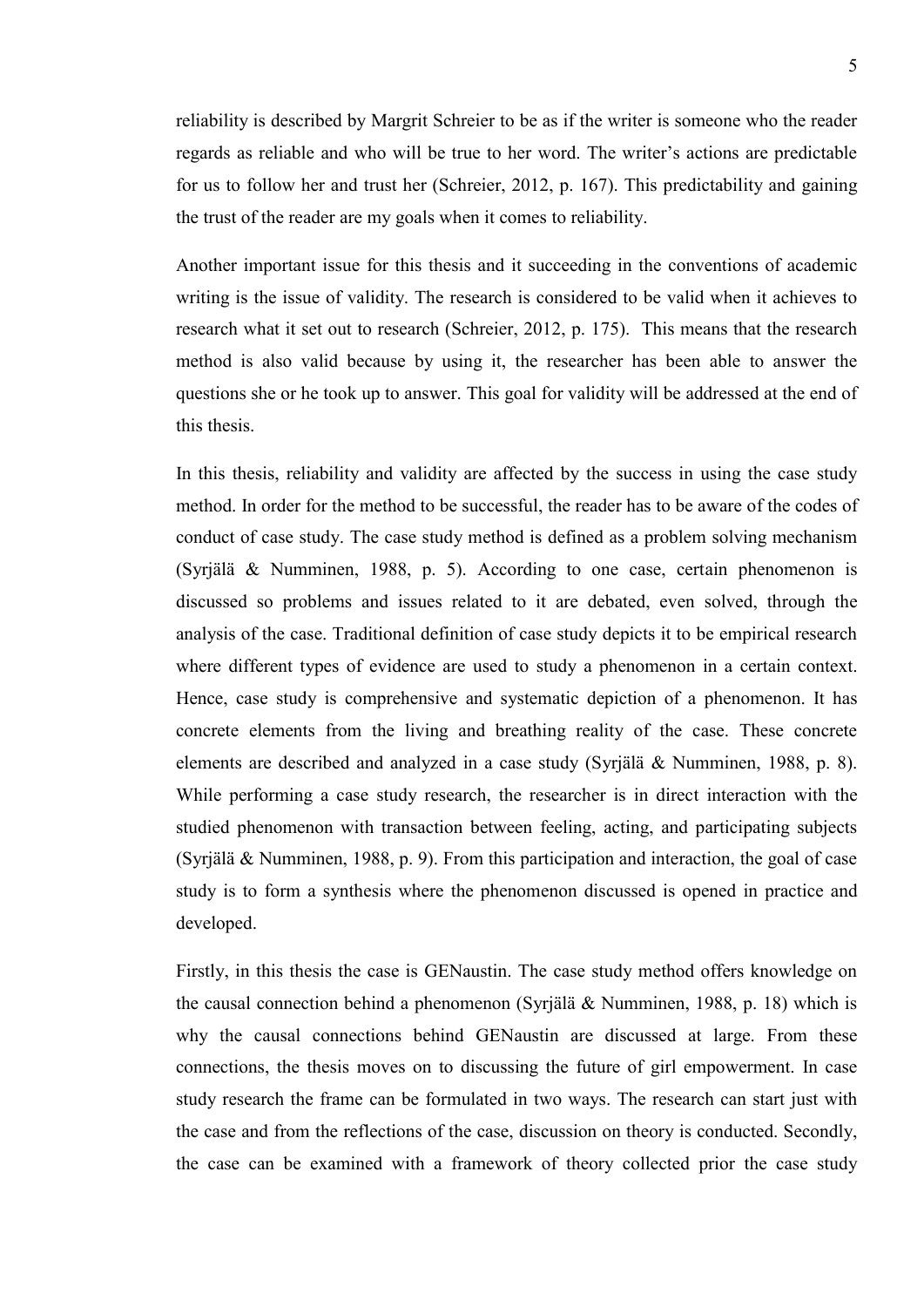research. (Syrjälä & Numminen, 1988, p. 21). The latter is used in this thesis. The theory collected and formulated on girlhood, girl empowerment and geography of GENaustin guides the discussion on the case. Without the preceding knowledge on the phenomenon of girl empowerment, one would not be able to fully comprehend and follow the analysis and discussion on GENaustin.

This thesis resides more precisely under the umbrella of evaluative case study research. Essential for evaluative case study is to portray a phenomenon and evaluate the value of it. Through this evaluation, concrete suggestions for development are offered and also advised (Syrjälä, Numminen, 1988, p. 40). The evaluation is based on interpretative method in which the researcher herself is present and it is taken into consideration when looking at the arguments of the research.

Ethnography is chosen for this thesis because it has been widely used to analyze the work of various organizations. John Brewer (2004) gives several examples on how to use ethnography as a mean to study organizations, for example for examining power relations inside the organizations. Brewer claims that ethnographic research enables the researcher to see the organization differently (2004, p. 314).

Collecting the data from GENaustin in order to analyze its work as a girl empowerment organization was carried out through ethnography. Ethnography is part of qualitative research and it is used when something is desired to be described (Fetterman, 1998, p. 1). Ethnography attempts to gain a holistic view of the phenomenon putting emphasis on authenticity of the data. Therefore the purpose is to cover as much as possible during the fieldwork period on the actual location. This means that the researcher works with people in their natural settings and collects data through individual observations but also in collaboration with the locals (Fetterman, 1998, pp. 11, 31). The data for this thesis was collected through field work when working in the studied organization. Ethnographically complied data is processed through triangulation so that the source of information is tested against other explanations on the phenomenon (Fetterman, 1998, p. 93). Here, the case study of GENaustin is tested against the theories of girlhood and girl empowerment.

In detail, my role of as an ethnographer means that I was a thinking, feeling, sensuous person who constantly during the practice collected 'data' around me (Riain, 2009, p. 292). In the evaluative work, GENaustin is treated as a case found which signifies that it is a real, social entity that I have gained an experience from (Harvey, 2009, p. 20). The present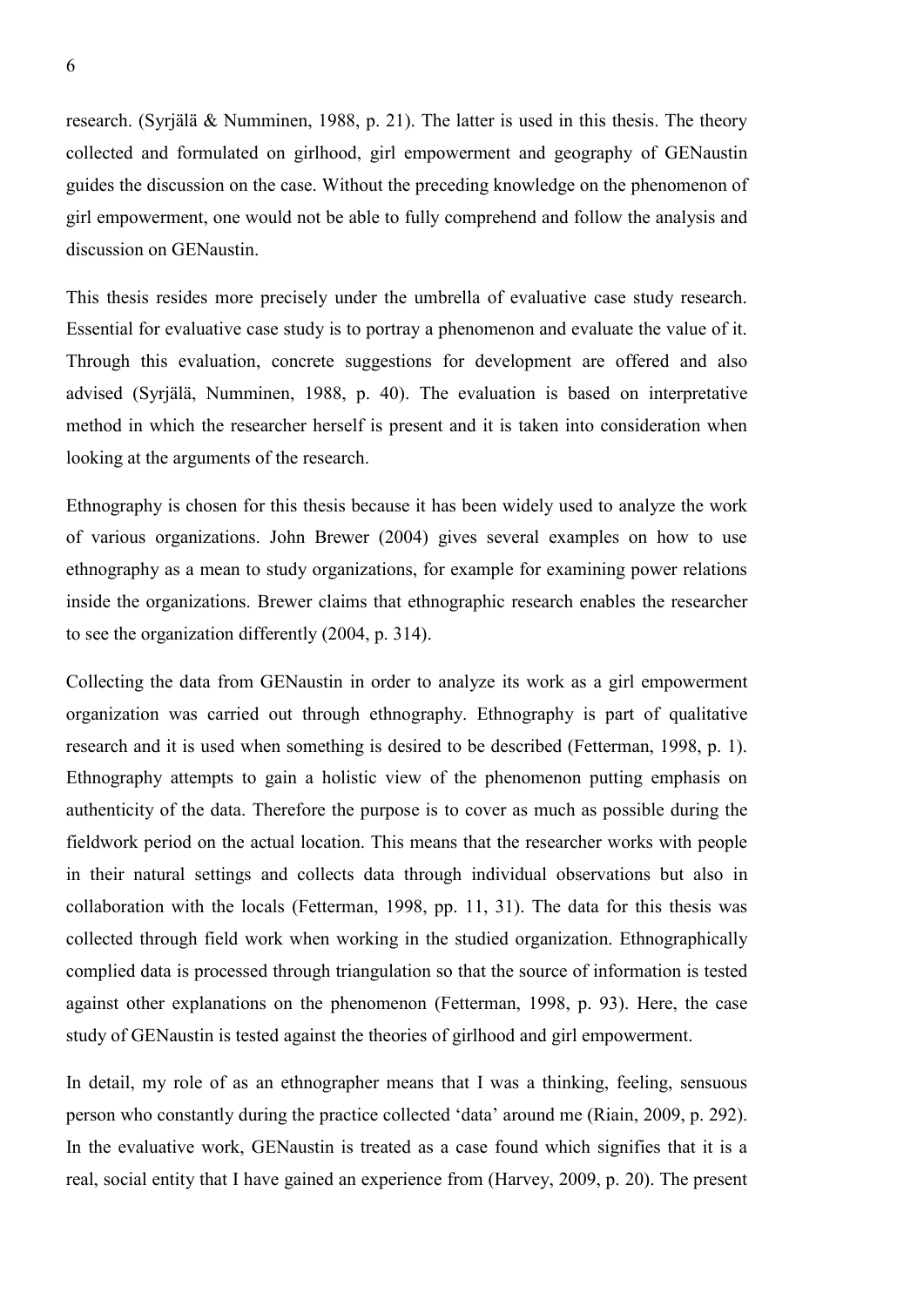study can also be considered as an ethnographic study in the sense of that I stayed on location and collected data from the environment.

Ethical evaluation of research is important; the researcher has to take her own goals, goals of the research, the quality and applicability of chosen methods as well as the effects of the results into account while considering the phenomenon and individuals inside it (Syrjälä & Numminen, 1988, p. 160). Case study is also evaluated by the reader comparing it to prior publications and researches made (Syrjälä & Numminen, 1988, p. 167). In order to reach high ethical and scientific reliability, the analysis performed on GENaustin will be discussed in the end accordingly.

As I have mentioned it before, the data consists of academic publications and materials produced by GENaustin as well as the material produced by me during my practice at the organization. The selected literature was chosen by the popularity of the authors which implies that they are well-known in the field of girlhood studies. Another criterion for the literature was their up-to-date relevancy. With the help of these criteria, I wish to establish comprehensive, yet versatile, theory for this thesis.

Hence, in the following chapter I will introduce the reader to the field of girlhood studies.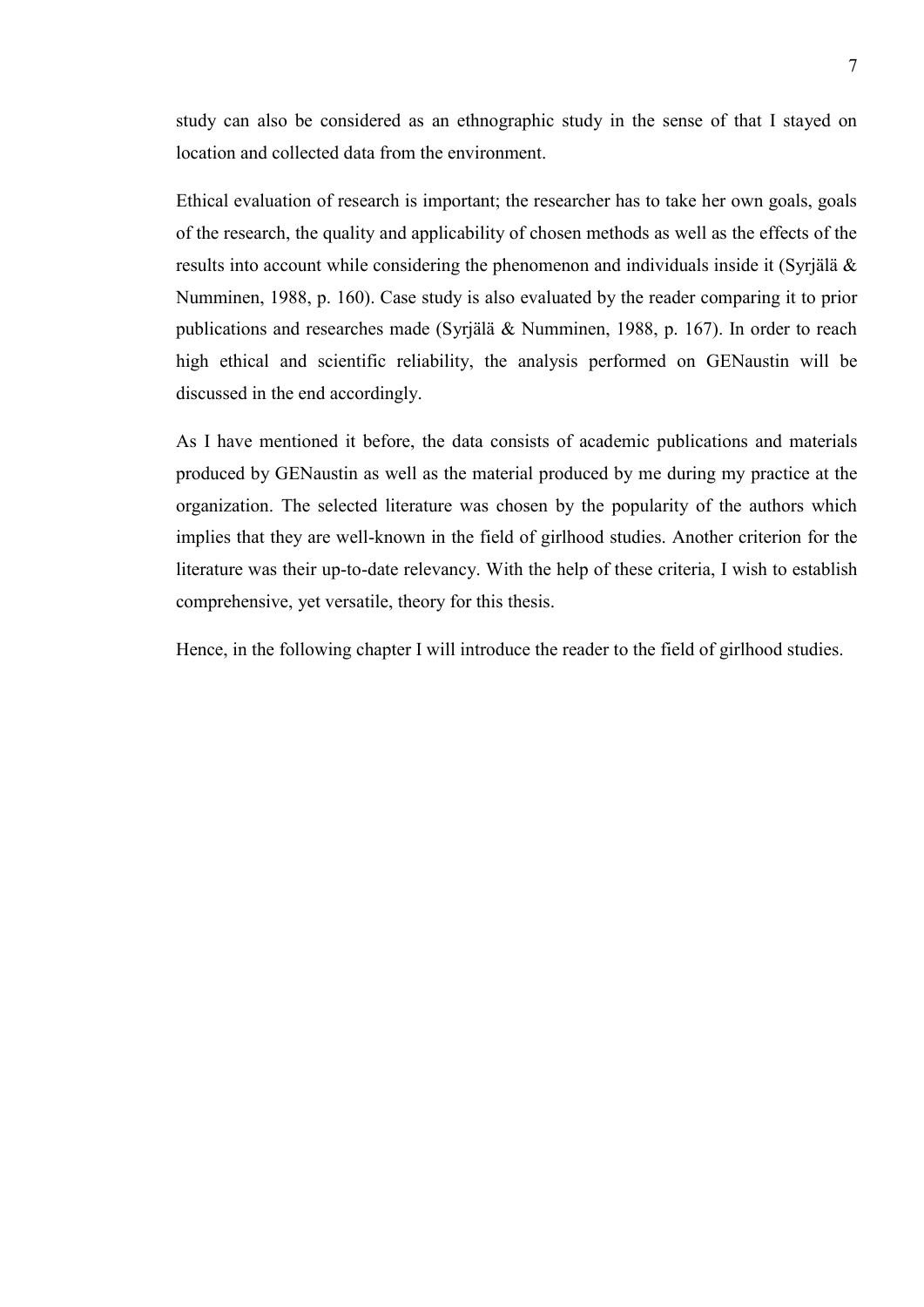# **3 FIELD OF STUDY**

Before starting a discussion on girlhood and girl empowerment, the reader has to know something about the academic history and traditions that are present in this field of research. This is important especially in educational sciences where every study falls into a specific field of study. Study of girlhood and girl empowerment is not an exception. The field of research where these two phenomena fall into is called girls' studies, also known as girlhood studies. In this thesis, these terms are used as synonyms. *Girls' studies* (*tyttötutkimus*) is a combined creation of two older fields of studies; youth and women's studies. Originating from these two, it is considered to be formed mainly by women's studies' desire to bring girls into the field of youth studies, referring to the absence of girls regarding the general direction of youth studies in the 1970's (Näre & Lähteenmaa, 1992, p. 9). Sociological girls' studies were first introduced in the United Kingdom, Birmingham, in 1976, by Angela McRobbie and Jenny Garber who shifted the direction of youth studies towards girls after noticing the lack of young women in the studies (Ojanen, 2008, p. 2). Their purpose was to find the 'hidden culture of girls' which they considered to have been created in order to resist the patriarchal mainstream culture and its pressures and expectations towards girls. They did succeed in their attempt when girls' private lives and social contexts proved to be a culture of its own (Näre & Lähteenmaa, 1992, p. 10). The concept of the Birminghamian school of thought is considered to be the beginning of girls' studies wherefrom it has advanced long way and developed various trends before the 21st century.

After its creation, girlhood studies have become assorted in different ways. One of the main divisions in the field has been a geographical one. The girls' studies field has had a Western world focus or origins but it also has been to some extent distributed over the Atlantic Ocean. The European and North American girls' studies have had different paths and emphasis throughout their history. Notwithstanding, they both consider the Birminghamian school of thought as the birthplace of all girls' studies (Harris, 2004, p. xvii). Starting with the European girls' studies history, the Birmingham researchers, in the 1970's, had focused on the differences between boys' and girls' cultures and had highlighted how girls had to build up their own culture as a counter-reaction towards threats and attitudes from society. The girls were not seen as valuable actors themselves in their culture but rather as counter strikers because of a must. Angela McRobbie instructed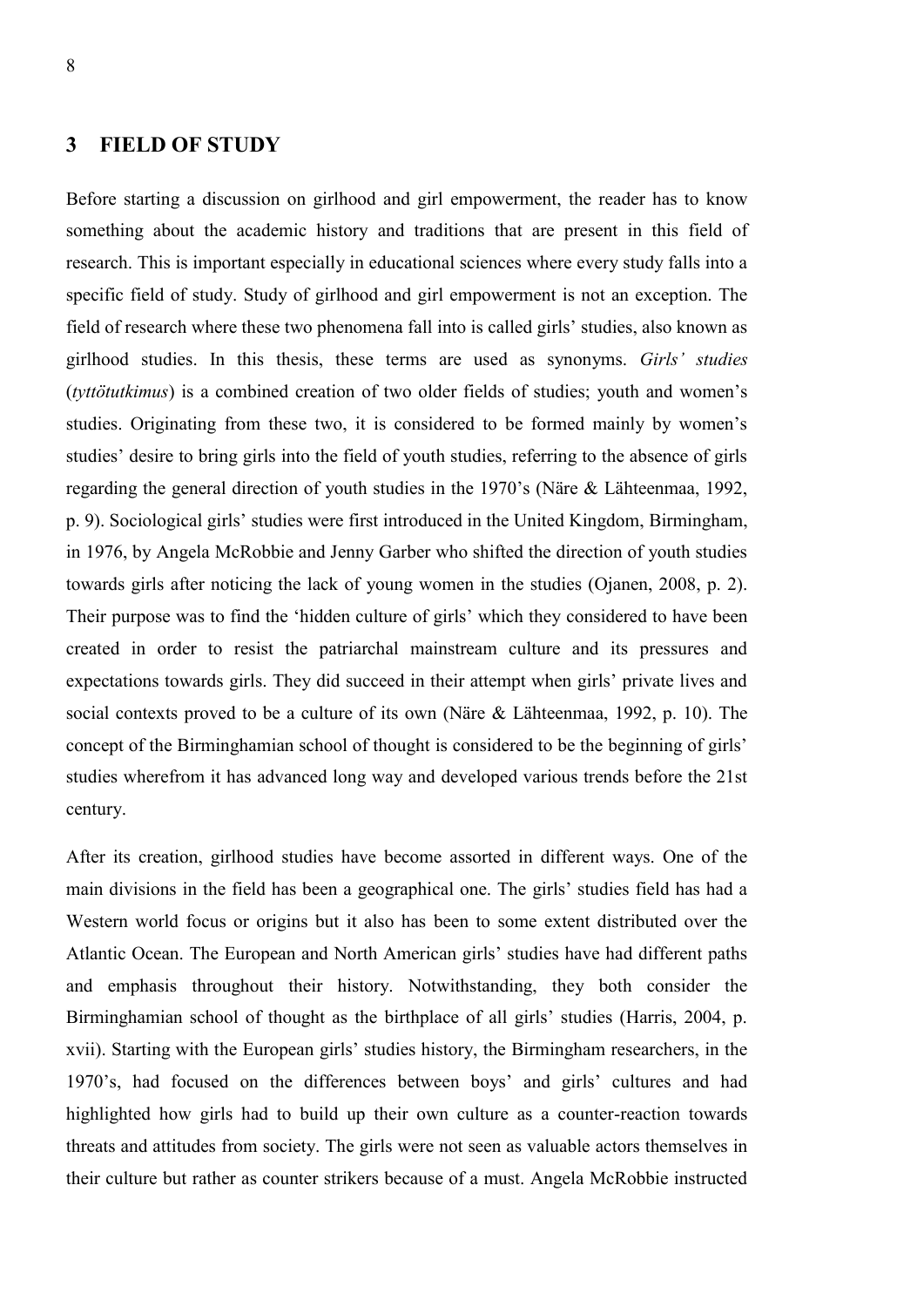girls to come out of their bedrooms and announce that they needed to be heard. One interpretation is that she was advising girls to act more boy-like in order to receive attention. (Ojanen, 2008, pp. 6-7).

The next step in the progress of European girls' studies was performed in the 1980's. The Nordic girls' studies had awoken to the comparing of boys' and girls' cultures and wanted to shift the tendency of the studies to focus purely, solely on the issues in girls' culture, without any comparison (Näre & Lähteenmaa, 1992, p. 10). In her article, Ojanen (2008, p. 3-4) refers to this shift as birth of functional girls' studies which meant that the research was now focused on the skills and talents the girls possessed on their own, i.e. practically admiration of their skills. Functional girls' studies' point of view had the idea of finding the valuable competences girls could offer to society (Näre & Lähteenmaa, 1992, p. 11). Within this trend, the Finnish girls' studies were born. The next decade of European girls' studies continued in the path of functional research and the girls continued to be regarded as operative actors within their own cultures, almost frantically idolizing girls because of their specific and important competences (Ojanen, 2008, p. 8).

On the other side of the Atlantic Ocean, chronologically the development has been similar. The first important North American girls' studies research was performed in the 1970's by Michelle Fine, who discussed the importance of understanding intersectionality in young women's identities. Other important grounding stone in the American girls' studies was the feminist psychologists who elaborated theories on adolescence development from the point of view of young women (ed. Harris, 2004, p. xvii). The development of the study had a rough outburst on the North American soil in the 1990's which occurred because of the huge public interest in the topic. Because of this, the field shifted towards the 'crisis' in girls' development and vast studies were made under the topic. This crisis as well as the psychological theories will be discussed in this thesis later on, but it is important to acknowledge that the researches and publications on girls' studies bloomed in the 1990's. This is also the antecedent for the current girls' studies to be US-centered.

Despite the Atlantic division in the history, the field itself never wanted to separate into two schools of thought and it never has. This wish is best described by Anita Harris who states the following: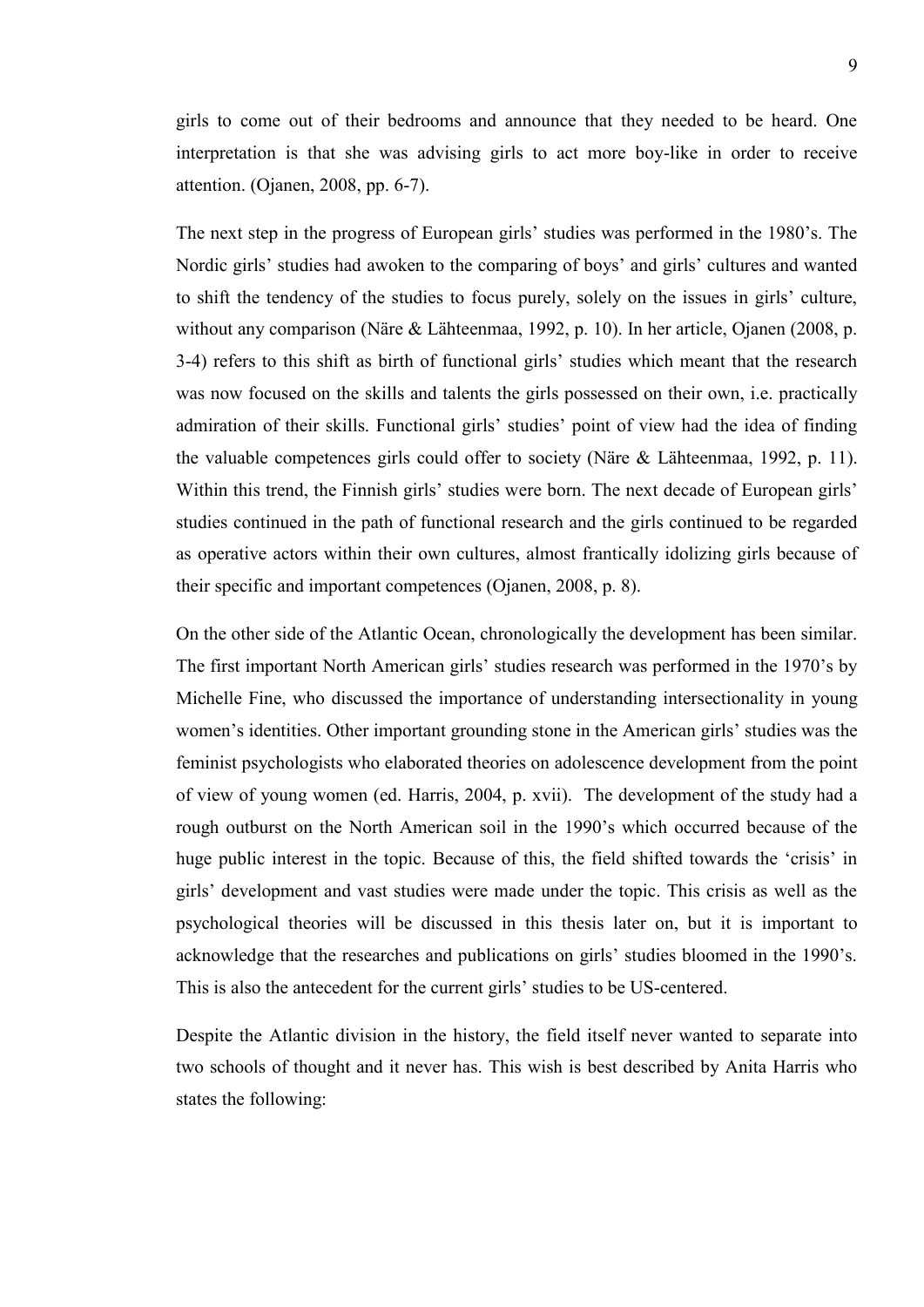*"Although there was a considerable Atlantic divide in terms of disciplinary traditions and conceptual frameworks regarding feminist work about girl, a shared body of knowledge and political research agenda were developed across these differences which became the basis of the broad field of girls' studies."* (ed. Harris, 2004, p. xix)

Regardless of the historical differences in tendencies and approaches, the girls' studies is considered to have a strong transnational and cross-disciplinary history (Harris, ed. 2004, p. xvii). This generates that the current field of research has common interests and topics that it deals with. Therefore, it is important to identify the modern girls' studies topics before issuing girl empowerment, one of its branches.

In *Young Femininity* (2005), written by Aapola, Gonick and Harris, the contemporary girls' studies is described to attempt to make central the constitution of 'girls' as a category through an examination of the diverse experiences of young women in their social worlds. (Aapola, Gonick & Harris, 2005, pp. 9-10) These diverse experiences or issues are stated to be in relationship with popular culture, material conditions and gendered identities: in school, media, and society (Harris, 2004, p. xix). Through acknowledging these different forms, the modern girlhood has become more than a physical stage, viz. transition to something. Modern girlhood is defined through the psychological, social, physical, and emotional experiences that girls go through and therefore, they are issued within the girls' studies research. (Aapola et al., 2005, p. 5).

After this general introduction to girls' studies one has to establish the individual level who is considered to be a girl. This description is most effortlessly done with a regard to the academic traditions of girls' studies. The concept of 'girl' has been widely discussed in the field of research and its use has been questioned. This viewpoint generates from the use of the word 'girl' to demean and condescend women of all age. Yet, in girls' studies it is now starting to have a conception reclaiming or inverting its meaning (Aapola et al. 2005, p. 6). Therefore, the use of 'girls' and 'young women' is justified in the research and they are even used as synonyms. The book *Young Femininity* does not wish to determine chronological age-limits about when girlhood ends and womanhood begins (Aapola et al. 2005, p. 6).

To sum up, the current girls' studies implies feministic research on different aged girls. This multidisciplinary field of research approaches girls from various points of views and focuses on questions of girlhood and differences between girls (Ojanen, 2008, p. 1).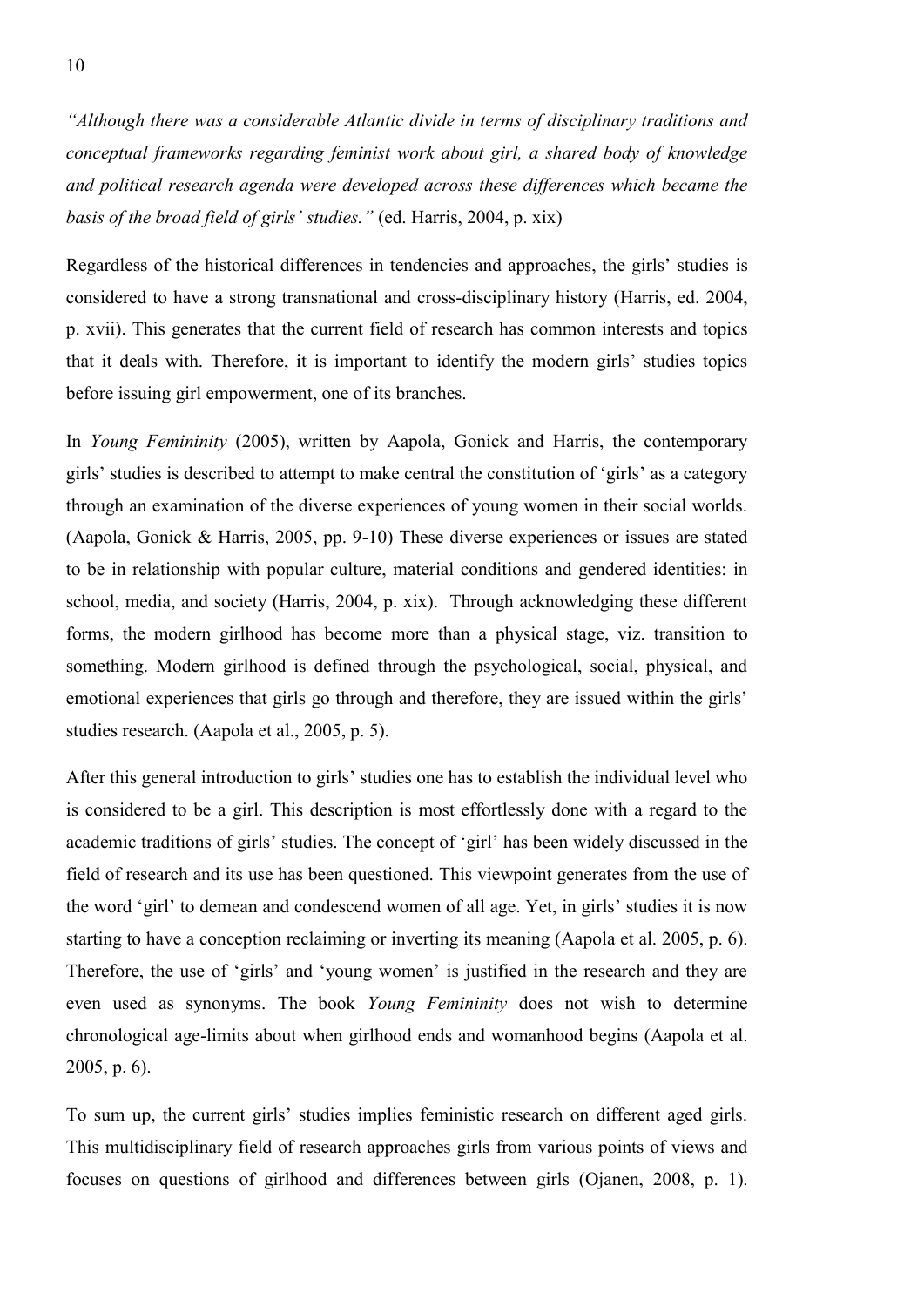Harris' *All About the Girl* (ed. 2004) demonstrates different parts of contemporary research agendas that currently characterize girls' studies; feminism, sexuality, popular culture, school, and education are all central issues in young women's lives across the world (ed. Harris, 2004, p. xxi).

These research agendas bring out the question of what is girls' studies' contribution to scientific research, especially youth research. Vesa Puuronen in his book *Nuorisotutkimus* (2006, p. 143-145) states that girls' studies has had an influence on youth studies as well as society as a whole. It has focused on methodological analysis and self-criticism and used various qualitative research methods. Combined with the previously mentioned analysis and criticism, it is considered to have found some special characteristics of womanhood and girlhood through its versatile research methodology. Puuronen refers to the idea of girls' studies really conveying the reality of young women and therefore, to be useful in society.

In conclusion, the concept of girlhood studies, girlhood and girl empowerment included, scopes more than one agenda. It can have a certain emphasis on researching young women, it being about their sexuality or their educational lives. For this thesis the concept of girl empowerment has been chosen as the main focus area. One of the leading discourses inside girlhood studies has been the empowerment and powerlessness of girls. The modern research on the power of girls is related to ambition of molding the discussion to be more versatile and to be based on the actual experiences of the girls (Ojanen, 2011, pp. 22-24). The main objective is to give the girls possibility to speak out. According to Karoliina Ojanen (2011, pp. 25-28), this should also be the focus of girlhood studies of today in order to reach intersectional knowledge on the lives of the girls.

Through the definitions on girlhood and girl empowerment one will be able to see that this thesis follows this discourse of girlhood. Furthermore, the theoretical framework on these issues will guide this thesis towards the discussion on empowerment that occurs in the specific geography of GENaustin. This discussion hopes to give a versatile description of the empowerment that girls' in that specific geography are experiencing. In the framework of this specific geography, the analysis is then directed to answer the question of why it is recommendable to focus on girl empowerment inside certain geography of girlhood.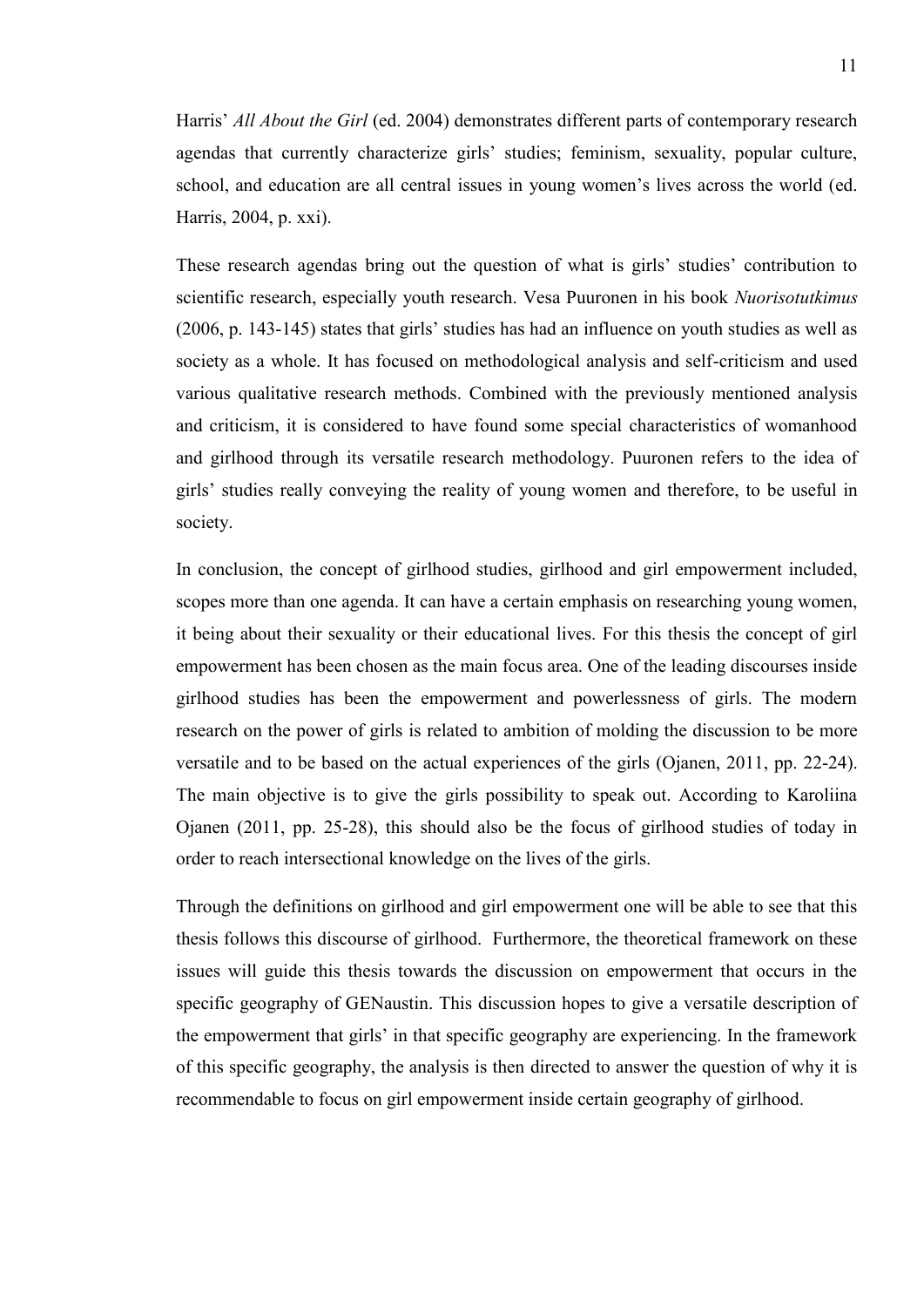# **4 THEORETICAL FRAMEWORK ON GIRLHOOD**

In order to commence the discussion on girlhood and girl empowerment one has to establish frames for the discourse. The frames are built in this chapter. Discourse on girls is as multidimensional as are the lives of the girls. Writers and readers have their own agendas when focusing on any of the dimensions of girlhood. As an equivalent for these dimensions is the word geography. Geography of girlhood refers to the various cultures of girls. These cultures of girls are shared experiences of the world around them. Through practices, experiences, emotions, attitudes, and knowledge the girls create a culture of girlhood (Anttila, Ojanen, Saarikoski & Timonen, 2011, p. 137). Wherever the girls are, they are part of a place that is not neutral (Bettis & Adams, 2005, p. 273). Therefore, some generic definition of girlhood cannot be presented, but instead several aspects of girlhood must be taken into consideration.

*Oxford Dictionary of Current English, Third Edition* (2001, p. 382) gives the word girl meaning of 'a female child, a young woman'. These two meanings show how differently the idea of being a girl can be interpreted. One can be considered as a child or as a young adult. Girls are constantly moving between these two definitions or in some way getting lost between them. With the help of academic sources a girl can simply be considered to be an individual stated as a female by gender and also with the age limit of under 18 years old. Although, there is no consensus of what the limits for girlhood are age wise, one has to take into consideration that childhood and being a child is restrained differently from culture and society to another. With regard to this complexity of what is considered as childhood, the definition of girlhood in this thesis derives from the United Nation' definition of who is a child. In the *Convention on the Rights of the Child* (1989) the United Nations set that being a child regards every human being under the age of 18 years old unless, under the law applicable to the child, majority is attained earlier. (Article 1). In this thesis, being a girl is considered parallel to being a child. I am well aware of the fact that girlhood involves specific stages that may not come any more under the heading of 'being a child'. In the present study, the age limit of 18 years for girlhood has been chosen as the criterion of 'being a child'.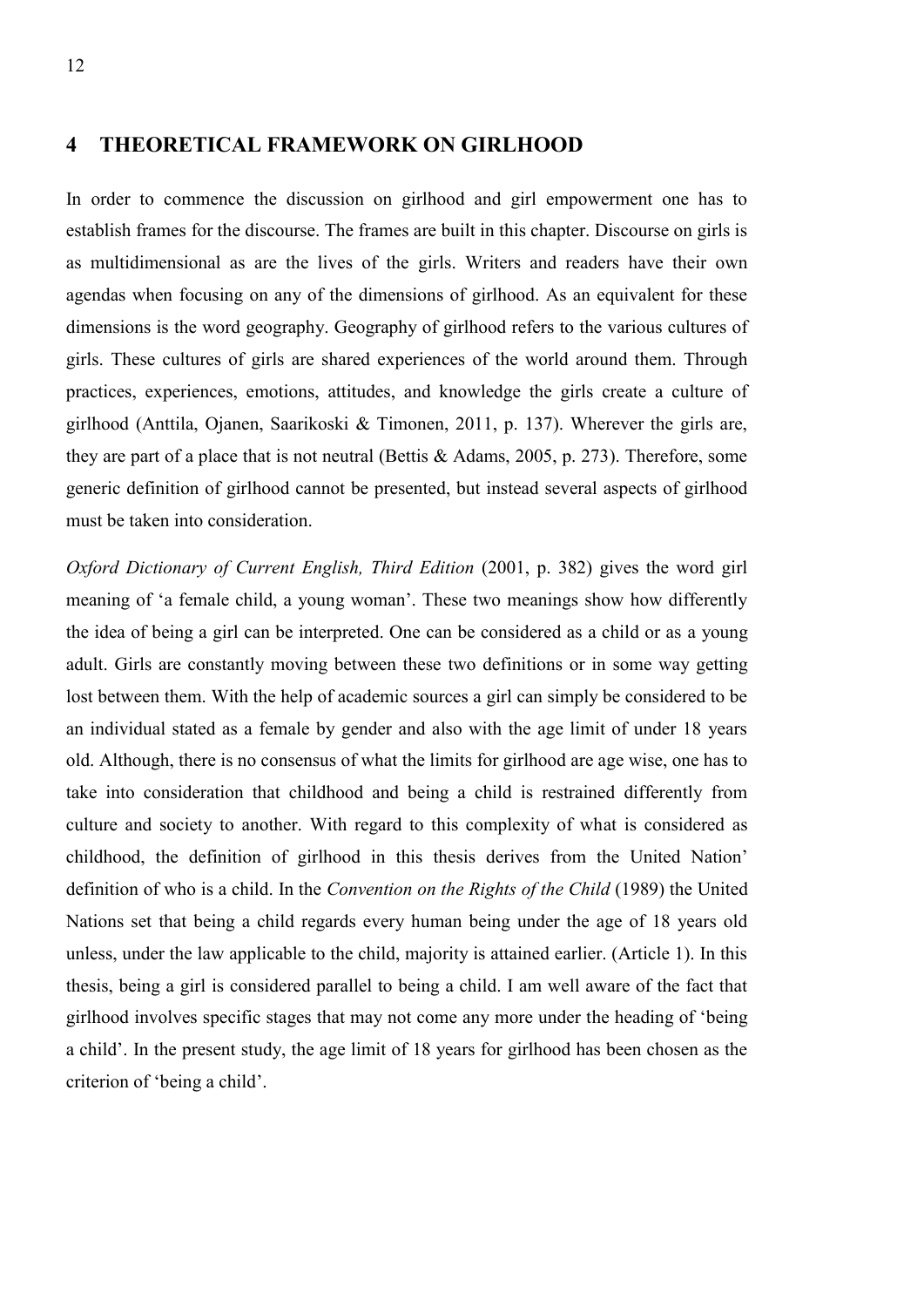As for the psychological sciences, they have traditionally treated human beings as three dimensional creatures. Slater and Bremner state in their psychological research on gender development that:

*"Gender development concerns the important question of how it is that children grow up that they are either a boy or a girl. Psychologists from several different theoretical traditions have offered accounts of how it happens, and here we give very brief accounts of cognitive, behaviorist/social learning, psychoanalytical, and biological explanations."* (2002, p. 59).

Girlhood is a gendered childhood. Therefore, it is motivated to examine girlhood in three dimensions of biological, psychological, and sociological aspects. In one of the major works on girlhood *Handbook of Girls' and Women's Psychological Health* (ed. Worell & Goodheart, 2006), various articles discuss situation of girls and women from the three aspects of biology, psychology, and sociology. The book states the method of biopsychological approach to be most beneficial in order to gain influence on the matters concerning the various contexts of girls and women (Goodheart, 2006, p. 3). This biopsychosocial perspective is a profound guideline for this thesis and for discussions on girlhood and girl empowerment.

These contexts of biology, psychology and sociology can also been found in the work of Bettis and Adams in *Geographies of girlhood - identities in between* (2008). Throughout the book, the various authors shed light on the different geographies of girlhood. This is performed through discussions on the biopsychosocial perspective of being a girl. As this work is the basis for the discussion on girlhood and girl empowerment in this thesis, it would seem absurd not to base the theoretical frameworks of the issues according to the same perspectives. In another famous research on the realities of girls, their experiences were also divided into three. Lyn Mikel Brown and Carol Gilligan introduce in their book *Meeting at the Crossroads - Women's Psychology and Girls' Development*, the voice of the girls and how it has these three aspects: biological and physical aspects of a voice are resonances and vibrations, psychological and sociological voices refer to the fact that voice connects psyche and body as well as psyche and culture (1992, p. 20). Brown and Gilligan listened to the different voices of the girls they interviewed and from these voices they formulated theory of empowering girls through listening.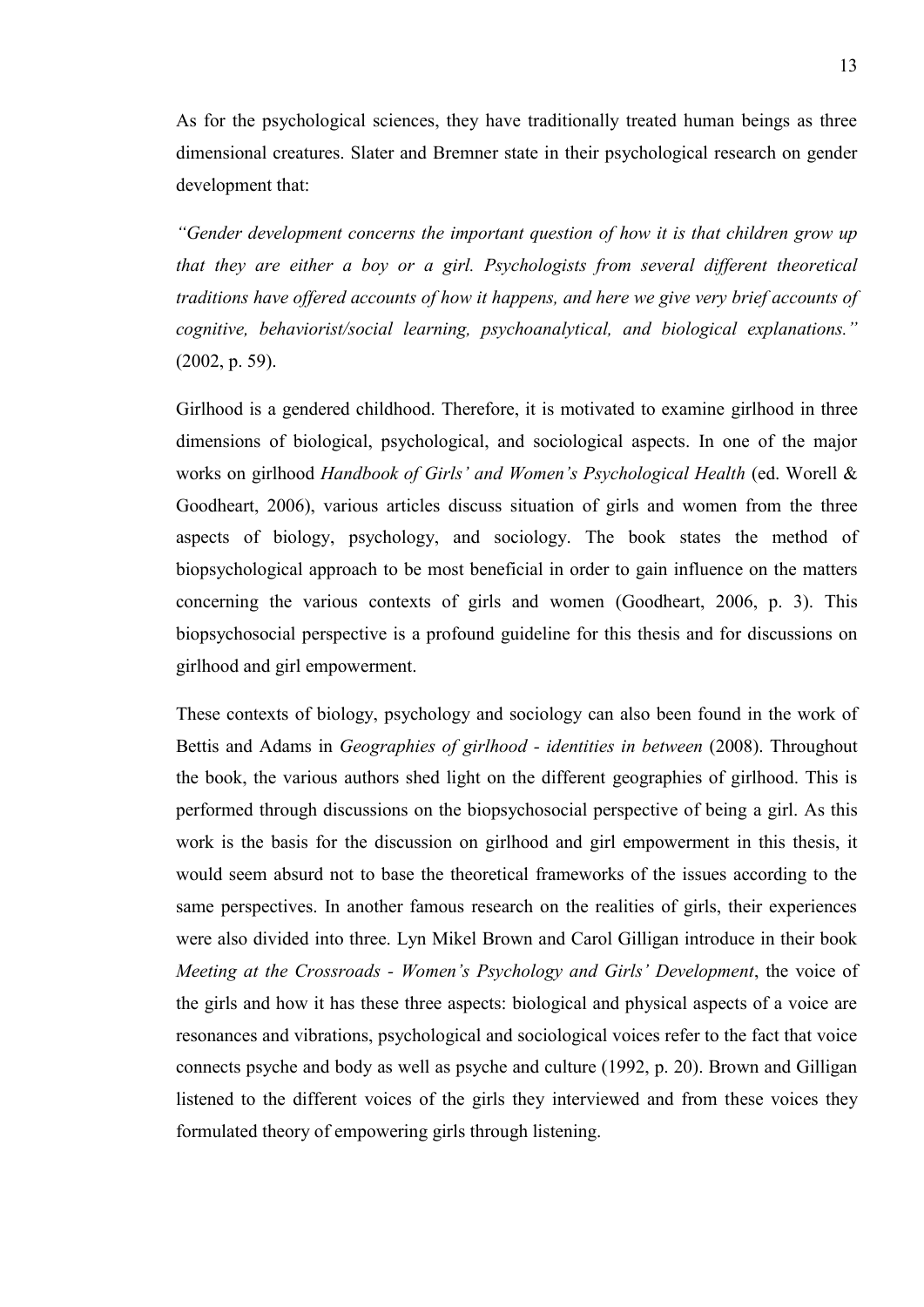The biopsychosocial aspects of girlhood are molded by the geography of girlhood. This geography includes the place and the time of a specific girlhood (Montgomery, 2003, pp. 51-55). The place and the time of girlhood for this thesis is the Western society of United States of America in the 21st century. Through this geographical standpoint, the three dimensions of girlhood are opened. Therefore, the examples on the matters related to girlhood introduce the reader to a certain type of girlhood and later on to girl empowerment. This speciality of girlhood in a certain place and time is supported by critical girlhood studies where the girls are seen as active participants who together create their gendered childhood. Being a girl and the geography of girlhood is individually and conjointly produced and it is not static nor linear (Brown, 2010, p. 109). The present thesis is part of critical girlhood studies focusing on the importance of girl empowerment for the girls in Austin, Texas and through that, even in other geographies.

After introducing the reader to the framework on girlhood, it will now be analyzed through the biopsychosocial perspective.

#### **4.1 Biological aspect**

The main focus in the educational and psychological fields when discussing gender has not been on the biological aspect of it. This is due to the fact that the biological and social aspects of childhood overlap. This overlapping is considered to have an effect on psychological processes such as aging, illness, and reproduction (Andersen, 1988, p. 57). Biological aspect of sex is usually regarded as a setting stone from which gender is an acquired identity (Andersen, 1988, p. 48). As stated previously, girlhood is a gendered childhood. In this chapter the setting stone of biological sex is opened through academic theories and studies with a regard to girlhood.

The predominant view of examining gender is that gender is acquired knowledge. Yet, some researchers express strongly that this gender acquisition has a basis in the chromosomes each individual receives in the moment of conception. There have been studies where 'maleness' and 'femaleness' have been found on a biological level. The different levels of female and male hormones, estrogen and testosterone, have an effect on how we act as representatives of gender. These hormones give us the physical attributes upon which individuals are male or female. It is hardly possible to acquire a gender without the physical features of one sex. (Rogers, 2003, pp. 187-192).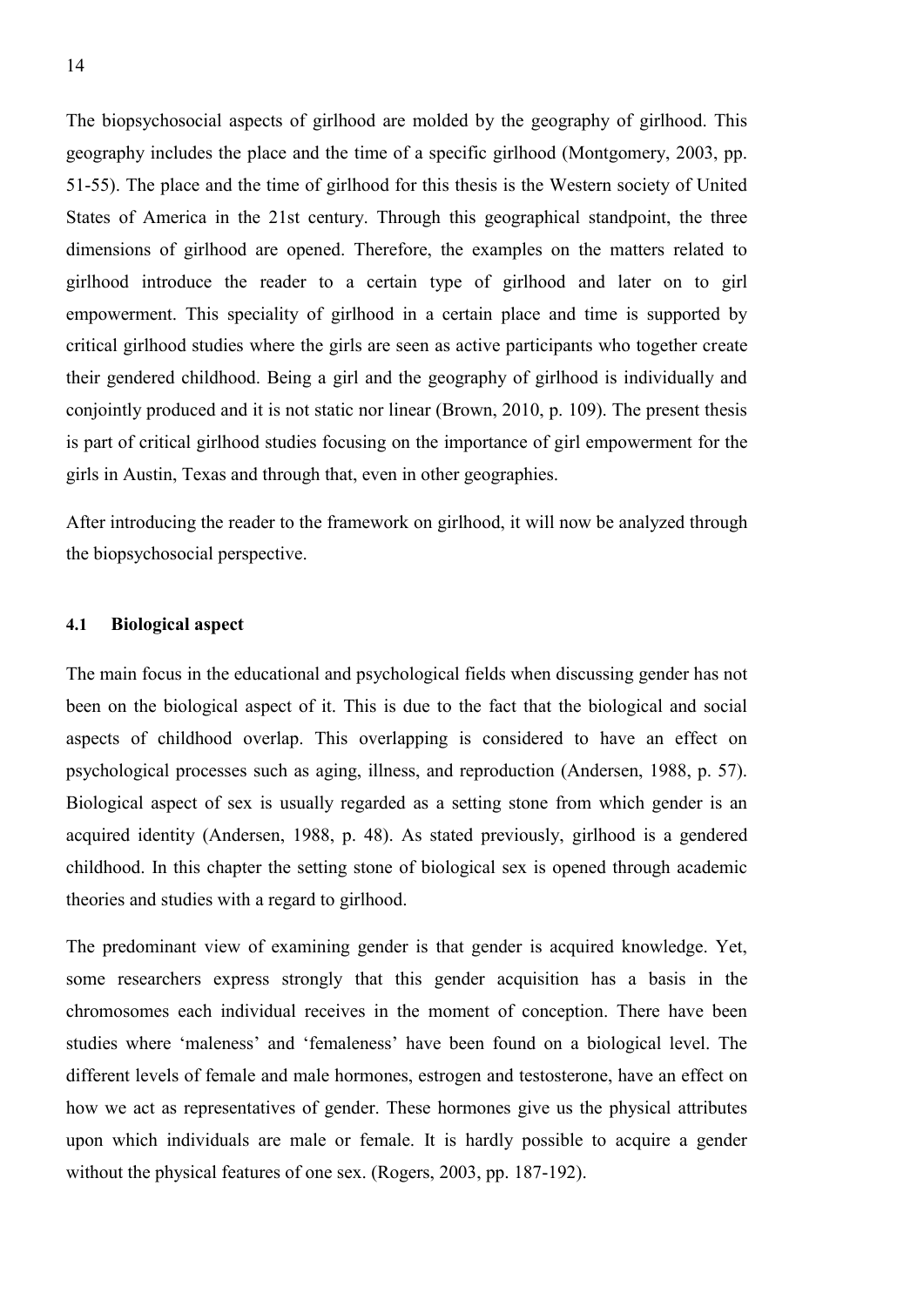The great significance of these biological and physical features can be illustrated with one of the many cases in psychological research. The case of John establishes gender to be somewhat imprinted in our DNA, no matter what we incorporate from the surrounding world to be gender specific. The puzzling incident concerning a boy called John gives a new bearing to the fact that something is inbuilt in us when it comes to gender. John was born with both sex organs. The doctors treating him felt that they had to choose a sex for him. John was forced against his biological built up and the sex organs of a boy were removed. Throughout his childhood his cultural and social environment treated him as a girl. Yet, he did not feel that the sex chosen for him was the right one. In the end, he made sex change to achieve the biological and physical features of a male. (Moshella, 2008).

What does this biological aspect of gender mean for girlhood? As a founding remark, the biological differences start the concept of girlhood. One cannot enter girlhood without being a girl and even today this is done through the biological standards. Notwithstanding, transsexualism is an important point to be made and as a researcher, I regard it as a crucial part of human rights. However, the focus of the present study is on girls who since birth have considered themselves biologically girls.

It is essential to question how much does sex and gender overlap inside girlhood. As stated previously in this chapter, the common view is that sex is the biological factor of gender and gender is the social aspect of it (Ruggerone, 2008). Any up-to-date research of gender agrees with that mark but it is useful to briefly discuss the significance that biological sex has for girls' growth into adulthood.

Biological sex affects girls from birth and it can have profound consequences, even at an early stage of reproduction. It is still common in some cultures to abort girl fetus because they are not seen as beneficial for the culture and society. In a piece of news in Helsingin Sanomat (Mielonen, 24.3.2013) this is supported with dreadful figures. The United Nations posted an estimation that world is missing 200 million girls at the moment. This lack of girls is due to the abortion of girl fetus as well as to crimes against girls. Documentary called *It's a girl* (It's a girl, 2013) tells stories of cultures where baby girls are killed just for the reason that they happen to be girls. Being born a girl is a shame for the families. And this shame is implemented by the cultural geography around them.

This piece of news and the film documentary, referred to above, make a clear statement that being born girl already affects the geography of girlhood that one is going to acquire in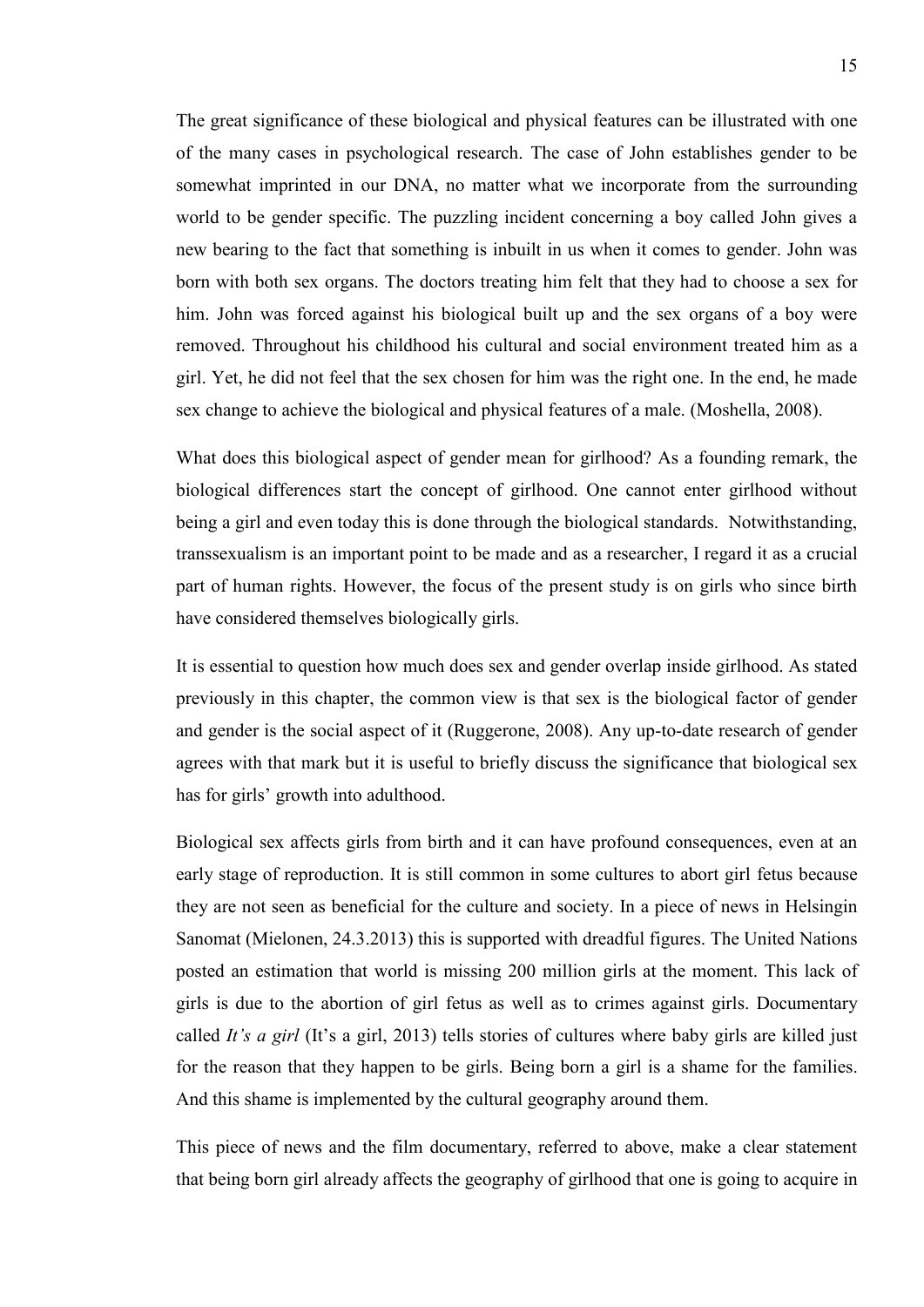a certain place, if one at all. Being part of geography of girlhood requires a biological starting point. All in all, being born female can have devastating consequences as illustrated above. Already at the moment of conception certain geography starts to affect the individual and continues to do so throughout the life.

#### **4.2 Psychological aspect**

Next I will discuss the psychological aspect of girlhood. What are the special psychological features of girlhood? Here these features are examined through analysis of academic studies and books. Individual's psychological health can be influenced in many ways. From this point of view, I am interested to find the issues influencing girlhood. It is common knowledge that adolescence and puberty are not always an easy process. Girls and young women fit to this period chronologically. Adolescence involves great changes that can affect one's self-esteem in a powerful way. In this chapter, those changes are observed through the psychological changes that take place in a girl. This means that the individual is in the center of the focus and the effects of other people will be discussed under the heading of sociological aspect.

Firstly, the psychological changes within individuals do not originate just from the development of the psyche. Physical changes present psychological challenges too. The physical changes occurring through adolescence; early, middle, and late adolescence, have a strong influence on the psychological development. This idea is introduced by Morris A. Skalansky (1991, pp. 63-97) who states that pubescence is a critical physical maturational process that profoundly affects personality development and life on the whole. He especially highlights the importance of the reactions to these changes, from the individual and from the others. Through the physical changes, the psychological self is constructed. For girls, the physical changes affect the psychological aspect of girlhood.

Secondly, the psychological development of young women is claimed to be more gender emphasized than in the case of young men. According to Carol Gilligan (1982), one of the pioneers of women and girls' studies, this difference is an important characteristic throughout women's lives. Gilligan has devoted her research to the unique psychological development of women and has come to the conclusion that women do have extremely different psychological makeup in their lives. In her most famous book, *In a Different Voice* (1982), Gilligan explains her research on women's development which she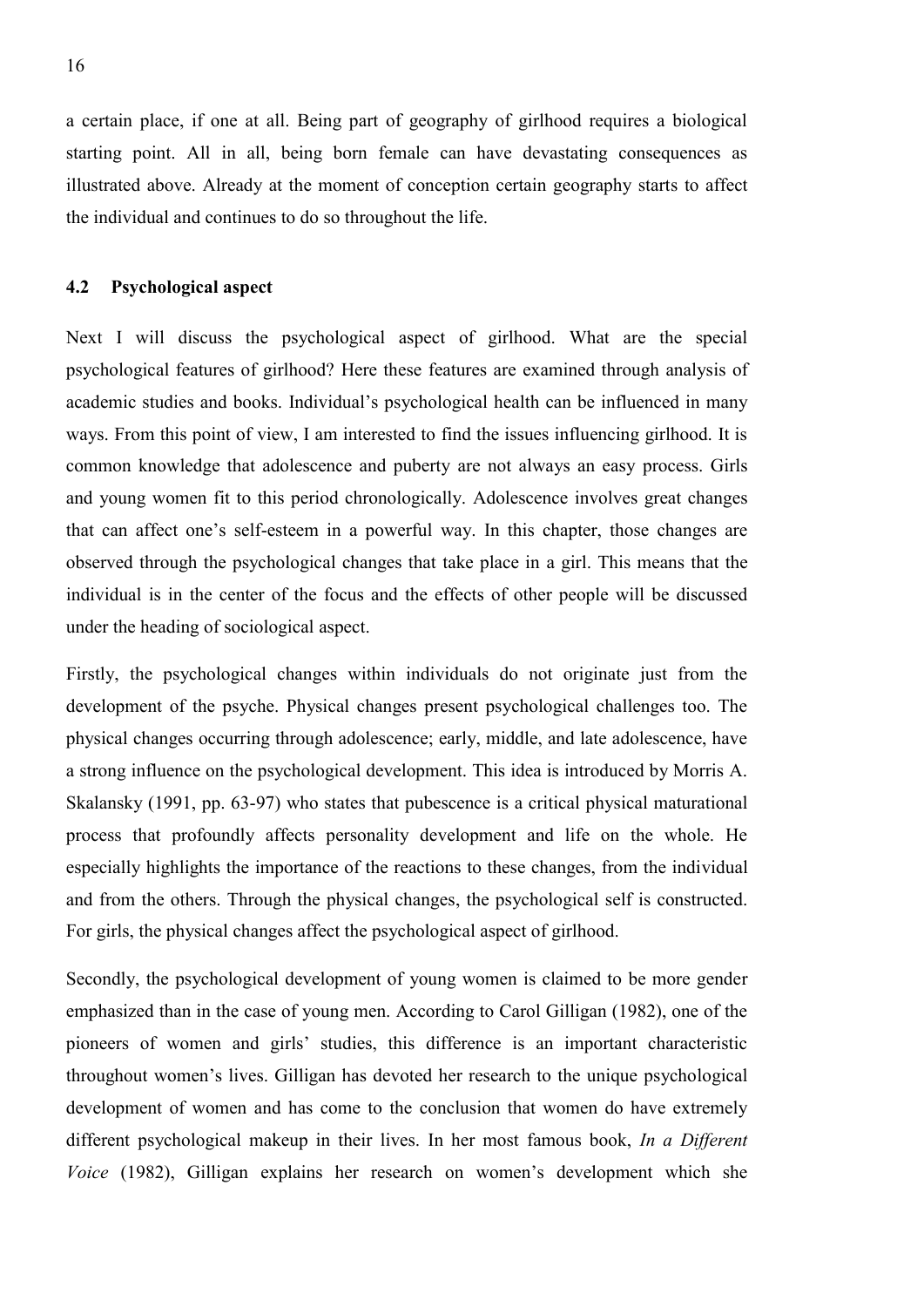conducted through interviews. She constructed a theory that touches upon women's perceptions of themselves, on their own, and in relationship to others, and found out that the female psychological development has a different voice that needs to be carefully listened to and seen through the psychological theories. In other words, when reading a psychological theory, one should hear women's voices separately from the text.

On the development of young women, Gilligan also collaborated with Lyn Mikel Brown in their book *Meeting at the Crossroads – Women's Psychology and Girls' Development* (1992). The book contains interviews carried out with girls and the theory of their development is built upon these interviews. The psychological development of girls in the edge of adolescence Brown and Gilligan describe to be like standing in a crossroads. Brown and Gilligan (1992, pp. 217-218) state that girls feel disconnected from their lives: they separate themselves or their psyches from their bodies; they disconnect their voices from their feelings, and isolate themselves from relationships to please others. And these disconnections follow them in their adult life. In the perspective of empowerment, these two authors highlight that young women should be met in the crossroads and helped to cross it. Their own, special voices should be heard and respected. Brown and Gilligan (1992, p. 232) see this to be done in collaboration with adult women, finding power together for societal and cultural change to occur.

A third uptake on psychological development of girls is introduced by Mary Pipher, the author of the notorious book on adolescent girls; *Reviving Ophelia – Saving the Selves of Adolescent Girls* (1994). Pipher's book is referred to in many other publications on girls' studies and a lot of research has been based on it. This generates from the radical and quite upfront point of view that Pipher takes on young women and on their development. Namely, Pipher (1994, p. 19) sees girls' psychological changes on the verge of adolescence as a metaphor to the Bermuda's Triangle. Young women are lost to this storm of social and developmental aspects; they are unhappy and unsatisfied with their bodies. Pipher has an emphasis on sociological issues. Therefore, her theory will be discussed in depth later on.

In conclusion, it is important to acknowledge that psychological studies on girls indicate that there is some type of a trap that awaits young women and some sort of special guidance is needed in order to evade this psychological trap.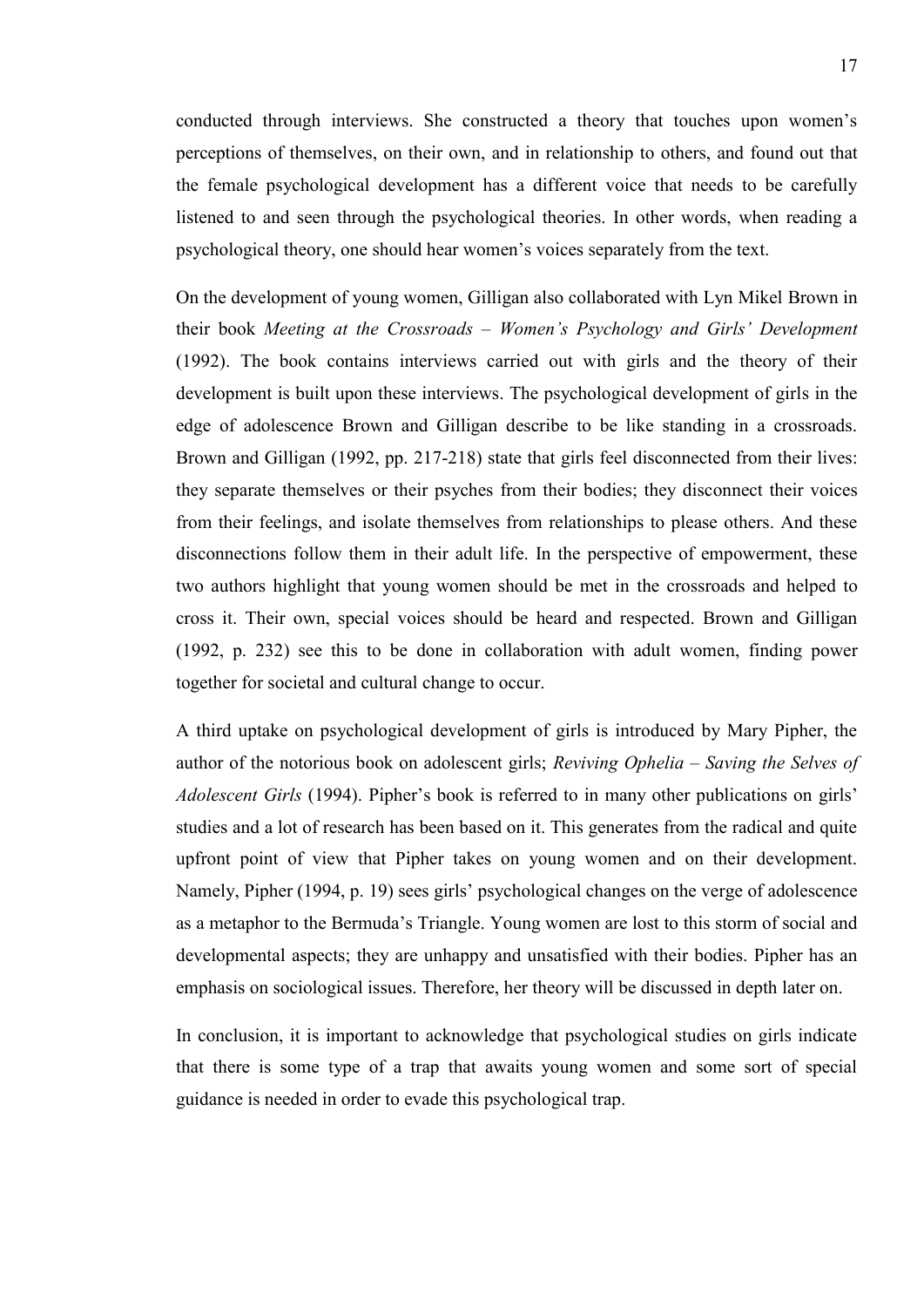### **4.3 Sociological aspect**

An individual is always part of a group, whether it is family, friends or work place. In many societies individuals are connected to various groups simultaneously and they affect us in various ways. In this chapter, the effects of this will be considered through the eyes of young women: how do our society and its multiple groups and communities treat girls and young women on their journey to adulthood? The influence of others is significant in the developmental stage of adolescence. Susan Harter (1999, pp. 65-67) argues in her book that young people, especially women, make use of social comparison while constructing their identities. They compare themselves to others and they adjust their identities and actions accordingly. Harter (1999, p. 62) explains that adolescent girls and boys use the social context to form their identities, both positively and negatively. In other words, this is when the geographies of girlhood are shaped.

Jan Erik-Nurmi (1997, pp. 256-274) describes the whole transition from childhood to adolescence to be 'role transition' (*roolisiirtymä*). This means that young women struggle with the various roles they are faced with, for example, being a good daughter, efficient student, loving sister, popular friend or pretty girlfriend. Some of the roles of the childhood need to be transformed or abandoned in order to survive in the phase of puberty and in the upcoming adulthood. Girlhood and its different geographies include all of the above mentioned roles.

Generally the discussion on sociological aspect reacts to the interaction happening between adults and children, in this case girls. In his book Wyness (2006, p. 31) says: *"In all sorts of ways children are expected to behave according to codes and frames laid down by adults, usually parents and teachers."* These kinds of codes affect girls too. Codes and frames are part of the special geography of girlhood. In *Geographies of Girlhood – identities in between* (2005) Pamela Bettis and Natalie Adams describe these codes and frames. In the book, these frames are claimed to be of extreme importance in geographies of girls. As mentioned previously, this idea of social geographies is crucial because they guide the discussion on girlhood and girl empowerment in this thesis. *Geographies of girlhood* is an advocate for the "place" of girlhood; therefore to open up this concept of geography we need to start with the concept of "place". In this context, the place refers to both physical and psychological place of the girls. Girls are always part of a place, community, where they are creating girlhood. The authors want to highlight the topic by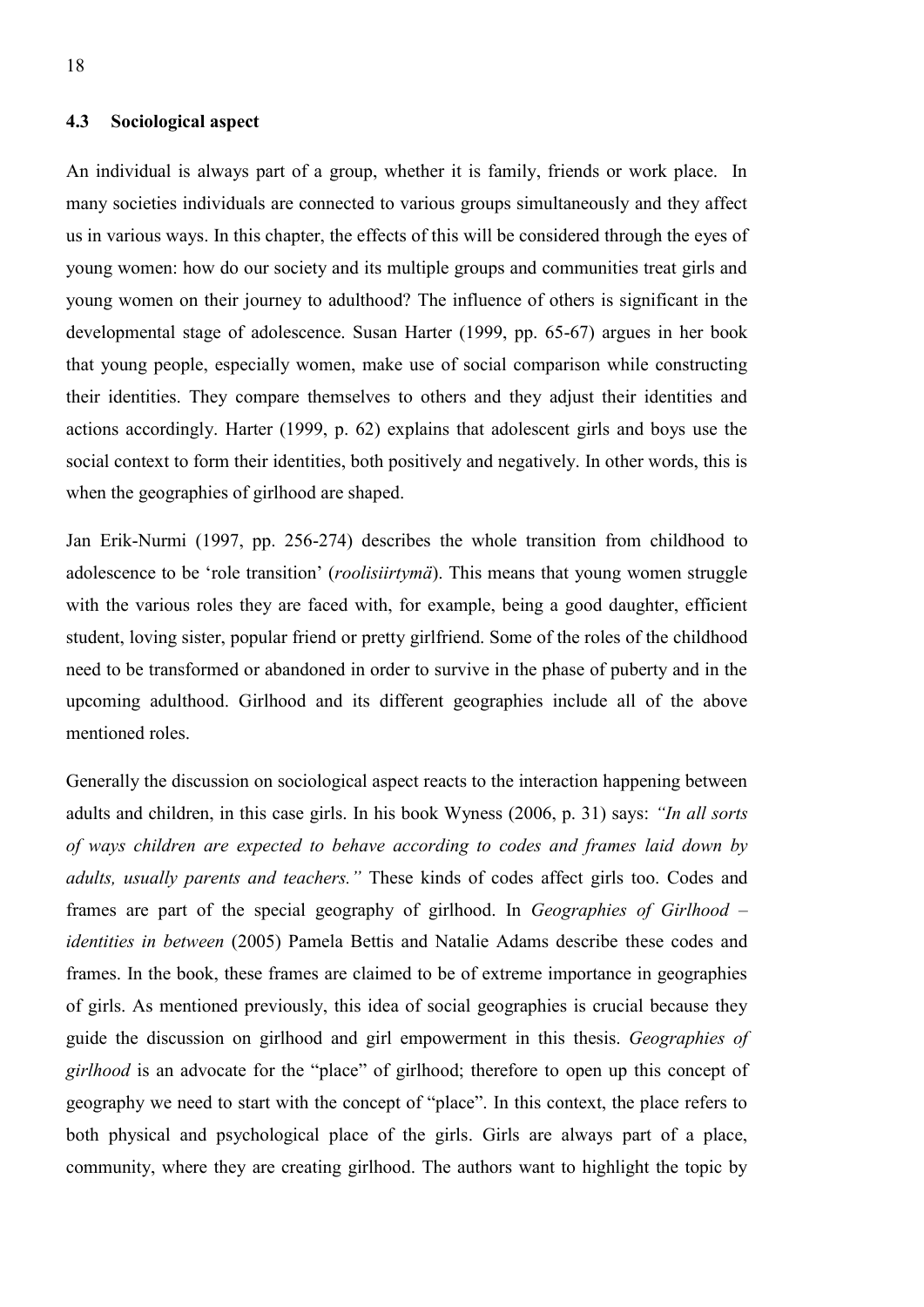giving different kind of examples of these places. A place can be a class, ethnicity or whatever specific feature that contributes to the life of a girl. And these different places create different kind of geographies, in other words girlhoods. But they are not created alone. Therefore, as a proof for the social aspect of girlhood, the book discusses many exterior issues affecting the girls and molding them. These exterior things stem from the social environment around the girls.

Therefore, most dominantly, girlhood is considered to be shaped by the social aspects. This view is shared by several authors and scholars in psychology. In *The Developmental Social Psychology of Gender* (ed. Eckes & Trautner, 2000) various authors wonder about the features of gender that are received from the social psychology and interaction. The main message of the authors is that gender is "done" in families, schools, and in media. The authors argue that no one can create gender alone and the creation of girlhood is purely a social phenomenon. This means that girlhood is constructed by the society and culture a girl is living in.

#### **4.4 Summing up thoughts on girlhood**

In the previous discussion on defining the phenomenon of girlhood, three aspects of girlhood have been opened up for the reader. These three dimensions of girlhood set the outline for the discussion that follows in this thesis, therefore it is useful to gather these three aspects and formulate some conclusive thoughts. To start with the biological aspect, we have the chromosomes, the combinations which create males and females. This biological buildup guides the girl towards the gender-special psychological and sociological aspects.

Psychological aspect can be seen in the turmoil that is considered to affect the girls. These changes are molded by the sociological aspects. The community, and the family a girl child is born in to play a significant role in what type of girlness the girl will acquire or how she deals with psychological changes of girlhood. Girlhood cannot be performed alone and it is always affected by certain people, events, and issues in the individual's life.

As the previous discussion shows, girlhood is a specific phenomenon for an individual. Every girl in the world is a member of some kind of girlhood. Therefore, in order to be part of girlhood, one has to be able to learn and to act according to certain codes of conduct of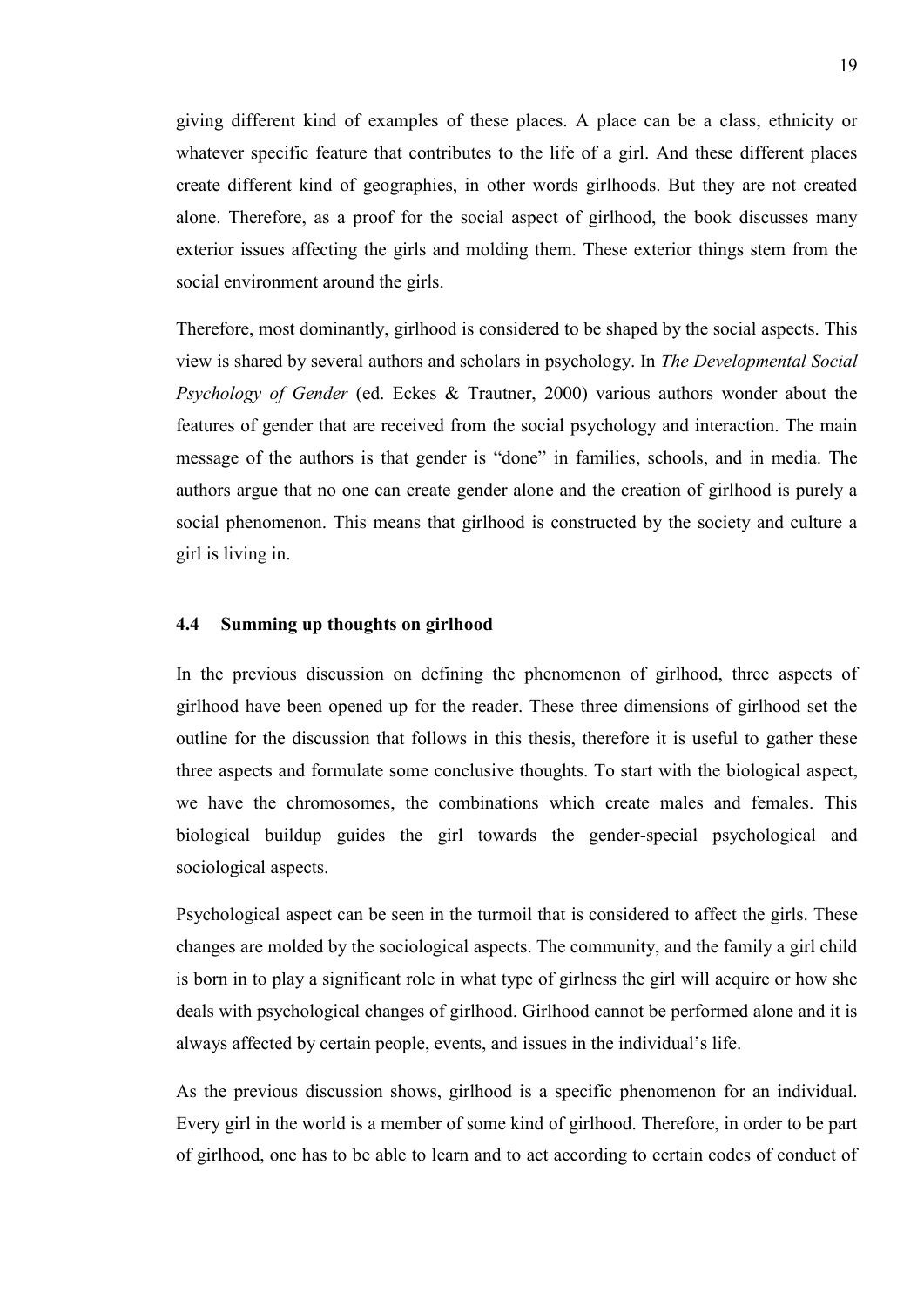the particular girlhood. As for these different codes of conduct, it can be asked whether they are favorable for the girls themselves. The importance of questioning these codes of conduct is crucial. Although it may seem that gender and position of girls are set, we still have the power to change them. Rogers (2003, p. 211) states that: *"Gender is not something that is acquired passively, but something that people continually do. Gender is something all of us – adults and children – have to constantly 'work on'. At the same time, it constantly 'works on' us."*.

On this remark, the concept of girl empowerment will be introduced in the next chapter. If gender and girlhood are not acquired only passively, there is the possibility to affect it. Pamela Bettis and Natalie Adams (2005) show us how various landscapes of girlhood are. To conclude, the authors demonstrate that active participation of girls in the geographies of girlhood is called for. This is especially evident when they make reference to the origins of girlhood studies: *"Furthermore, we were frustrated with the feminist researchers who took what were "women's issues" and transplanted them into the lives of girls." (2005, p. 2)* In order to empower the girls, we need to use their own voices and tell about their 'geographies' in their own terms and language. From this request, I will commence to discuss the topic of girl empowerment.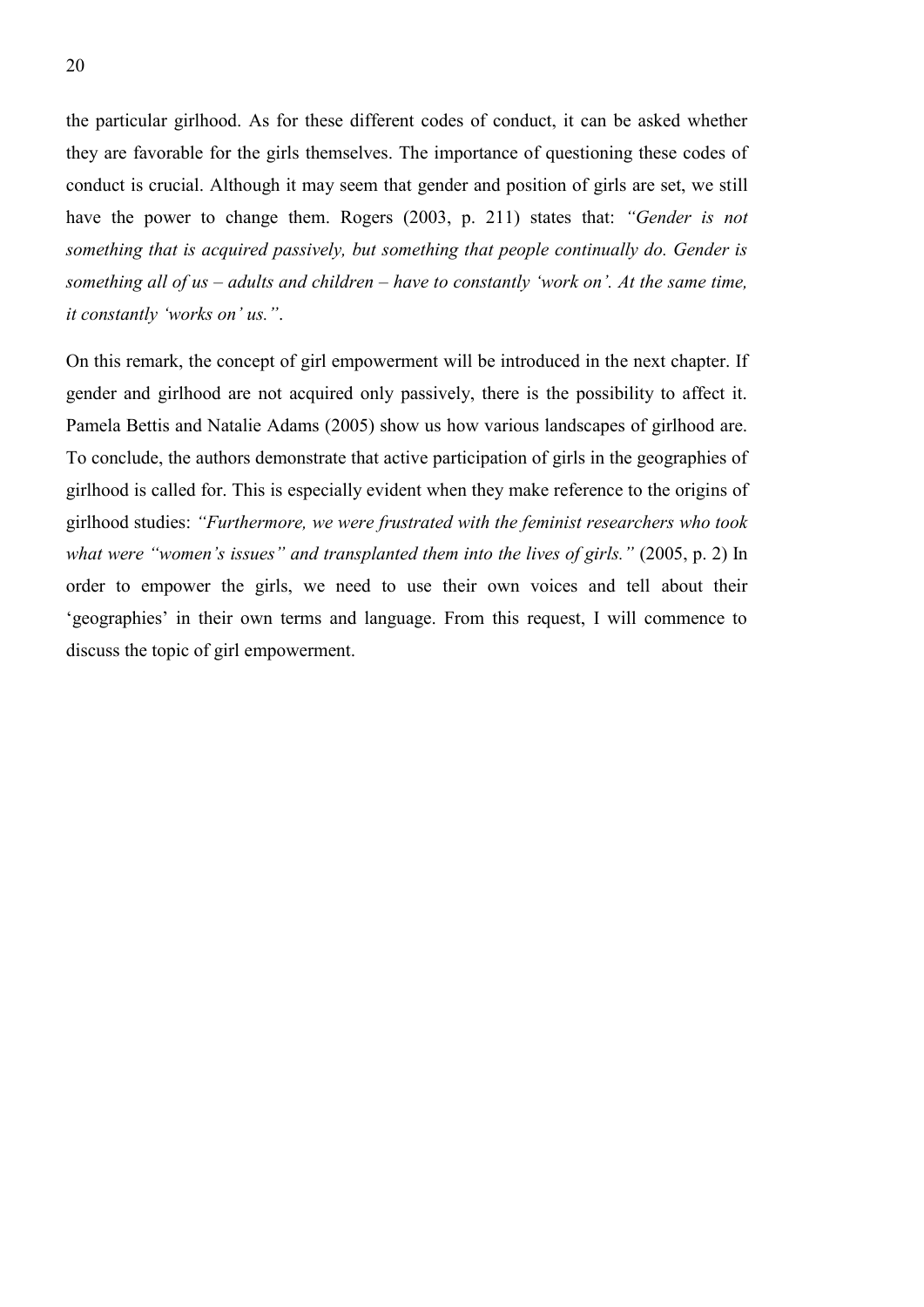# **5 THEORETICAL FRAMEWORK ON GIRL EMPOWERMENT**

In educational sciences, empowerment has been a popular concept for a few decades. The concept has been connected with various genres of research as well as with different phenomena. Notwithstanding, the use of the word empowerment and its meaning requires separate clarification within each field of research because it does not possess one single definition. This problem has created a separate branch of research that is only focusing on the term empowerment and observing it from different points of view. Therefore, before defining the concept *girl empowerment* it is beneficial to examine the concept of empowerment on its own.

The verb *empower*, and its derivate empowerment, is defined as follows in *Oxford Dictionary of Current English, Third Edition* (2001, p. 292): *give authority or power to, give strength and confidence to*. From this seemingly simple definition, variety of discussions and definitions have arisen and are now in the focal point of various researches. One example of this discussion is Juha Siitonen's (1999) study concerning the basics of empowerment theory. After the empirical part of his research, Siitonen's study involved professional growth of pre-service teachers; the main goal of the study was to formulate a general formal theory of human empowerment (Siitonen, 1999, abstract). Siitonen describes various approaches on empowerment in the theoretical part of his study in order to compose an inclusive theory on empowerment. He elaborately discusses the different theoretical frameworks and definitions of empowerment. Siitonen demonstrates the loose use of the term and claims that the shattered field of research has not produced a shared definition (Siitonen, 1999, p. 82-96).

The first definition introduced also by Siitonen (1999) is Heljä Antola Robinson's (1994, p. 38) view about empowerment as a liberating feeling regarding one's own strength, competence, creativity, and freedom. She recognizes empowerment to be as a feeling that comes from other people and within oneself. She defines empowerment also as energy and joy of life. Concluding, Antola Robinson considers an empowered human to be capable of enjoying and growing in one's life and she states that an empowered person is the opposite of a person suffering from burn-out. Continuing from Antola Robinson's idea is the second definition which is constructed by Bell and Gilbert (1996). They acknowledge empowerment to be a personal and social experience where power cannot be transferred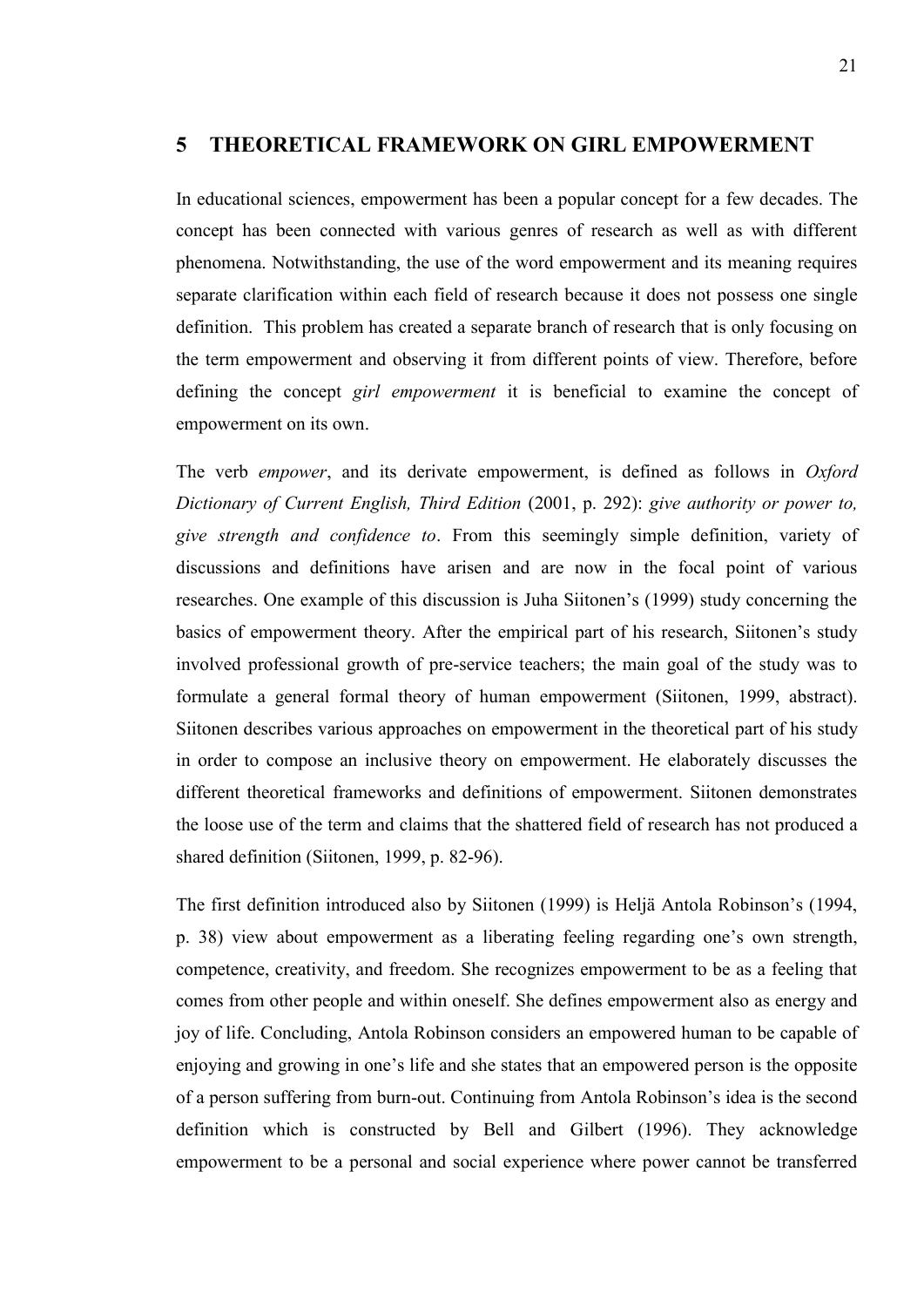straight between people. This requires subtle action and thinking before empowerment is to occur. In other words, empowerment is not a sticker that can be handed over to someone, it requires constant effort. The last example of defining empowerment is on the same lines as the previous two but it puts more emphasis on the constant effort of an individual person. Heikkilä and Heikkilä (2001, p. 286) detail empowerment to be development of one's own individual feeling of power. She or he should be able to find an authority of empowerment in him- or herself. They implement that all actions of empowerment should be harnessed to enable people to find power in themselves.

To conclude these three different theories on empowerment, one has to merge them and find a shared idea. Siitonen (1999, p. 93) gathered the definitions into one and describes empowerment to be a process starting within oneself. It is a personal and social experience where the environment plays an important role. In surroundings where empowerment is supported, it is more likely to occur, but empowerment does not happen through outer pressure or on the basis of someone else's decision. In order to clarify this even more, Siitonen draws a picture of a person who is empowered. An empowered person is someone who has found their inner strengths, control over themselves and is free from outer pressure. One has become empowered because of one's own desire. (1999, p. 93).

At this point, a definition of empowerment has been achieved but it is still unclear where empowerment can manifest in a person's life. Nelly P. Stromquist (2002) clarifies this question in *Education as a means for empowering women*. She puts an emphasis on women empowerment which has four dimensions, each equally important, none sufficient to enable women to act on their own behalf. The four dimensions of empowerment are 1) the cognitive; critical understanding of one's reality, 2) the psychological; feeling of selfesteem, 3) the political; awareness of power inequalities and the ability to organize and mobilize, and 4) the economic; the capacity to generate independent income. At this point of the thesis, defining empowerment shifts towards empowerment related to women and girls. Stromquist explains these four dimensions of empowerment to be connected to the lives and realities of women.

In *Rethinking empowerment* (Parpart, Rai & Staudt, 2002, p. 5) empowerment is also attached to the idea of change, the change that could happen in women's lives. To *empower* is an action verb which suggests the ability to change the world, overcome opposition which women and girls face. This leads directly to the definition of girl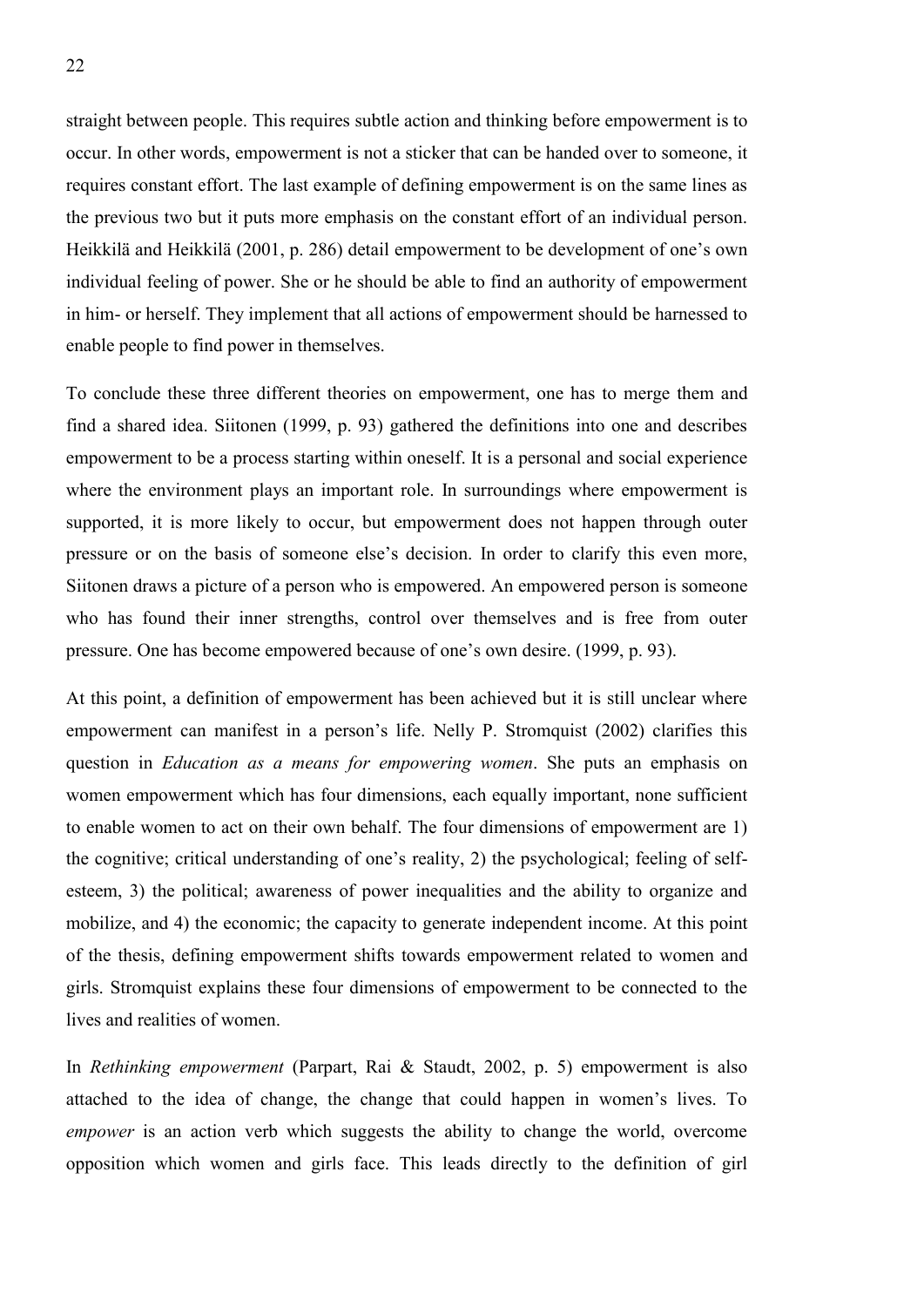empowerment. Girl empowerment strives for change in girls' lives in all of the four dimensions described above. In this thesis the focus of girl empowerment is in Stromquist's psychological empowerment where the discussion is about the self-esteem and self-assurance as well as well-being of young women.

As described in the previous paragraph, empowerment means actions towards a change within a person, in different fields of their reality, which is what girl empowerment is destined to achieve but within the mindset of girls and their lives. Girl empowerment arose from the realization that many young women in the Western world were feeling discouraged and unsatisfied in their lives and these feelings were seen in the studies and statistics on young girls. On the basis of this concern, educators and social workers gathered to think about what should be performed in order to stop the worrisome development. In *Reviving Ophelia*, a goal for a societal action is formulated as follows: *"Our daughters deserve a society in which all their gifts can be developed and appreciated."* (Pipher, 1994, p. 13). This goal became the center of girl empowerment movement. Girl empowerment is a set of actions and attitudes that are guided towards the development and appreciation of all girls.

A girl empowerment organization from California, Unites States, *Girls for change* (Girls for change, 2013) describes their girl empowerment as a forum to teach girls to create social change. The organization highlights that they invite young women to design and lead social change projects in their own neighborhoods and lives as well as to give them faith in their own capacity to produce a change, ability and confidence to express and implement their ideas. *Girls for chang*e has a special emphasis on girls from low income communities. Their outlook on girl empowerment has all of the Stromquist's dimensions on empowerment: cognitive, economic, psychological, and political.

A systematic and shared definition on girl empowerment has not been formulated. Yet, it has a somewhat common meaning to the different agents working in the field of empowering young women. The organization analyzed in this thesis, *GENaustin* defines their girl empowerment as fostering healthy self-esteem in girls by engaging them to explore and define their personal values and to build skills that empower them with confidence and encourage them to make wise choices (Genaustin, 2013). This indicates that girl empowerment has to do with the inner, Stromquist's psychological, empowerment. Girl empowerment is an action towards more psychologically stable and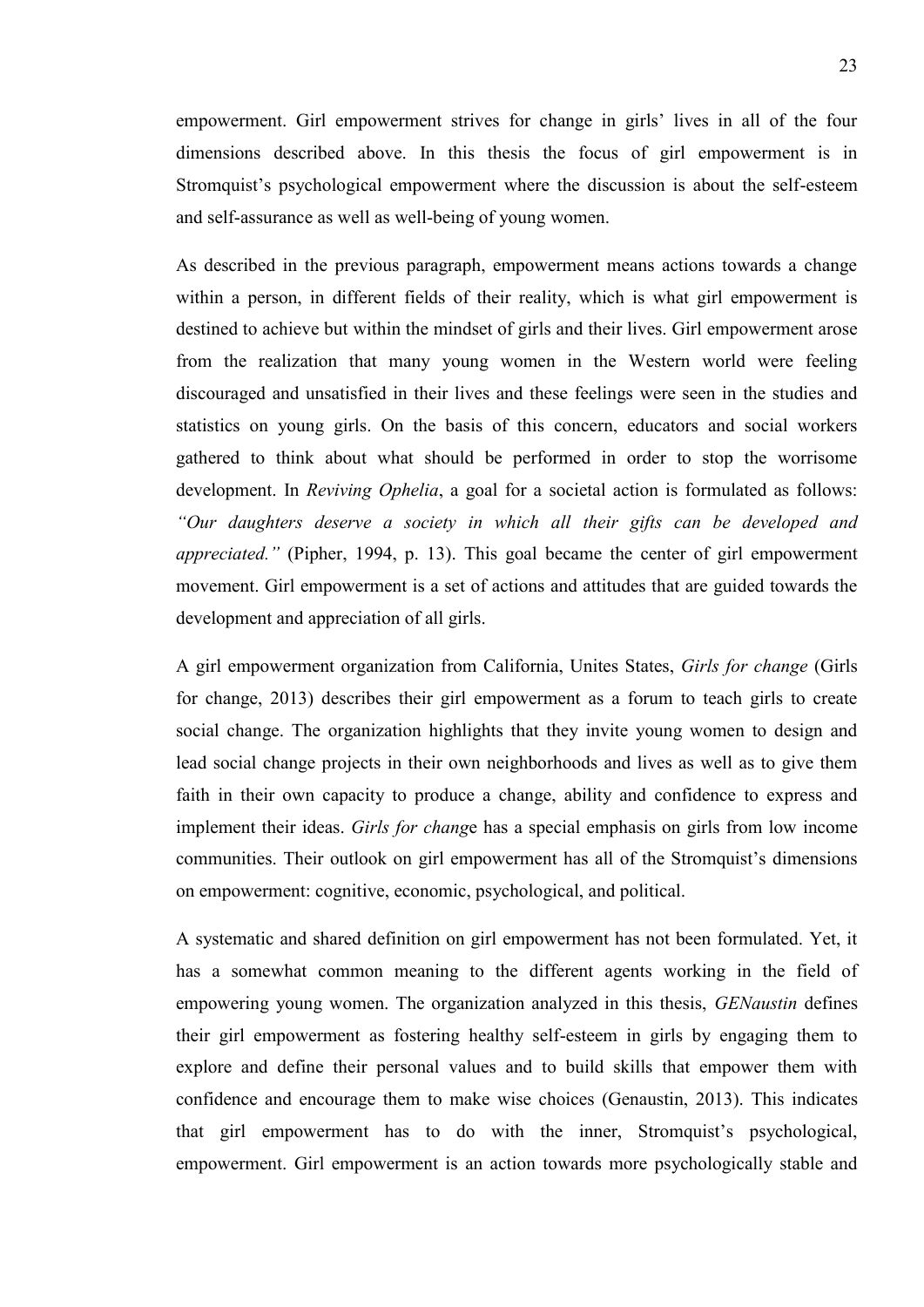well-equipped girls. This empowerment work of GENaustin is elaborated later on in this thesis.

While discussing girlhood and girl empowerment, it is evident there are issues which generate problems for girls. More specifically, girl empowerment could act as a solution to some of girls' problems. In the next chapter, the reader is provided with three dimensional, biopsychosocial, perspectives of girl empowerment.

### **5.1 Perspectives of girl empowerment**

Before the discussion on the perspectives of girl empowerment, it is extremely important to define the concepts of self-esteem or self-assurance in this thesis, since they make a crucial part of the discussion on empowerment. These concepts are often used as synonyms. Yet, self-esteem refers to the feeling of power and contentment in oneself. Steinem (1992) describes self-esteem to be a personal, contagious, self-discovery, physical, loving, and cosmic development. Through different phases, always moving towards a set of skills and attitudes with which one is happy with oneself. On the other hand, self-assurance is something that could be empowered because it links to actions coming from within oneself and from the outside. Liisa Keltikangas-Järvinen (1994, p. 27) argues that self-assurance is a combination of many factors, just as Steinem divides them; similarly good self-esteem can be formulated in many ways and is extremely individual. Good self-esteem is described by Keltikangas-Järvinen (1994, pp. 17-23) as a feeling of goodness, self-respect, valuing of one's life, ability to respect others, individuality, and tolerance of failures. With these definitions, the concept of self-esteem will be discussed in the following section on psychological and sociological perspectives of girl empowerment.

The previous chapters on the theoretical frameworks provided knowledge of girlhood and empowerment. It is equally important to question why girl empowerment movements exist and are needed. In this chapter, three different descriptive approaches; biological, psychological, and sociological, will bring out some of the perspectives for why girl empowerment is needed in modern societies. As a part of academic writing, it is crucial to acknowledge the counter ideas for the need of girl empowerment and these will also be discussed in this chapter.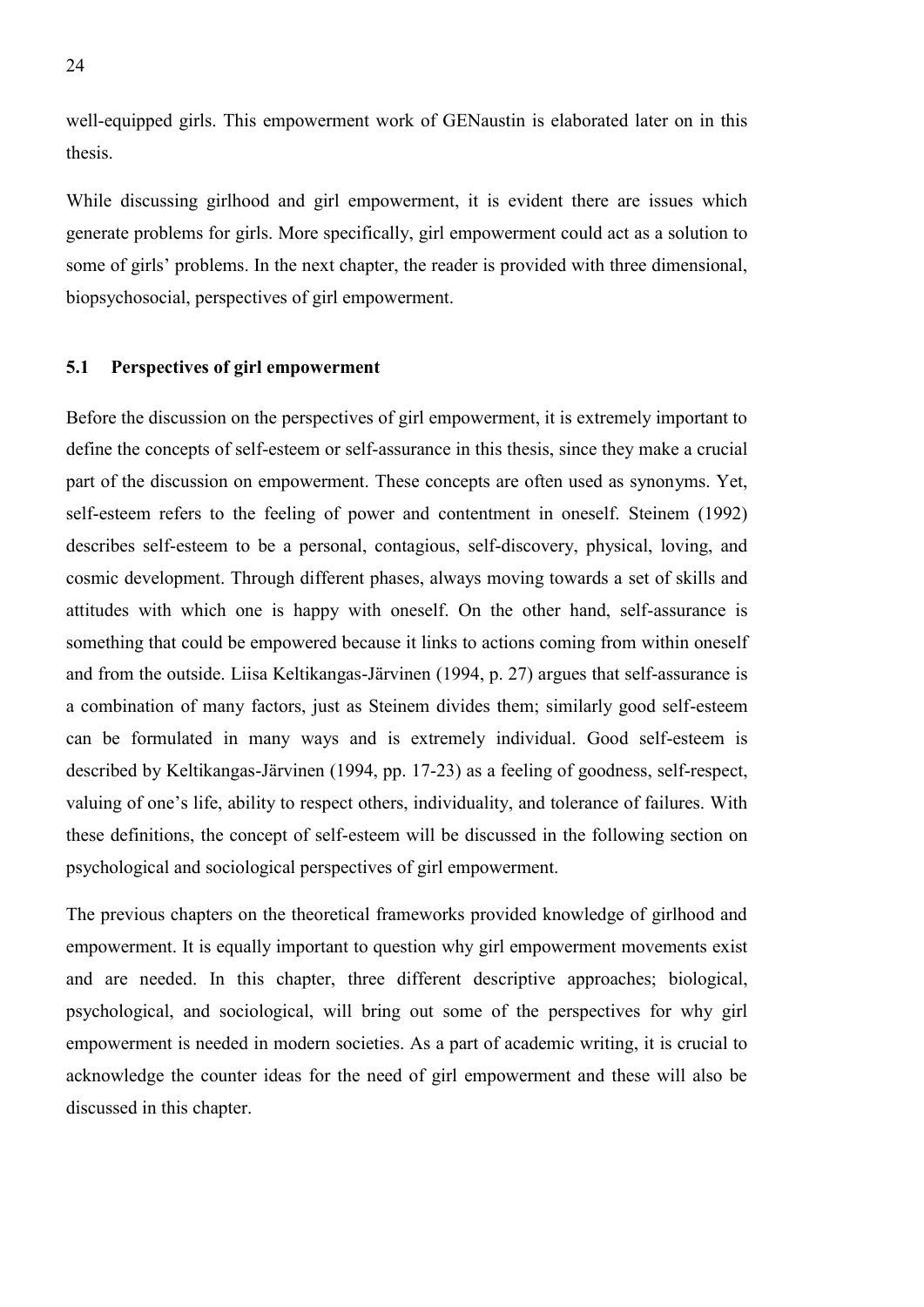It has to be stated that one cannot give a complete picture of all the issues affecting girls but the purpose here is to introduce some and link them to girl empowerment and especially to young women's well-being.

#### **5.2 Biological perspective**

If one is looking for the most convincing and justified perspective for the need and birth of girl empowerment, one should start with the biological and physical reality of the girls and young women in current societies. The development and results of various statistics and studies on girls of the 21st century carry a discouraging and concerning message. The girls of the modern society are, according to the results, struggling on various fields of their lives and this affects their lives more profoundly than previously understood. The worrying trends of young women in today's Western societies are issues such as drug and substance abuse, violent behavior by girls, physical abuse towards girls, as well as the declining feeling of self-esteem. Further, there are issues of sexual behavior and body image, which cannot be discussed here.

In an American study on adolescent drug abuse by the *National Center on Addiction and Drug Abuse at Columbia University* (CASA) in 2006 it is stated that *"the age 14 marks a turning point in teenage substance abuse risk in girls and boys"* (CASA, 2006, p. 21). For the first time, in 2006, CASA states that the gender gap on drug abuse has closed. It reports that girls between the ages of 12 and 17 are at equal or even higher substance abuse risk compared to boys same age. Traditionally, drug abuse has been linked to boys and their adolescent development but CASA informs that young women have reached the same level as boys and are maybe even ahead of them. This development of drug abuse amongst girls has sneaked upon the society and the tools to deal with it are inadequate. The tools for trying to handle this development could be found in girl empowerment. The researchers in the field of drug abuse amongst teenagers state that the reasons behind these trends originate from something much deeper and wider.

Violent and abusive behavior either performed towards girls and young women or even by them is another disturbing trend. Generally, violent and abusive behavior refers to both physical and mental violence. The term physical violence includes the range from hitting, kicking, choking, etc. Mental abuse is described as bullying and harassment without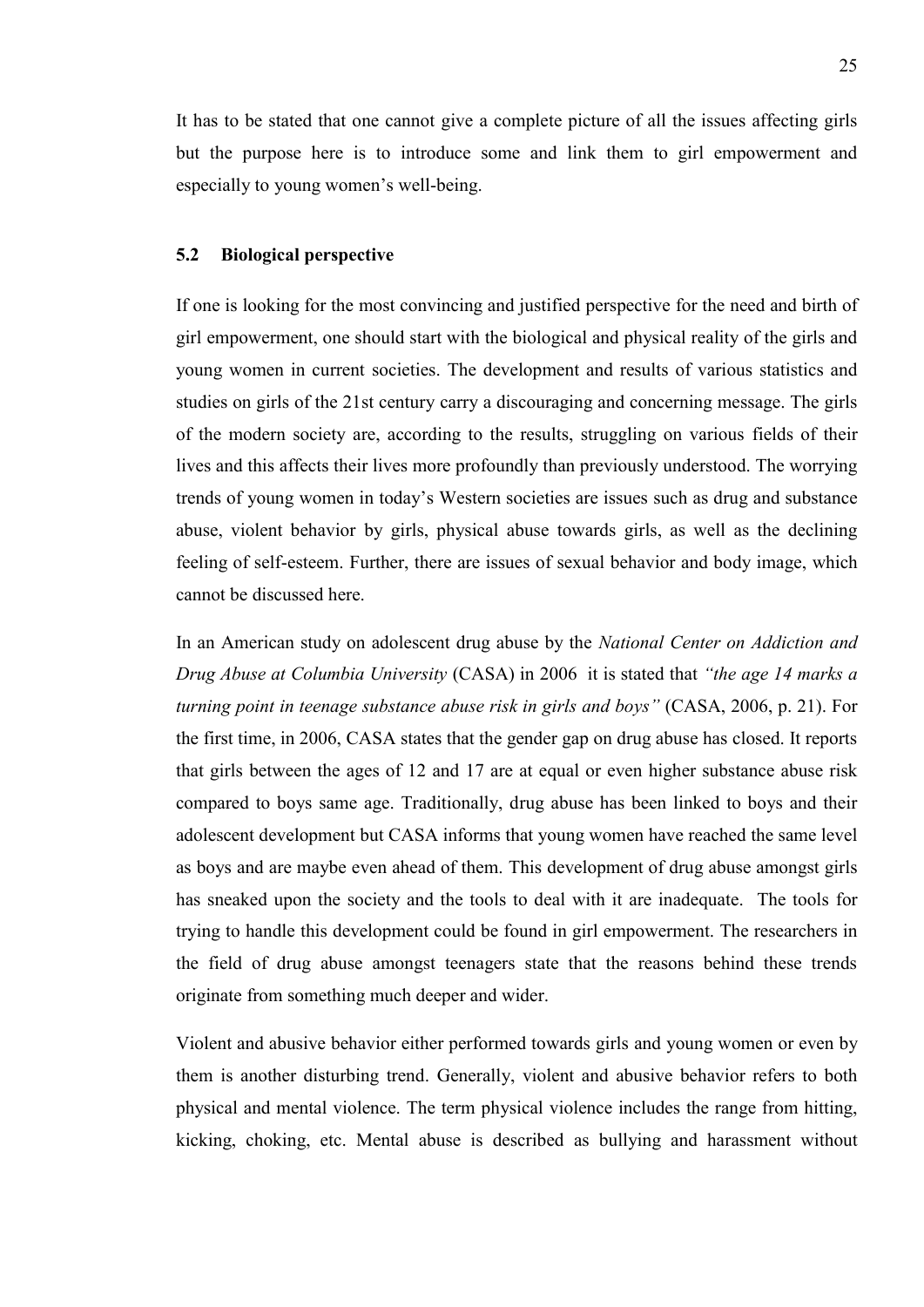physical contact. These outbursts of violent and aggressive thoughts and behavior are affecting and devastating lives of young women of the 21st century.

Violent behavior towards young women reveals that abusive relationships are not only affecting adult women. Collected statistics on the lives of American teens, especially girls, by *Respect Rx* (2013) has a long list of various researchers who have conducted research on abuse, domestic violence and sexual assaults towards young women between ages 13- 18. A study reviewed in Respect, *Teenage Research Unlimited for Liz Claiborne Inc., Technology & Teen Dating Abuse Survey 2007 & Teen Dating Abuse Survey, 2006*, states that one of three girls have been in a serious relationship where they have been physically hurt by their partners. 23 % of the girls reported having been victims of pressure from their partners to go sexually further than the girls wanted. As for mental violence, the above mentioned study gives more insight and overwhelming results. 25 % of teens said that they had been called names, harassed and put down by their partners through cell phones and text messages. Mental abuse occurs in modern society through technological devices and therefore it is hard to monitor. A staggering percentage of parents, 75 %, were unaware that their teen had been abused physically and mentally by a partner.

If violence, physical and mental, towards girls is a taboo and not even noticed in the homes of the teenagers, violent and abusive behavior performed by young women is even more a forbidden and evaded issue. Yet, it has become part of the reality of Western girls that they themselves indicate both physical and mental assaults towards both boys and other girls. Rachel Simmons book *Odd Girl out – the Hidden Culture of Aggression in Girls* (2002) is dedicated to this topic. Simmons states how previous studies or thoughts on the topic were hard to find but from her own personal experience she knew that bullying and harassment of girls, by girls existed. In her book, Simmons interviews young women and tells their insights on girl aggression and violence.

The issues of drug abuse and physical violence are evidence for the claim that biological and physical well-being of girls is deteriorating. These issues cannot be disregarded; they need to be seen as important perspectives of girl empowerment.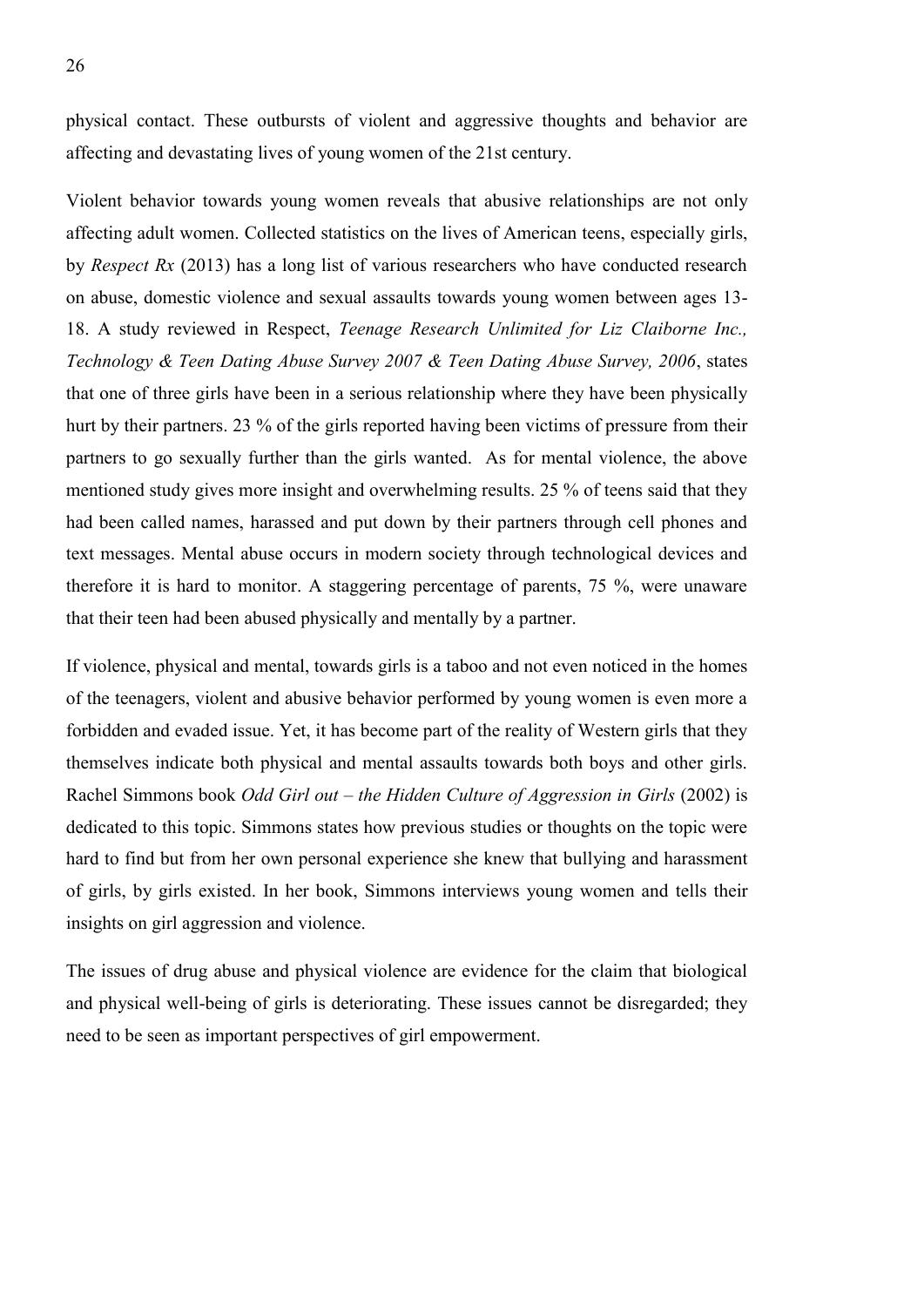#### **5.3 Psychological perspective**

Psychological discomfort of girls can be examined through different lenses. For example, the vast field of research concerning girls' eating disorders, such as anorexia, bulimia, and other bodily illnesses demonstrates that young women feel the physical changes in adolescence more harshly and it presents more challenges for their psychological development. Hilde Burch (1991, pp. 313-331) has focused on adolescents who were struggling with the changes in their physical appearance, especially considering their eating habits. She states that young women who suffer during the period of their physical development do not identify with their bodies and feel helpless. She inclines that these girls are trying to escape the development and this shapes their psychological development, again. With the excessive preoccupation of their attractiveness, Burch finds girls to be concerned with their inner inadequacy. This inner dissatisfaction is directly related to the self-esteem development of a young woman. If one does not feel physically at ease, how could one find the needed psychological strength? And as Steinem (1992) puts it, selfesteem is part of our physical being as well as our psychological well-being.

One of the groundbreaking studies published on the Western, especially regarding American, girls' self-esteem is made by the American Association of University Women (AAUW) in the 1990's. The nationwide survey examined the differences between adolescent girls' and boys' perceptions of themselves with regard to self-esteem. The research surveyed approximately 3000 children between grades 4 and 10 throughout the nation. From this survey, AAUW published an executive summary called *Shortchanging Girl, Shortchanging America* (1994) which conveys a harsh reality of American girls facing more in depth loss of self-esteem in their lives than boys. The boys and girls were on the same level in the elementary school but over the next eight years girls' self-esteem dropped tremendously (Appendix 1) and it was also seen in the girls' actions. The survey (AAUW, 1994, p. 8) states that adolescent girls were more likely than boys to have their declining sense of themselves inhibit their actions and abilities.

*Shortchanging Girls, Shortchanging America* (1994) demonstrates this decline in the school context. The formal education is seen as a place where young women are under deprivation of their self-esteem and obligated to perform to the standards of the society. The survey suggests that because of the formal education, young women have lower hopes for their careers, they interpret problems in school subjects as personal failures, and they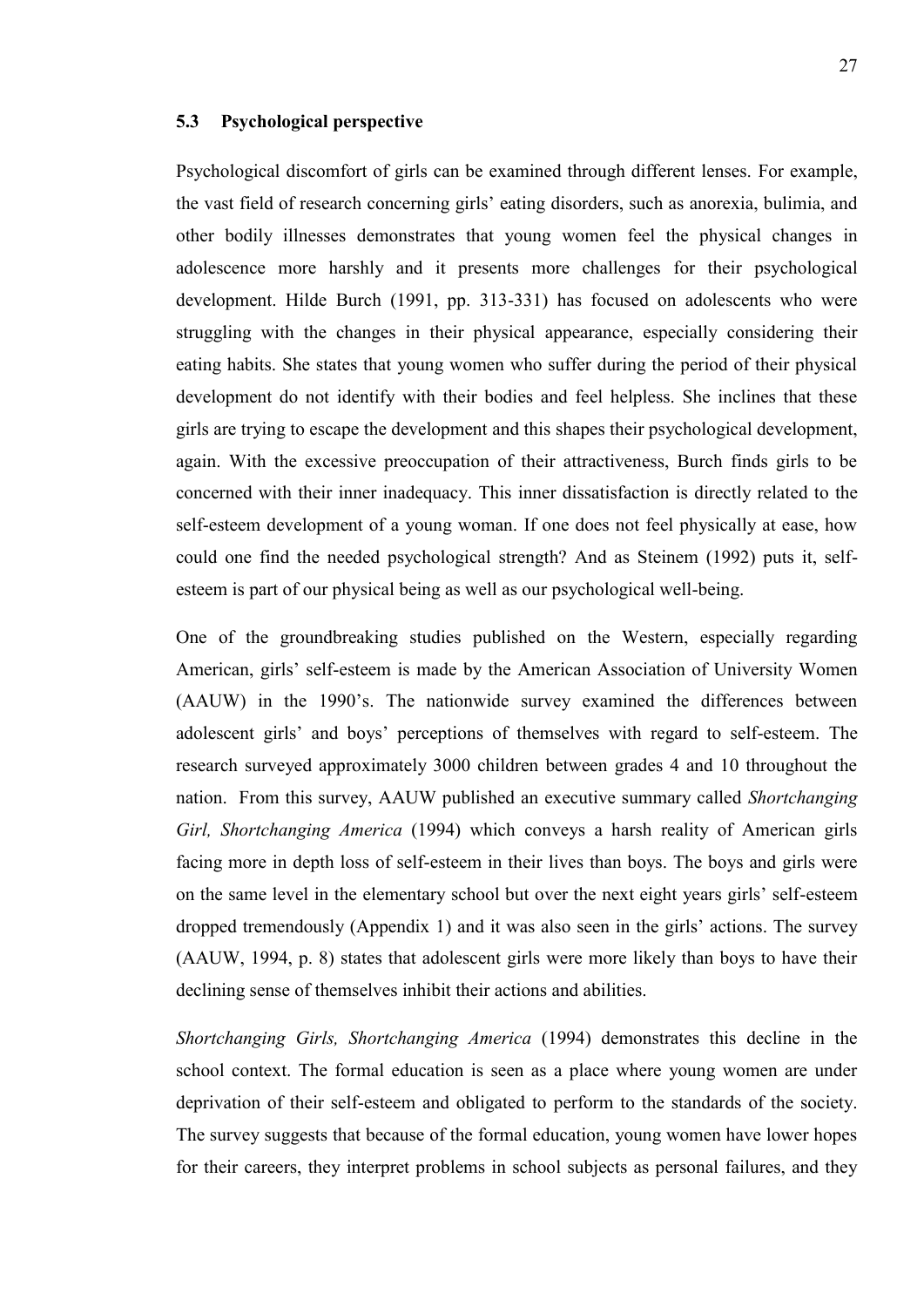are made to believe that their worth is dependent on their appearance (AAUW, 1994, pp. 8- 13). It serves as of an example of how little we know about girls' self-esteem and its effects on their life in general.

A more recent evidence of the specialty of girls' self-esteem is a research done by psychologist Richard Robins, in the University of California Davis, who studied 350,000 participants of both gender on their self-esteem. His study on self-esteem across the lifespan showed that women had lower self-esteem than men and in adolescence, after identically high levels between ages 9-12, girls' self-esteem plummeted about twice as much from the boys' (Respect Rx, 2013).

In conclusion, a clarification needs to me made. The previously explained problems and struggles concerning young women of today evolve from various reasons in their personal lives. It seems that one global reason for the described drug abuse, violent behavior or declining self-esteem has not been found and attempts to find one have been few. It is known that there are many factors in an individual's life that will shape it towards different routes. Yet, Dr. Frank Biro from Cincinnati Children's wrote in 2006 on a study on selfesteem in adolescent women which demonstrated that:

*"Previous studies from other authors have noted the impact of self-esteem on the vulnerability of adolescent women to risky behaviors. However, building self-esteem could improve outcomes, as suggested by a community-based study that notes lower rates of violent behaviors in those who underwent self-esteem building."* (Cincinnati Children's, 2006)

Evidently, drug abuse, violent conduct and declining self-esteem and their results can be seen as 'risky behavior'. Considering this, raising self-esteem by building actions of girl empowerment could help young women more thoroughly and permanently than just topic based intervention for example in drug abuse. It can be questioned whether through girl empowerment one could prevent the psychological turmoil from happening and manage young women's self-esteem stay on the same level as young men's.

The issue of self-esteem is most closely related to the psychological aspects of girlhood but as one can see from the discussion above, it is intertwined with other aspects of girlhood both biological and social.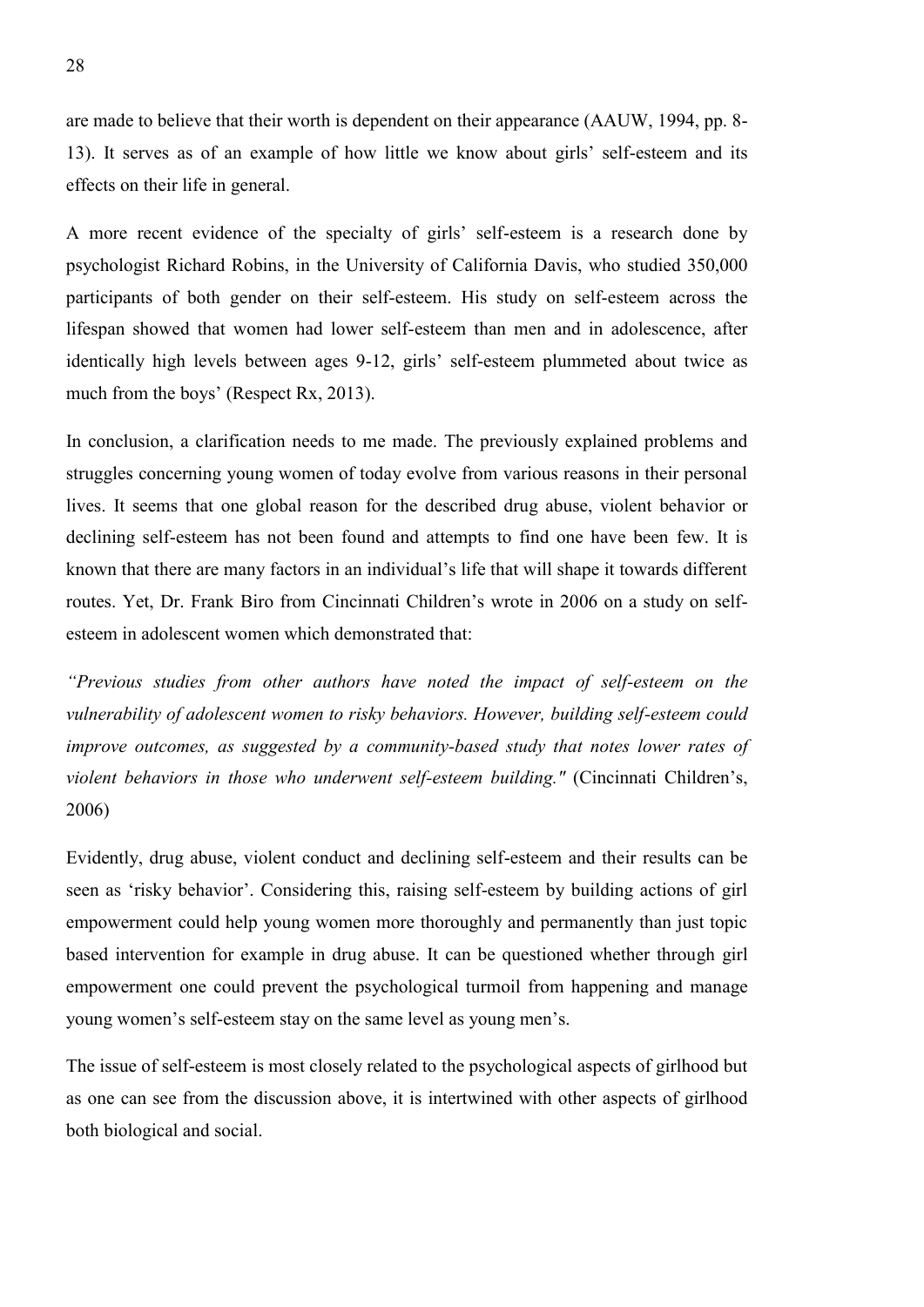#### **5.4 Sociological perspective**

Perspective of girl empowerment according to the sociological aspects of girlhood is best described in the famous book titled *Reviving Ophelia* (1994) by Mary Pipher. She (1994) sees that the character transition is greatly affected by others and it might not be what the girls would themselves be striving for. Therefore, Pipher considers young women to be pressured by the school, family, and media to become something else than themselves. Pipher (1994, p. 23) describes in the American point of view how the popular culture is smacking the girls on the head and making them more miserable than ever before.

Pipher (1994) justifies her explanation with data which she has gathered from her work as a psychological therapist for girls. In her book, Pipher tells stories of the young women who have suffered from the effects of the previously mentioned Bermuda Triangle. She views this development as regression when positive and self-assured young girls turn into negative, almost lethargic, young women. The girls in the book suffer from hysteria, selfmutilation, and self-harmful thoughts, just to name a few symptoms. Pipher vividly explains the situations of the girls and seeks reasons for their problems from the sociological as well as psychological theories. The title of the book, *Reviving Ophelia* (1994, p. 20), relates to Shakespeare's Hamlet where young girl Ophelia drowns herself because of the inner and outer dilemmas she has to face on the verge of adolescence. And this is the metaphor Pipher wants to use when discussing the adolescence of girls: the others; the communities, groups of sub-cultures, are making young women to drown slowly and painfully.

Pipher sees peer groups, families, and education as a cause to some of these problems and she claims that these societal problems are to be dealt with on a social and communicative level. Pipher calls for co-operative actions in order to save young women from themselves. In order for this to occur, she suggests that society needs to change or we need to change it. Pipher explains it to be work towards culture in which there is a place for every girl, where women are respected, and children protected. In that kind of culture and society, Pipher (1994, p. 293) sees an opportunity for *"our daughters to have a place where all their talents will be appreciated and they can flourish like green trees under the sun and the stars.".* She describes her profession as a psychologist, therapist, as the work of an ambulance: she was rescuing the already effected girls. Pipher states this to be insufficient. Preventive work on the sociological issues should be organized instead. With her book,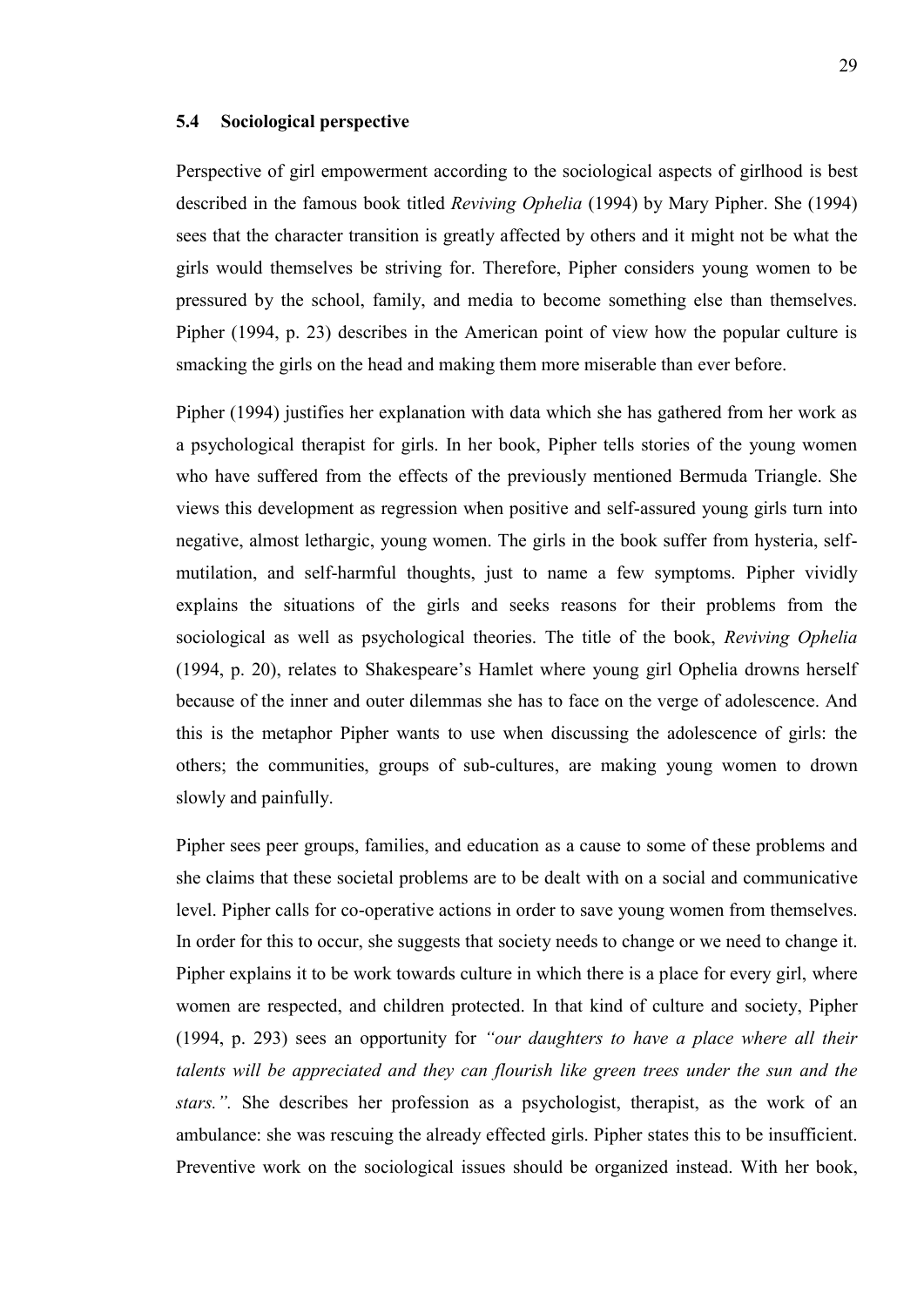Pipher wants to raise awareness on the personal and societal development and how they are intertwined through the personal stories of the girls.

Pipher (1994) succeeds to draw attention towards the girls tremendously well. After the book was published, representatives of American culture and politics became concerned with young women. Pipher's book still enjoys popularity amongst girls' studies research and discussion and the book is still today a valid and reliable source of girls' studies.

Pipher (1994) meant that designed and well thought actions should be performed considering young women to prevent them from sailing to the Bermuda Triangle. The adolescent girls are saplings in a hurricane according to Pipher; physically, mentally, and sociologically. As discussed earlier, all aspects of the hurricane are also constituents of self-esteem. Therefore, from Pipher's point of view, the girl empowerment work was seen to improve girls' self-esteem. The self-assurance of the girls; physically, mentally, sociologically, was considered to be important.

This groundbreaking research started the creation of girl empowerment practices. The mid 1990's and the early 21st century was the golden age for the formulation of girl empowerment practices. These practices have carried over to the modern girl empowerment and many of the existing practices have their roots in Pipher's work because she was the first one to bring upon international awareness and concern on the topic. These different practices of girl empowerment will be introduced as the next step in my discussion on girl empowerment.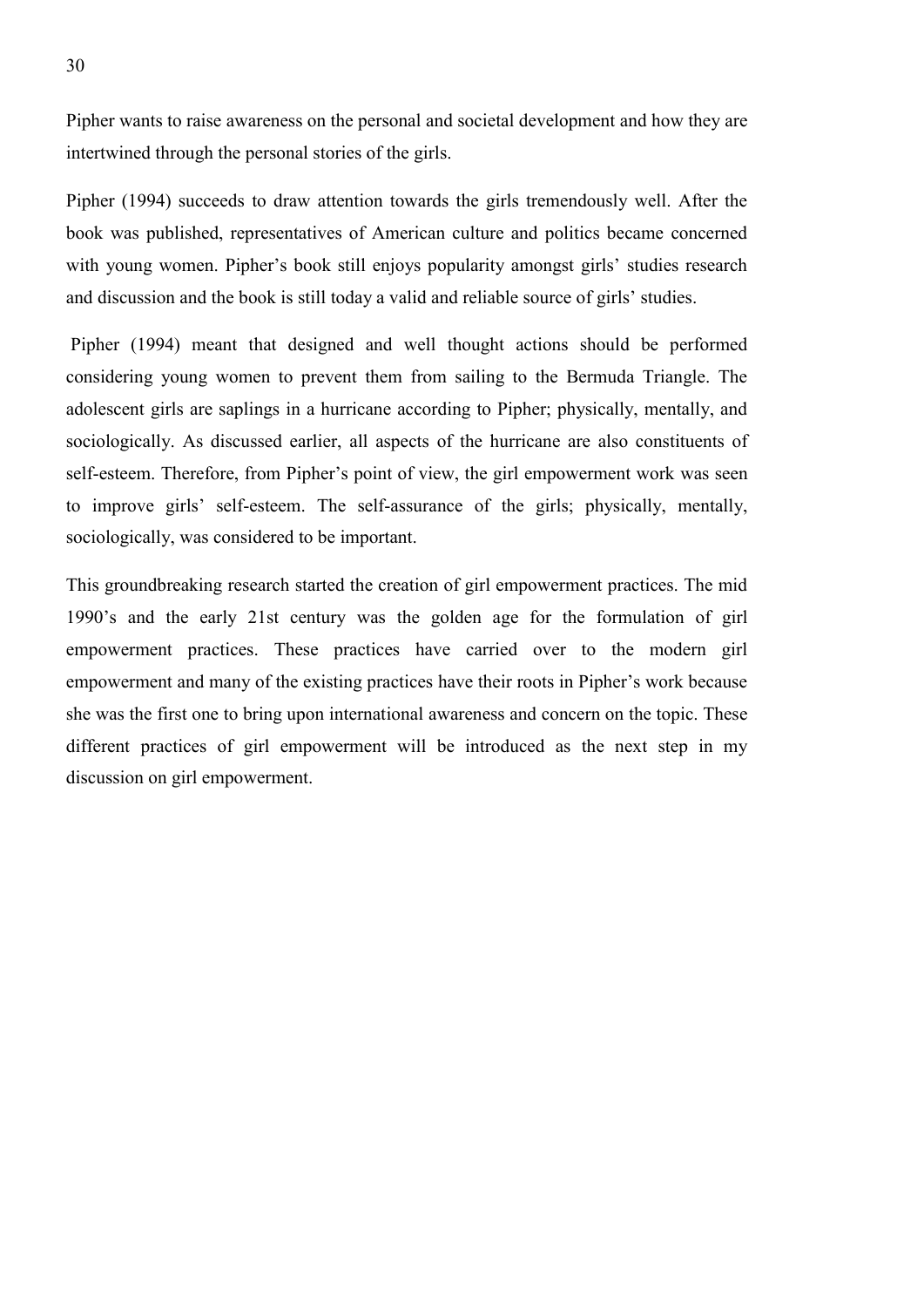# **6 GIRL EMPOWERMENT THROUGH TRANSFORMATIVE ACTION**

I use the term *praxis* here in the meaning that Paulo Freire (1993, p. 51) has given to it: *"reflection and action upon the world in order to transform it."* Through praxis, oppressed people can acquire a critical awareness of their own condition, and, with their allies, struggle for liberation by using theory in a practical way. Freire's idea of praxis includes the principle of transformative action. Transformative action is based on three basic components; breaking the silence that surrounds injustice, building an inclusive movement where adversaries become allies, and articulating an inspiring, proactive vision (Center for Transformative Action, 2013). In this thesis, girl empowerment is described to strive for the above mentioned objectives. As it has been highlighted above, I feel that certain groups of Western girls can be seen as oppressed today and through transformative action of girl empowerment we are able to support them.

Therefore, after the theoretical discussion on girl empowerment, the practical work and means to achieve the goals of girl empowerment are presented below. This chapter introduces various practices, bearing in mind that the field is extremely vast and multidimensional.

#### **6.1 Organizational work**

The vastest field of girl empowerment work takes place in the actions of various, both nationally and privately funded, organizations in Western geographies. These organizations provide various opportunities and mediums for the empowerment to occur. The organizations introduced here have been chosen just to show the variety of the field and also because they are well-known and have a good reputation. For clarification, the organizational work is separated from the structured institutional educational empowerment.

The number of American girl empowerment organizations is astounding; when doing an Internet search on the expression 'girl empowerment', one receives 10 pages of links to various American sites that promote girl empowerment. On top of the list is GENaustin and that is partly the reason why it is the case of the present study. A few of girl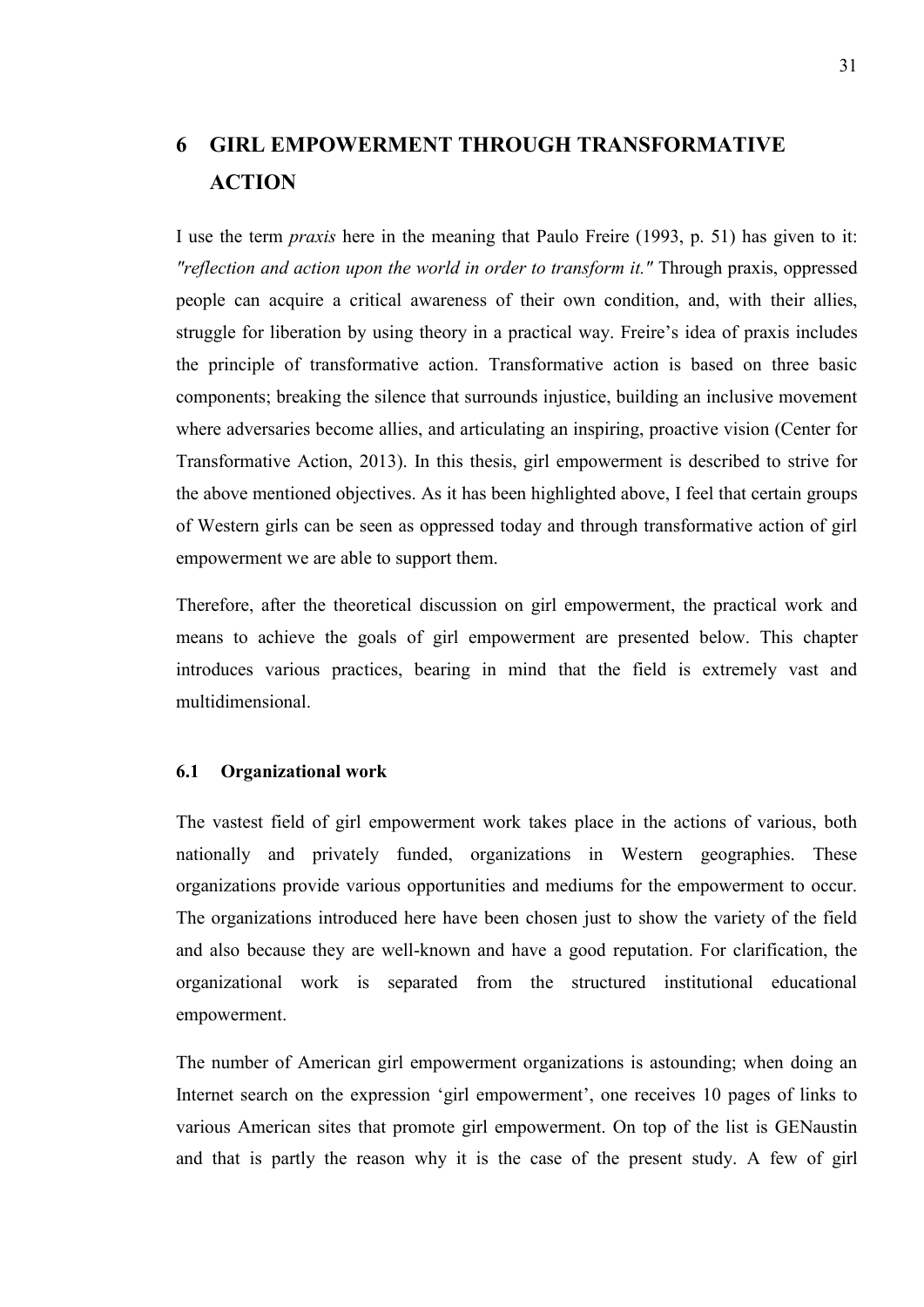empowerment organizations are discussed below in order to show what is considered as practice of girl empowerment.

The organization also previously discusses *Girls for a Change* (GFC) focuses on the societal problems that girls face within their communities. The area of GFC's influence has expanded and today it is a nationwide organization. GFC describes its primary goal to be to give an opportunity for girls to provoke change in their own lives as well as in their communities. The practical means of achieving this consists of *Girl Action Teams, New Girls' Network, Girl Events,* and *Girl Steering Committee.* These four core building blocks include various types of groups or committees to engage girls in creating change. This indicates that GFC is striving towards more structural and political changes. The work of GFC is based on the idea that individual empowerment creates a societal change and it is received by participating in the abovementioned groups. (Girls for a Change, 2013).

A national nonprofit organization *Girls Inc.* works in a similar way but it has a unique tendency of using science to find these goals or focuses of action; it uses data that Girls Inc. National Resource Center collects from girls between 6 to 18 years old. Based on this data, they plan and implement various projects and actions through their 1,000 sites of work. As an example of their structured, traditional, and quite political uptake on girl empowerment, Girls Inc. has created a format inspired by United Nations Declarations. Girls Inc.'s *Girls' Bill of Rights* states their views on girls' empowerment and rights in the modern Western society (Appendix 2). (Girls Inc., 2013)

The examples above of girl empowerment, GFC and Girls Inc., have the focus on general empowerment of girls. They do not have any specific point of view or preference through which they want to perform empowerment. They consider empowerment to happen through general discussion or actions. Notwithstanding, within the girl empowerment organizations exists a field where empowerment is carried out through one specialized medium.

Two examples of this type of action are organizations called *GirlStart* and *WriteGirl*. *GirlStart* is Austin, Texas based non-profit organization that provides empowerment in math, science, engineering, and technology. This focus has been chosen because of the declining interest from girls towards science, which has also decreased their self-esteem. The research performed and explained in *Shortchanging Girls, Shortchanging America* (1994, p. 16), also highlighted this when the results showed that girls who like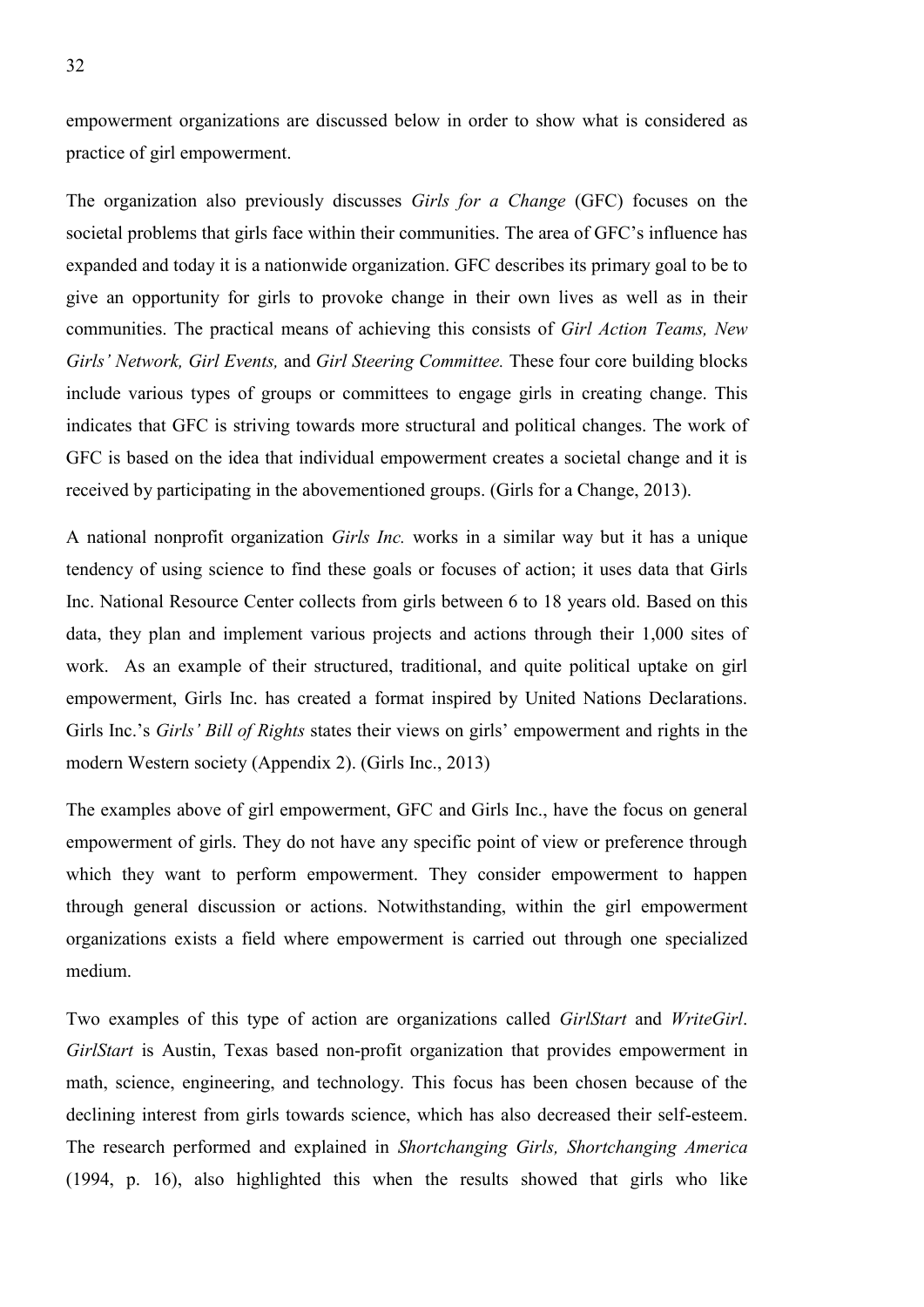mathematics and science have higher levels of self-esteem. GirlStart goal is to see more girls achieving science related professions and careers. Therefore, they want to eradicate the common belief 'girls are not good at math and science'. In order to do so, they have after school programs and summer camps that girls can attend to. (GirlStart, 2013)

The name of the other specific girl empowerment organization, *WriteGirl*, implies what is their medium of empowerment. WriteGirl specify that they want to help girls to write their way towards more positive futures. They believe that through practicing writing, girls will be more equipped to express themselves and as a result feel more empowered in their lives. They want to inspire girls to pursue a career in writing and encourage them to use their creative talents. The means to achieve these goals are through one-on-one mentoring or monthly writing workshops. One aspect of WriteGirl's actions is to publish the works of young female writers because they believe it to be an excellent mean to draw attention to the lives and issues of young women. (WriteGirl, 2013)

As mentioned in the beginning of this thesis, the Atlantic Ocean was named as a divider in the implementations of girl empowerment. Northern America, including USA and Canada, has great volume of non-profit, profitable, national or regional girl empowerment programs that work on their own. The American model of organizational work on girl empowerment guided my decision to do my advanced professional practice as well as a case study on a North-American girl empowerment organization GENaustin, discussed in detail later in this thesis.

#### **6.2 Literature** *on* **girls and** *for* **girls**

Organizational girl empowerment work is stationed geographically somewhere specific and does not reach girls in large numbers on a concrete level. Certain organizations and programs can only address certain numbers of young women at a time. Through their web pages, as introduced in the previous chapter, different organizations do expand their audience but a much more old-fashioned medium is used to disseminate information efficiently. The girl empowerment literature can be divided into two groups; books *on* girls and books written *for* girls. Magazines directed to young women are another powerful medium of girl empowerment.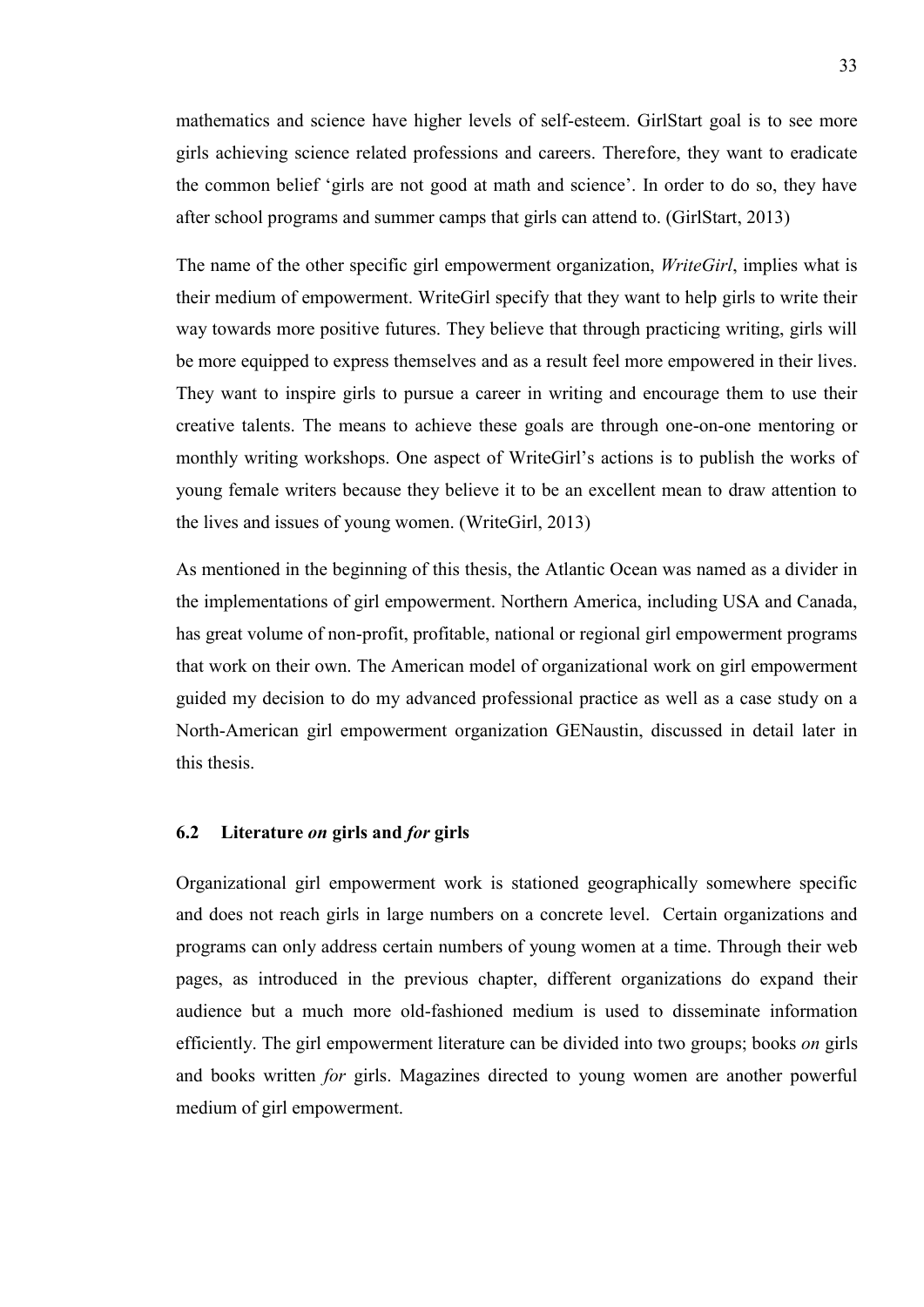There have been numerous references to books that focus on girls and tell about the issues affecting girls. The general emphasis in these books on girls is on raising awareness and creating discussion. The variety of the books dealing with young women is extensive but I can see many themes very similar to Nelly Stromquist's division (2002) presented earlier. In other words, the books may deal with girls' psychological, cognitive, political, or economic issues. They address girls in groups as well as individually, nationally or globally. In these books, there can be speculative predictions or truth based analysis on girls. Linked to all these themes, one can recognize empowerment even though it may not be worded in the text. The choice of topic indicates this. The agenda of the writers also implicates that they are concerned and want to see some kind of change taking place regarding young women.

The books on girls that have already been discussed previously are examples of the field of literature written on girls, all of them having a special point of view. Two new publications will be introduced here. The risk behavior of young women discussed in the theoretical part of this thesis has inspired Gwynedd Lloyd to collect thoughts on girls and young women that are seen as troubled, or troublesome. In a book *Problem Girls – Understanding and Supporting Troubled and Troublesome Girls and Young Women* (2005), Lloyd has collected ideas from various authors. Her starting point is that the troubled or 'problem' girls are not a separate group of girls; every girl can become a 'problem' because of the pressures and issues they are faced with. The authors' points of view on troubled girls vary from mental and psychosocial issues to legal and political procedures concerning these 'troublesome girls'. The pressures put on troubled girls are discussed by different authors, but Lloyd (2005, p. 190) draws a conclusion from the varied aspects. She expresses that the book wants to raise awareness that *"…'problem' girls are both socially constructed and yet individually unique as human beings with distinctive histories and personal choices".*

While Lloyd focuses on a group of girls called 'problem' girls, Shelley Budgeon (2003) concentrates on individual young women. In *Choosing self – Young Women and the Individualization of Identity*, Budgeon examines the process of how young women become themselves; individuals. She carried out interviews with young women in order to gain an understanding of how they were actively constructing self-identity. Budgeon (2003, p. 17) states her goal to be to give insights into the identities that young women are producing within a particular historical moment. In conclusion, Budgeon wants to raise understanding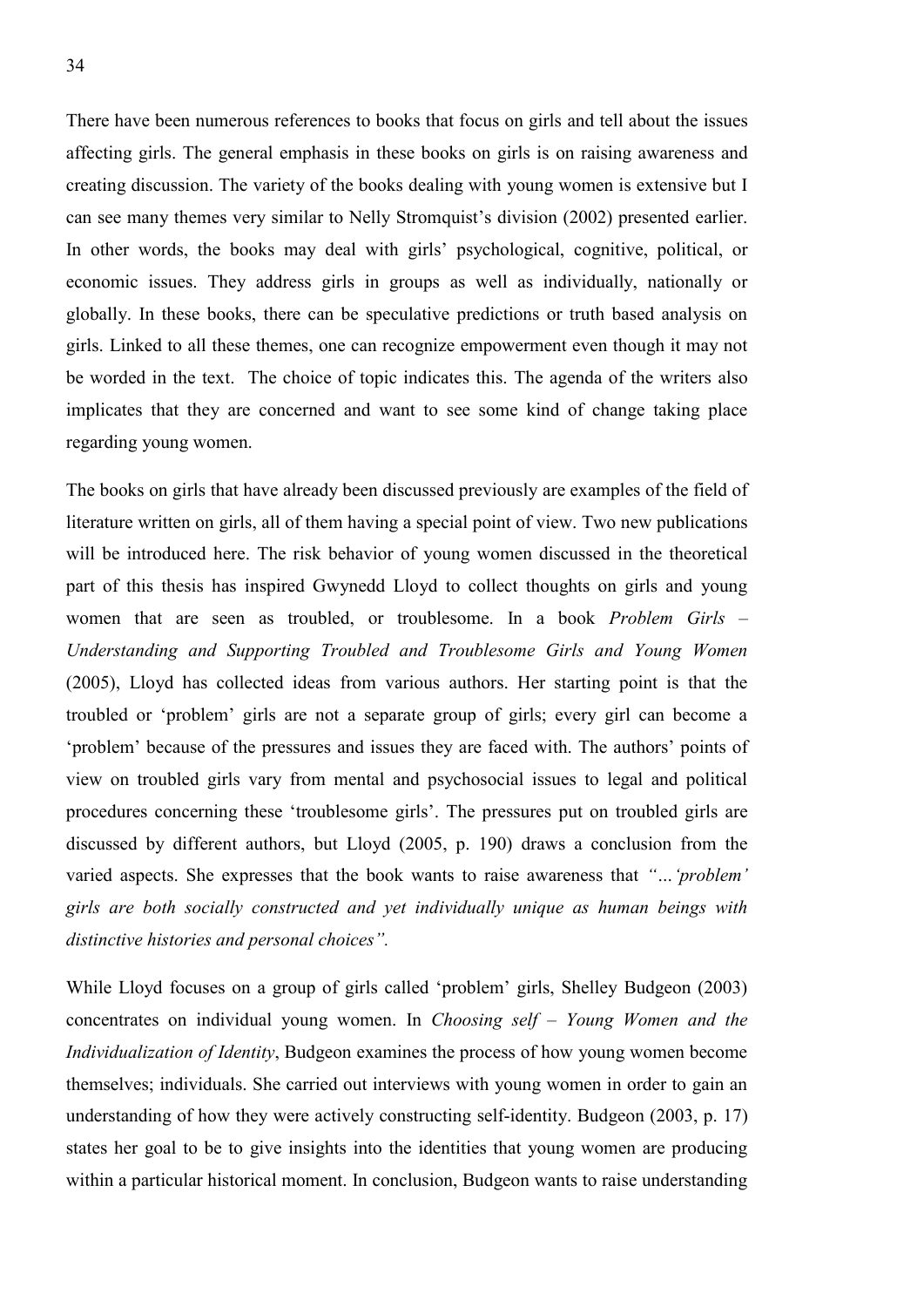towards the girls and their identity building process and she considers this knowledge to be of importance to any adult or educator working with young women. This knowledge will also be of use in girl empowerment because understanding of the self and respecting oneself are considered to be crucial in the process of becoming empowered.

It is easier to pin down publications *on* girls because they are more available in academic format in libraries and on the Internet, but the other form of literature of girl empowerment, books *for* girls, is another story. The field of girl empowerment books *for* girls is immense and multidimensional. The number of books is too great to be introduced in one thesis, one could in fact write a separate analysis on the various topics of these books. Therefore, this introduction is quite superficial but the main idea is to acknowledge that this field of practical girl empowerment exists and is extremely active and well-off. The empowerment books for girls range from self-help books to fictional stories as well as to collections of pictures, short stories created by girls themselves. In the following, examples of the three categories will be provided.

One example of the self-help books is a book called *Respect – A Girl's Guide to Getting Respect and Dealing when Your Line is Crossed* by Courtney Macavinta and Andrea Vander Pluym (2005). *Respect* is a book for teenage girls who want to find confidence and self-assurance through respect of others. The book is written in a language that intrigues a girl reader and gives very practical advices and tools for girls to gain respect. The book also has pictures to make the reading more pleasant and vivid for young readers. *Respect* has become like a guidebook in the US and it is even used in schools.

Another example of fictional empowerment book for girls is Annie Razz's (2006) book *Fantastical Tales for the Heroine's Quest*. In this fictional story, imaginary tales provide characters which young girls can identify with. Through the journeys and experiences of these tales and characters, the book is supposed to help girls seeking and finding their own best self. Of course, many fictional books succeed in this but what is special to Razz's book is that it was written bearing in mind the empowerment issues.

Books for girls offer a powerful and popular arena for girl empowerment, but it also has its restrictions. Every girl within a nation, not to mention globally, may not be able to have access to the books or even know about the existence of these types of publications. Yet, one form of written girl empowerment medium is truly expanded and even global; it is the magazines for young women. The circulations of these magazines are astounding.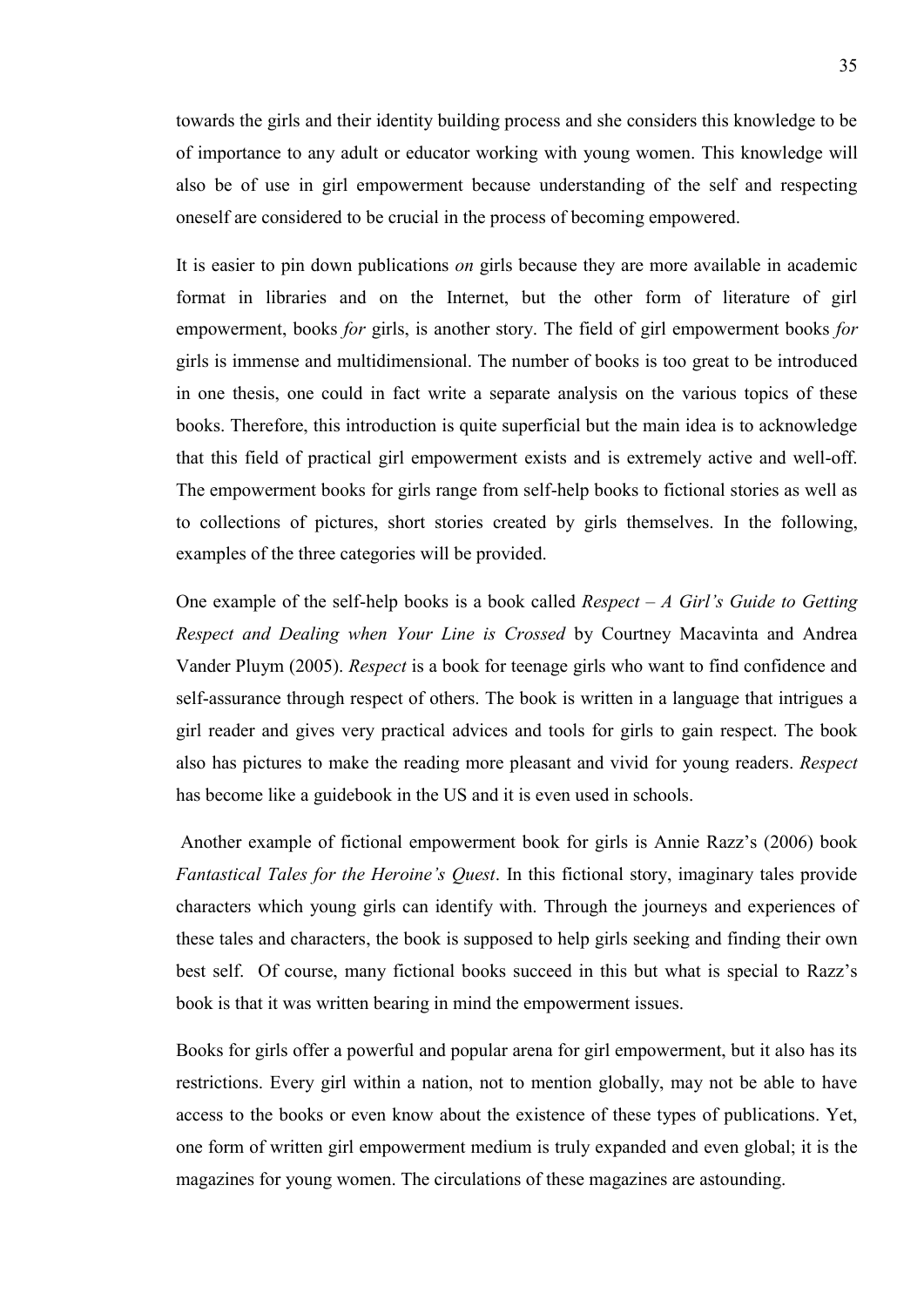American young women's magazines *Seventeen* and *GirlsLife* attempt to empower girls. They also have separate sections for beauty, fashion, school, and celebrities but in the mix of these, they contribute to girl empowerment. *GirlsLife* has a section in the magazine called *Advice* where young female readers can send their own questions. The section also offers, as it name states, advice for the girls concerning various topics. The questions and advice are divided into different categories; school, friends, family, body, job, and tough stuff. All of the questions are treated anonymously and they are responded by an adult. In the 'tough stuff' part of the section, there is also a section called *HELP!* where the girls are provided with resources to find guidance and aid for their problems at hand. This section of the magazine offers a place where young girls can express their concerns but also can receive some peer-support as well as adult recognition, thus it offers care and understanding. This acknowledgement of girls and their lives functions as an act of empowerment. (GirlsLife, 2013).

As for *Seventeen*, it has a focus on empowering young female readers to be confident in their bodies. Through a project called *Body Peace*, the magazine is encouraging girls to realize their individual inner and outer beauty and love themselves just the way they are. The *Body Peace* project involves the girls to sign a pledge where they promise to treat their bodies well, ignore the outer pressure to be something different from what they are, and realize that their beauty is unique. The project is enforced with young female celebrities who have also signed the pledge and act as healthy role models. (Seventeen, 2013).

These above mentioned magazines have recognized the influence that media has on young women and have taken the responsibility to empower girls as a part of their code of conduct. With that decision, they reach out to more girls and spread the empowerment to vast areas with different groups of girls inside different geographies of girlhood.

#### **6.3 Counter ideas: boys vs. girls**

Here the reader is introduced to the counter ideas for girl empowerment before the analysis of GENaustin. One of the counter ideas on girls' studies has been formulated by Martin Robb (2007), who discusses the gender identities of young people. His starting point is to look at identity development from the perspective of young masculinity. He states that the most recent work in youth and gender studies have been done on the basis of young females' experiences and the voice of the boys has not been heard. He does not suggest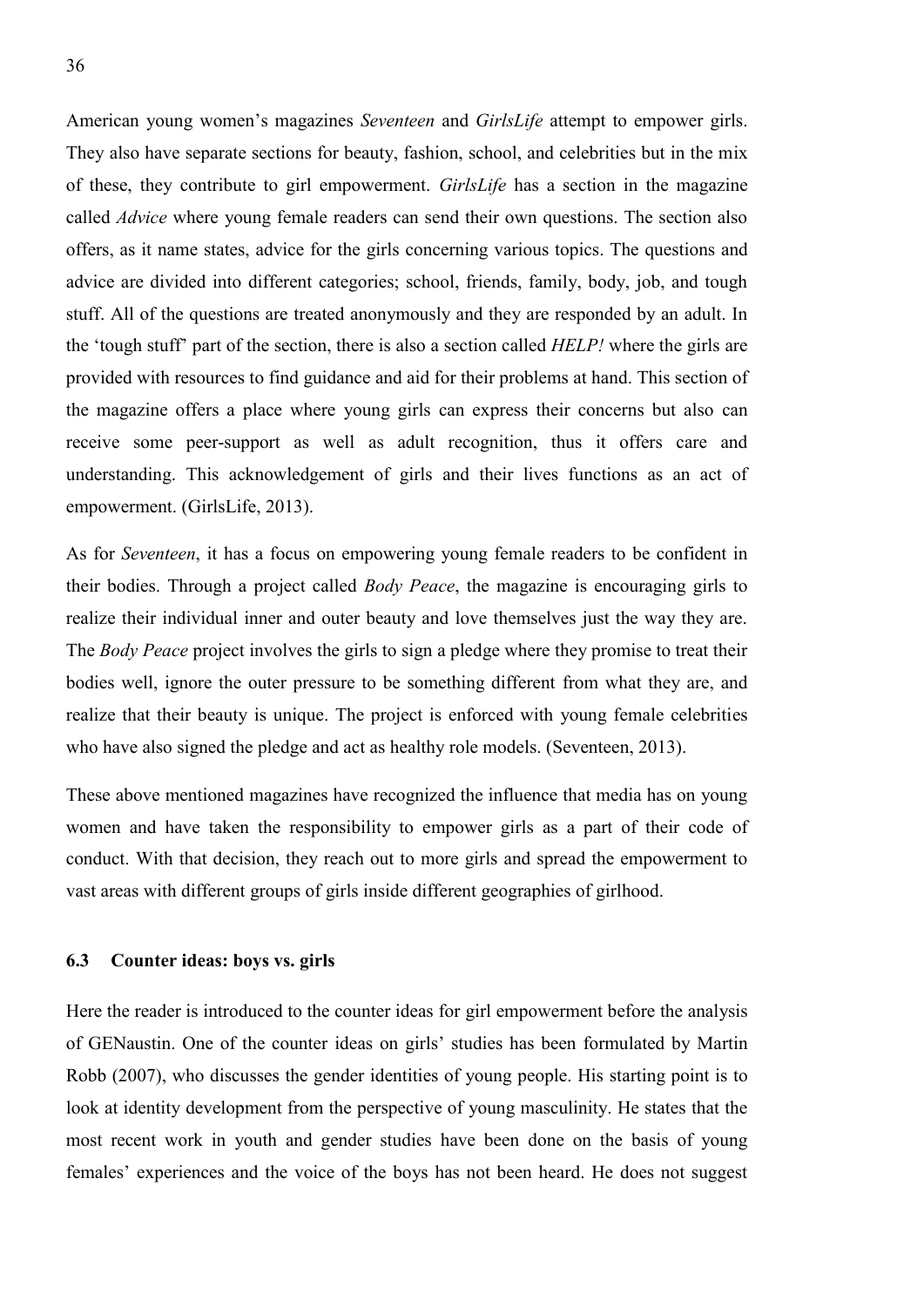that the studies on girls' are not needed or important, but he wants to bring the young men of modern society to be part of the discussion. Crime and suicide rates of young men are staggering and yet, they are not as publicly discussed and pondered upon as the corresponding rates of young women. (Robb, 2007, pp. 109- 145).

The lack of interest and attention may originate from the past which carries the label 'boys will be boys' referring to the type of behavior described previously to be more acceptable and expected from boys. It was not until the 21st century that the boys' realities and problems emerged in gender studies. Martin Robb (2007, p. 141) would want to see the prejudiced idea of 'boys being boys' coming to a halt and start genuine reflections on boys. He calls for urgent further research into young men's emotional lives and personal relationships. In conclusion, Robb (2007, p. 141) sees that young women and men do experience different issues and challenges in their development and these differences should be taken into consideration from a gender specific point of view but with an equal amount of interest.

This idea leads up to the biggest and most established counter idea that is related to girl as well as to boy specific studies. The concept of gender deals with very vast and complex issues. Gender identity is constructed in relation to class, ethnicity, and environment of the individual. AAUW Educational Foundation organized a symposium called *Beyond the Gender Wars* (2001) where there were debates on girls and boys in the framework of education. The end product of the seminar is a written document, *Beyond the Gender Wars – a Conversation about Girls, Boys, and Education* (2001) where the ideas of the attendant scholars have been put together.

The main revelation of the discussions is that gender identity is crucially mediated and shaped by other social factors, such as socioeconomic status, ethnicity, linguistic status, immigration status, age, sexuality, and region. According to this division, the previous girls' studies were seen to be too homogenous and to be based on generic groups where the different factors in an individual's life were not taken into account. Gender is seen to be relevant when talking about development of an individual, but it is becoming more difficult to characterize or speak about gender generically. Therefore, *Beyond the Gender Wars* highlights that the studies made on girls and boys need to forget the between-group differences and focus on within-group differences (AAUW, 2001, pp. 3-7). Concluding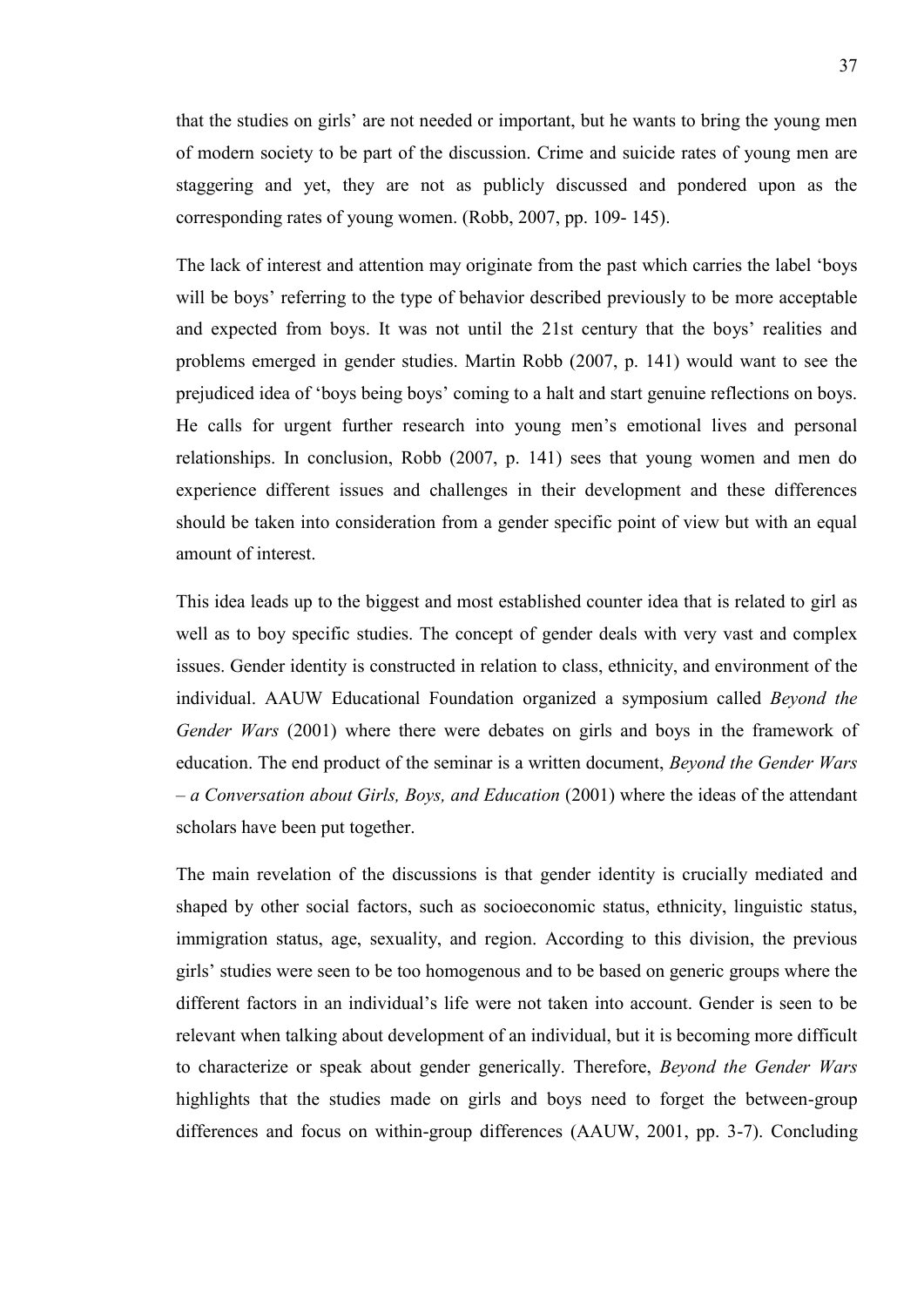from this idea, the emphasis of general girl empowerment would not be truly beneficial because it would not reach every girl in the world, let alone in a country or even a region.

*Praeger Guide to the Psychology of Gender* (ed. Paludi, 2004) deals with objection to gender specific reflections on girls' and boys' psychology. Throughout the book, various authors bring out the question of gender based stereotyping and its effects on an individual, especially when considering the psychological status. Paludi refers to this gender stereotyping as a psychological process that is constructed with beliefs and attitudes of men and women. She names few stereotypes related to girls and boys as the following: *"girls are more social than boys, girls lack the motivation to achieve, and girls have better verbal skills"* (2004, pp. xv-xvii). This stereotyping is most commonly viewed to happen in everyday life but it can be seen also in research. In other words, gender studies and girls' studies do not differentiate from this trend when they discuss girls rather as students and daughters, not as astronauts or footballers.

All of these counter ideas are excellent points for a researcher to consider while working with gender or girls' studies. They should not be overlooked or ignored in empirical databased research on the lives of young women. It is precisely for this reason girl empowerment is here discussed in the framework of 'geography of girlhood' i.e. through a case study on Girl Empowerment Network Austin where the geography of the girls is an essential part of the analysis.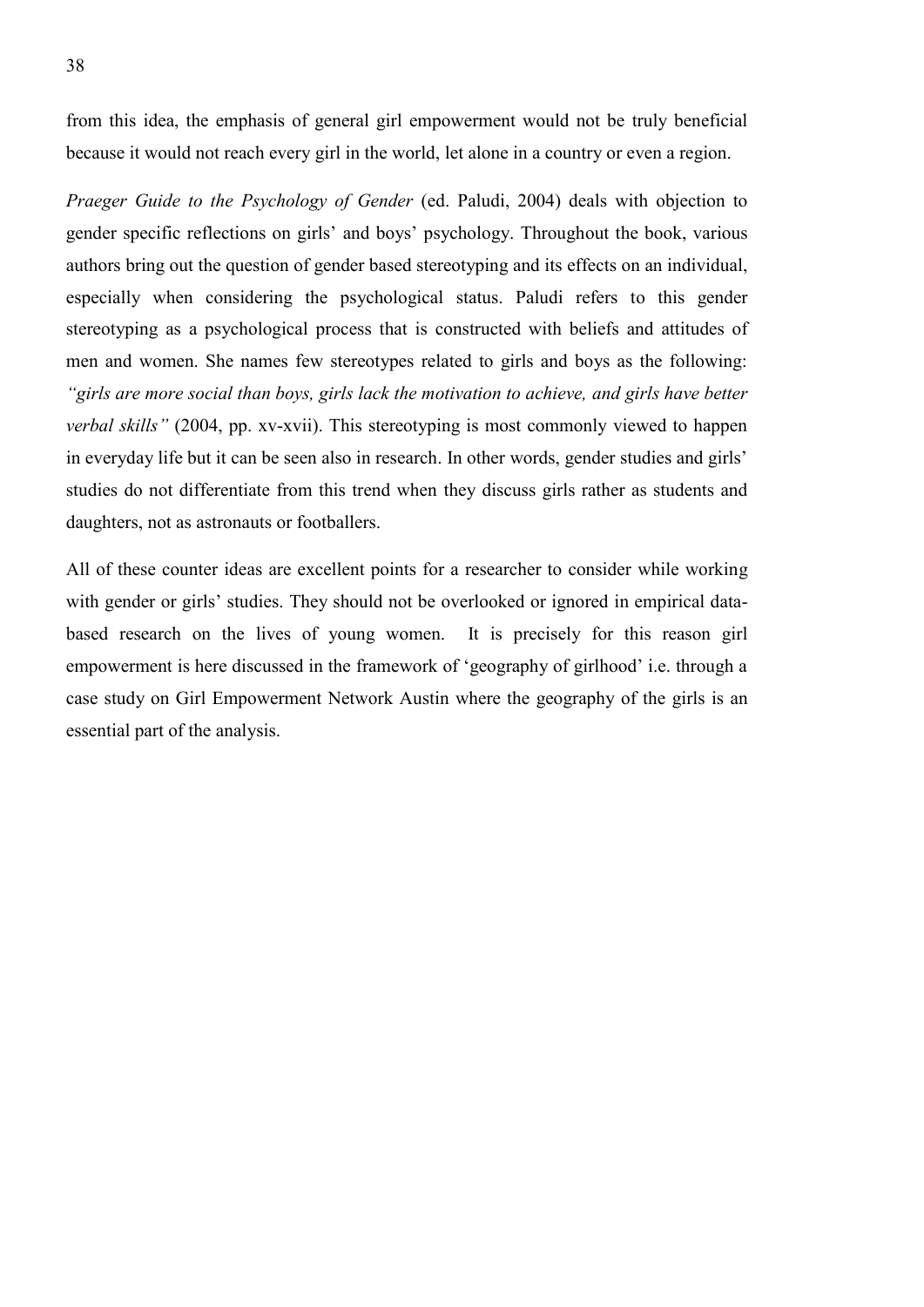# **7 CASE OF GIRL EMPOWERMENT NETWORK AUSTIN**

After discussing girlhood and girl empowerment, the case study of GENaustin will be introduced. This girl empowerment organization exists in a certain type of geography of girlhood. Firstly, I will introduce the geography, in other words the context in which the organization works. With this knowledge of the context I will move on to specifying the educational philosophy that guides their practices. Lastly, with a reference to the context, philosophy, and practices, ethnographic evaluation of the organization is performed. This is carried out with the help of my personal notes gathered during my practice in the organization. This evaluation will lead to the discussion on the importance of girl empowerment movement.

#### **7.1 Geography**

*GENaustin, Girl Empowerment Network*, is a non-profit girl empowerment organization in Austin, Texas, United States of America, since 1996. Austin is the capital of Texas. The state of Texas has approximately 27 million inhabitants (Texas Department of State Health Services, 2012). The work of GENaustin started in the upheaval of concern on the lives of girls. In GENaustin, they state that Pipher's (1994) *Reviving Ophelia* was the catalyst for their actions and they wanted to formulate their work on the basis of its message. Founders of GENaustin felt urgency to tackle the specific problems, introduced by Pipher, that young women were faced with. GENaustin states their mission to be to foster the selfesteem of teenage girls by engaging them to explore and define their values and skills in order to become confident and courageous young women. (GENaustin, 2013) This concern on the well-being of the girls has a great deal to do with the context that GENaustin works in. Part of this concern is the supporters of GENaustin. GENaustin is funded by private donations which is common in the non-profit organization work in the USA. Through sponsors and donors, GENaustin is able to provide empowerment for girls.

Part of this geography of Austin is the people living there. In the year 2011, population of Austin was stated to be approximately 820,000 (United States Census Bureau, 2013). People live in several suburbs that together constitute the city of Austin. Each suburb has a unique buildup of the population, showing great variety, but the two most dominant groups are people of white origin and hispanic origin (United States Census Bureau, 2013). The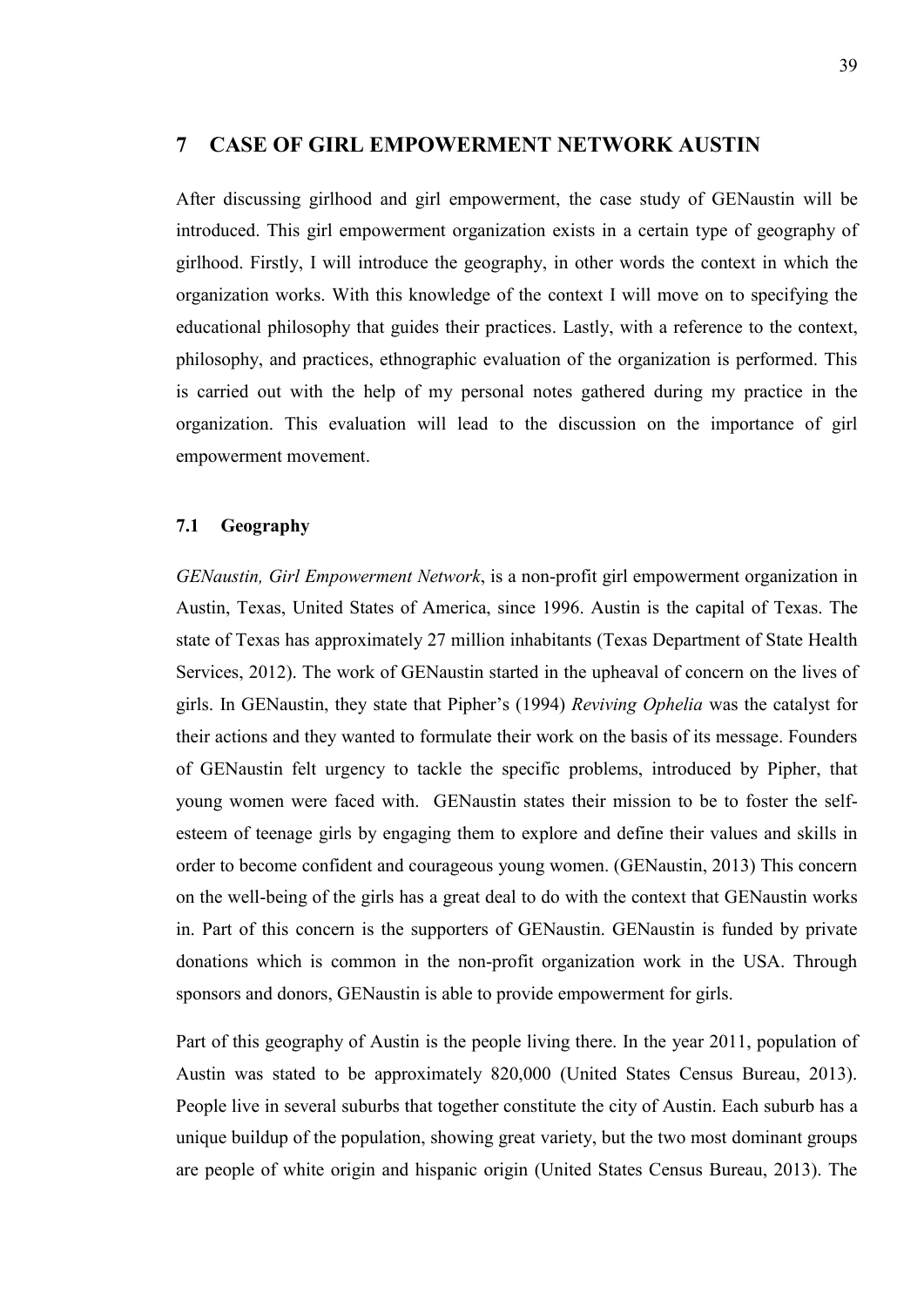history of the state and the city has had an effect on the relations and positions of the population. In other words, equal position of people from white and hispanic origins is not even today a reality. This can be seen through various historical events that cannot be addressed in this thesis. This unequal position of the people has to be stated because it is meaningful in the case study of GENaustin when talking about the girls attending their services.

Religion is an important part for the city of Austin and for the state of Texas historically. Austin is located in the 'bible belt' area of the US which means that it has a strong religious influence on its policies. The Southern United States formulated their education and legislation on the principles on Christianity and more specifically on the texts of the bible. (Mellow, 2008) Consequently, sex education in Texas is based on teaching the abstinence only-approach. This means that schools in Texas are compelled to teach that not engaging in sexual relations is the only way to avoid sexually transmitted diseases or pregnancy. It is stated that 94% of sex education materials in Texas are based on the abstinence only-method (Wiley  $& Wilson, 2009, p. 6$ ). Yet, the statistics show that Texan teenagers are across the board more sexually active than their peers in other states. They have had more partners as well as engaged in unprotected sex (Wiley& Wilson, 2009, p. 1). This shows in the lives of the young women: the state of Texas holds the fourth place in the number of teenage pregnancies per year. Texas has number one position regarding the repeat births of teenaged mothers in the whole of US (Alley's house, 2013).

According to this geography, GENaustin and its reasons to exist follow the three dimensional division that has been followed in this thesis while discussing girlhood and girl empowerment. The reasons for GENaustin to operate are formed through biological, psychological, and sociological justification. Through their educational philosophy, GENaustin tries to find solutions to improve this depressing situation. GENaustin shows great concern for the problems related to the biology and physical well-being of the girls. The organization states in its *Why We Exist* section of their webpage that in the year 2006, staggering number of 84% of teenage girls believed that in order to be popular one has to be thin. The pressure on the body has a great effect on the psychological well-being of the girls. GENaustin affirms this with statistics concerning female high school students. Almost 40% of the female students in Texas high school report depressive symptoms, sadness, and hopelessness. This hopelessness can be also seen in the numbers of girls using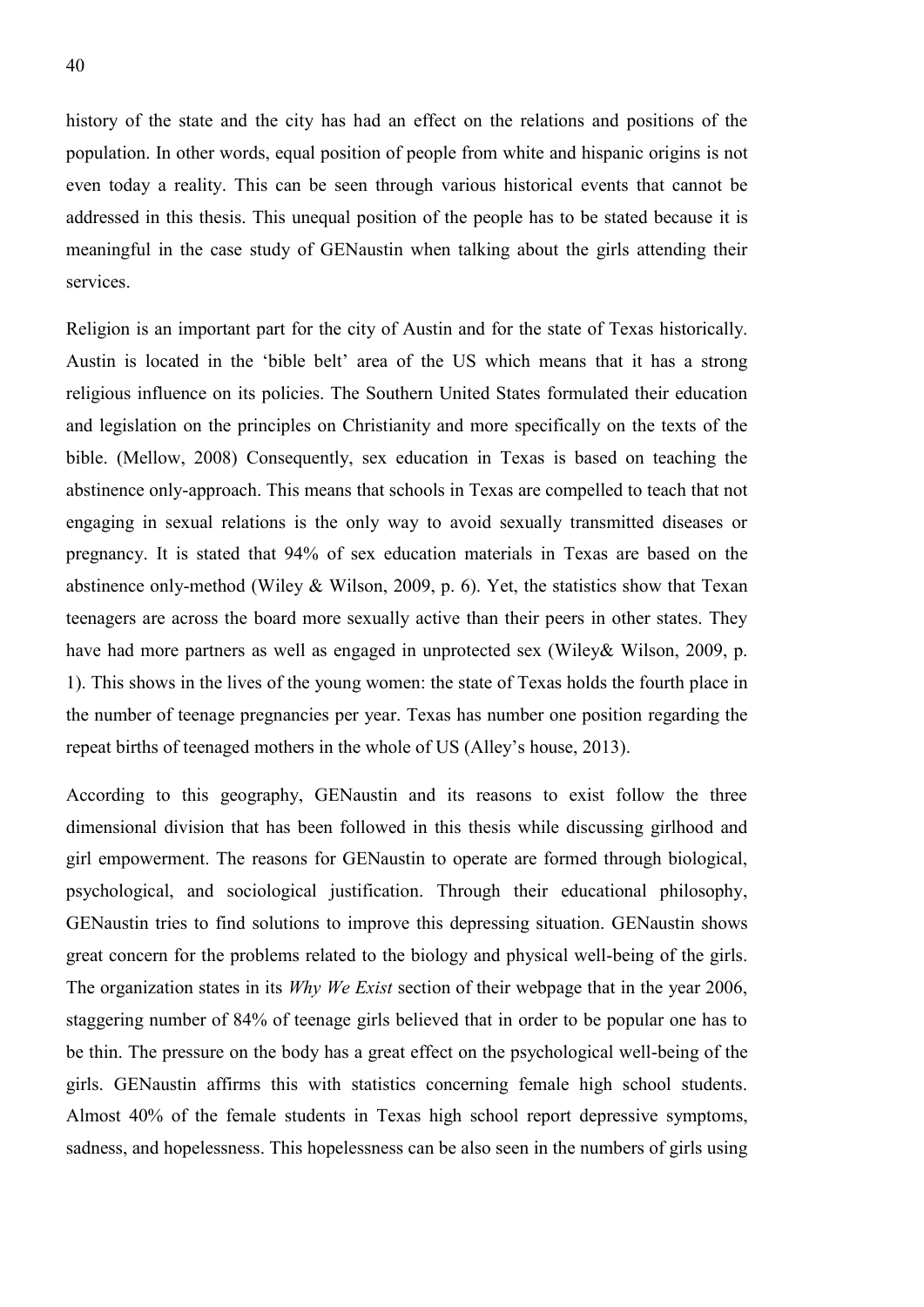prescription drugs for intoxicating purposes. The number is notably higher than the boys using prescription drugs. (GENaustin, 2013)

When the individual girls suffer, their girlhood is greatly affected by others and this causes different kind of stress inside of the geographical context of girlhood. GENaustin draws attention to the sociological side of girlhood by elaborating the situation of young American girls by pointing out that 49% of girls between the ages 13 and 18 have been in a relationship where they have been forced by their partners to act against their own values and beliefs. Inside these relationships, 29% of girls have experienced pressure to engage in sexual acts that they did not want. The girls are feeling maltreated by their partners and this oppression is continued in their other peer relations. The overwhelming number of 77% of students in the US is bullied mentally, verbally, and physically. (GENaustin, 2013) GENaustin asks of how this biological, psychological, and sociological abuse shows in the lives of the girls and strives to find answers.

Geographically, the juvenile justice system in the US is interesting. In the last decade, the number of female juvenile arrests has increased exceedingly when compared to the situation earlier. Most perplexing is the number of female juvenile offenders in custody which has increased 52% from 1991 to 2003 (GENaustin, 2013). In less than 10 years, girls have started to act out with serious consequences. These consequences are of the sort that they permanently mark the lives of the girls and consequently, their womanhood is colored by these convictions. Understandably, this causes great concern inside GENaustin affecting its practices.

One might feel powerless and overwhelmed after learning about the geography of girlhood that GENaustin works in. The introduction to the geography, given above, is brief and naturally the context is more multilayered than this. Notwithstanding, with the help of this presentation of the geography of GENaustin, the reader is able to follow the discussion on the philosophy, practices of the organization as well as my experiences of the organization. The analysis on these sections of the organization has reference to the geography discussed in this chapter. Firstly, I will now proceed to equip the reader with the philosophy of GENaustin.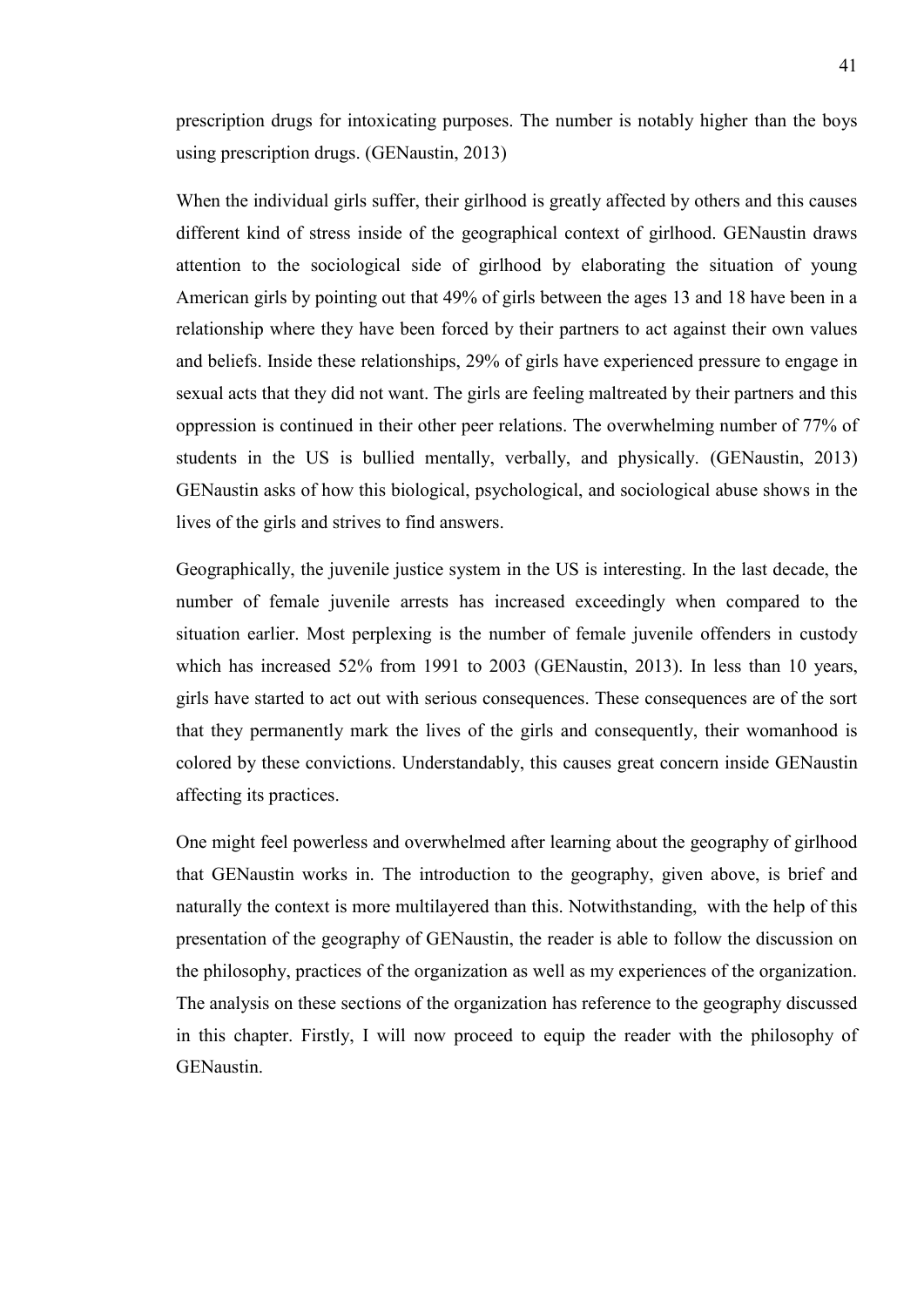#### **7.2 Philosophy**

Behind every action, there is a reaction. It is crucial for an organization to also state a clear philosophy for why and how to act upon the reaction. This chapter introduces the philosophy of GENaustin. After discussing the mission statement, the practices of GENaustin will be presented for the reader.

GENaustin declares its methods and philosophy on its webpage in a section called *Our Methods*. The first part of their methods is greatly based on empowering the girls to become active part of their geography. The actions are based on teaching girls critical thinking which guides them to think independently on various matters such as their peers and the media. According to the organization, critical thinking is part of their philosophy. Workforce development and financial literacy skills are part of this critical thinking that they offer for their girls. Through its methods, the organization strives to offer meaningful employment which will result in finding space and gaining power in society. In other words, GENaustin wants to empower the girls to become powerful in geography of girlhood and in society at large. The concept of empowerment is imprinted in this philosophy of GENaustin as they want to see the girls changing their own realities. (GENaustin, 2013)

The philosophy of empowerment is the core of the method of GENaustin, and they also act according to this. GENaustin demonstrates that its actions are established on researchbased prevention programs. The organization utilizes prevention programs that deal especially with girls' high risk behavior resulting in juvenile delinquency and high numbers of teenage pregnancy. GENaustin elaborates: *"We provide an outlet for girls during a time in their lives when they begin to feel the burdens rather than the advantages of femininity."* (GENaustin, 2013) These burdens have been discussed in this thesis at large; in conclusion, GENaustin also bases its philosophy on handling these burdens.

In order to reach this goal of offering outlet for girls from their burdens, GENaustin has designed a curriculum that shows the educational purpose of the philosophy. Through their girl-specific curriculum, the organization wishes to ensure the girls to have culturally relevant environment where they use peer-assisted learning and other innovative approaches in teaching. This means that the geography of girlhood is taken into careful consideration when carrying out the practices of the organization. Crucial part of this curriculum is made of the educational activities such as after school programs and role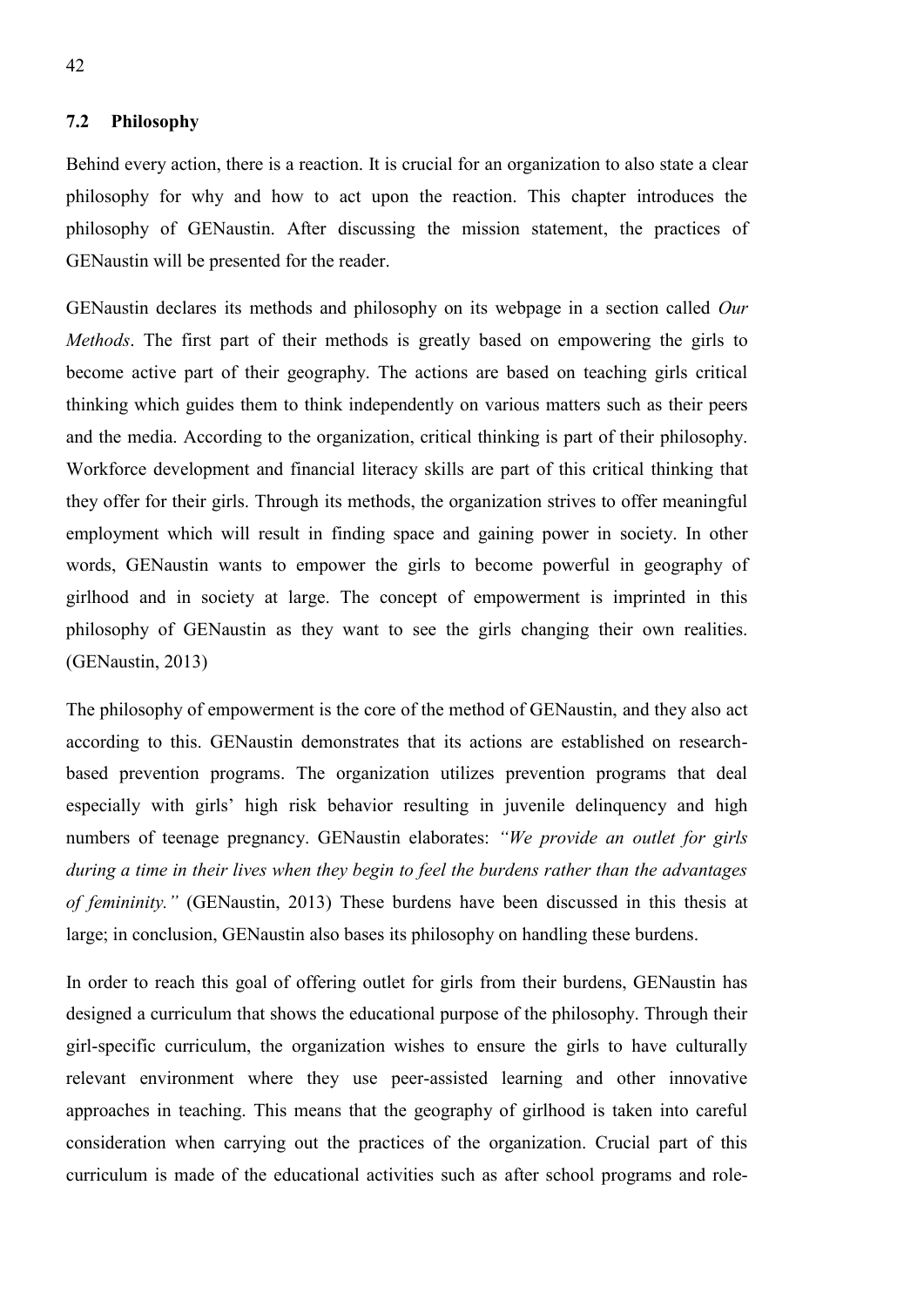model exploration as means to empower girls for example in their academic life. These after school and role-model programs imply that the organization wants to go there were the girls naturally spend their time.

As stated earlier, in order to discuss the action one has to be aware of the philosophy behind the action. After establishing the context and philosophy of GENaustin, I will now elaborate the topic by examining the praxis of empowerment carried out by GENaustin.

# **7.3 Practices**

The philosophy of GENaustin is implemented through their practical work. In order to empower the girl, they have to have concrete means that work in the particular geography of girlhood. With the Freirean idea of praxis of empowerment GENaustin believes to fulfill its mission.

As the organization states in its philosophy, it believes that girls are best reached through action that happens in their own environment, i.e. in their geography. One way to get in touch with the girls is the program called *clubGEN*. This program is a research-based peerled after school program for middle school girls. The clubs take place at the middle schools that the girls attend. The clubs are led by high school girls, who have been employed and trained by the organization. Their work is directed by the clubGEN curriculum which is produced by GENaustin. The curriculum deals with issues such as eating disorders, teen pregnancy, and juvenile delinquency. The goal of the club is to decrease high risk behavior and to encourage the girls towards critical thinking skills and academic achievement. The program of clubGEN is the flagship program of GENaustin and it is the most predominant form of action in the organization. (GENaustin, 2013)

Another flagship practice for GENaustin is the *We Are Girls Conference*. This statewide annual conference is held in a local school or auditorium. The goal of the conference is to help girls explore challenging and advantages of being a girl. Topics addressed in the one day assembly include bullying, cyber bullying, self-image, body-image, dating, diversity, financial literacy, media literacy, parent-daughter relationships, and physical health and wellness. The audience of We Are Girls Conference is most dominantly formed by middle and high school girls and their parents. Each year, the conference has a somewhat specific theme which will be discussed at large by the keynote speakers. The main purpose of the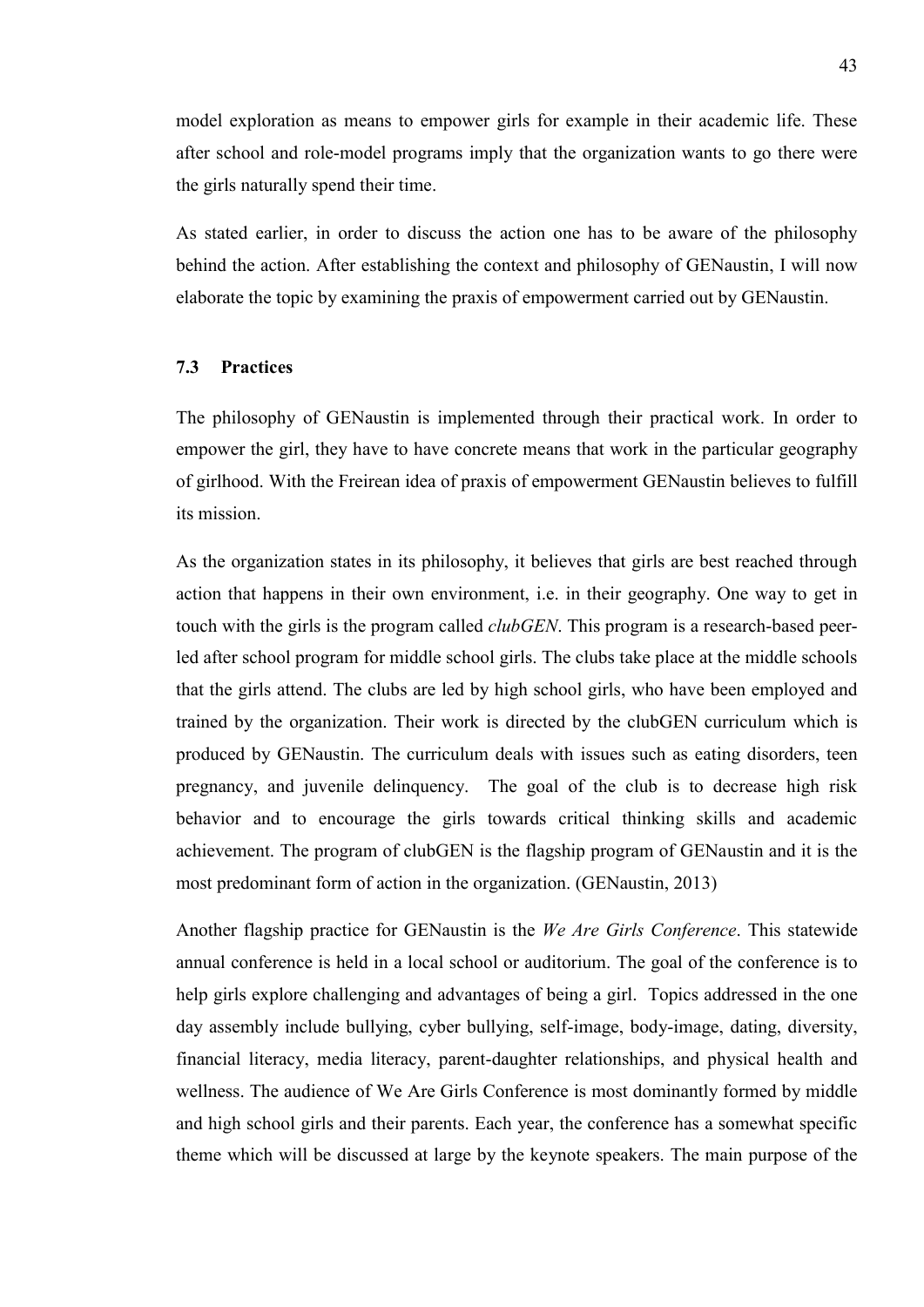conference is to connect individual girls with questions, with experts who can provide the answers. (GENaustin, 2013)

While clubGEN is a group of girls meeting weekly, and We Are Girls Conference is arranged once a year, other way of GENaustin reaching out to girls are the workshop programs. The idea of workshop programs is that of supply and demand. A school, a leisure center for girls or other community groups can request a workshop. The workshop will be carried out by trained GENaustin volunteer or employee. At GENaustin, there are two major types of workshop programs; *Girl Talk Workshops* and *GirlConnect Program*. The curriculum of Girl Talk Workshops explores the issues of being a girl with topics such as dating, body image, communication, friendships, and parent-daughter relationships. These issues are dealt with through various activities lead by the trained adult. Another type of workshop work is the GirlConnect Program in which technology is used to address the challenges girls face on a daily basis, such as body image, media literacy, and social media. Through incorporating technology and 21st century skills, the girls are provided an interactive and engaging medium to manage the burdens of girlhood. (GENaustin, 2013).

The practices of GENaustin are not limited in who can attend them. There are some age recommendations but they are a broad definition. The only program at GENaustin which is designed for a specific group of girls is the *180 Program*. The 180 Program provides services for court-ordered teen girls which is a growing group in the whole of the United States. The program works in collaboration with Austin juvenile justice judges and schools. The main goals of the program are to decrease rates of juvenile delinquency and increase in-school functioning, critical thinking skills and self-sufficiency for program participants. Therefore, the participants in the program are girls who are already part of the juvenile court system; in other words, they are convicted from a crime. *180* fills a gap in services available to these convicted adolescent girls. The purpose of the 180 Program is to reach girls after their first offense and help them break the circle of crime. This is achieved through preventing them from entering or re-entering the juvenile justice system. In order to achieve this, the program is divided into 8 week group session program. Each of the 8 week group sessions includes a curriculum that focuses on developing girls' bonding, goalsetting skills, self-esteem, mental health, attachment to school, violence prevention, issues with authority, and substance abuse prevention. After completion of the initial eight weeks, participants are encouraged to continue their participation via optional monthly workshops.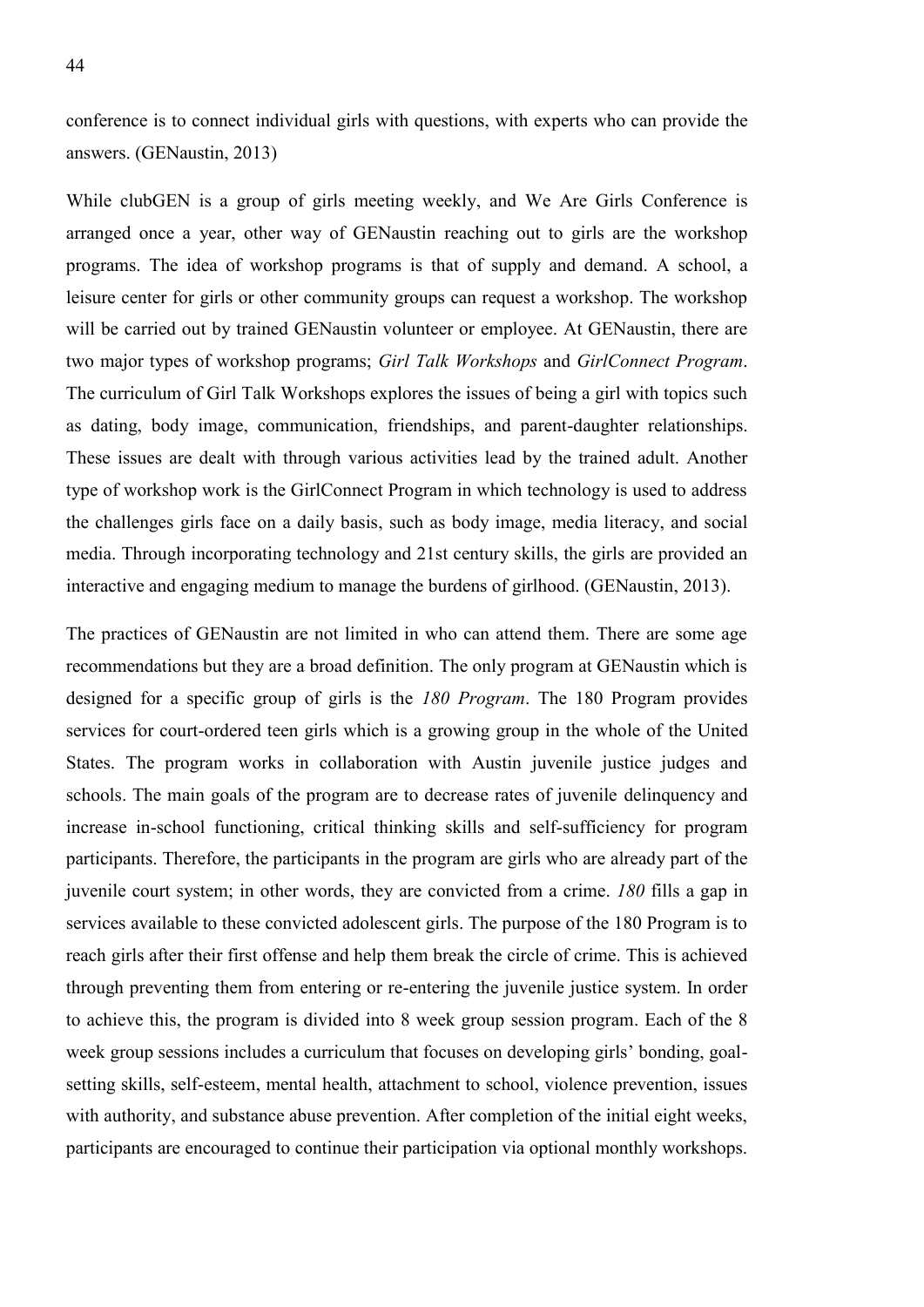The name of the program stems from the 180 degree change of direction the girls are expected to achieve through attending the program. (GENaustin, 2013).

Naturally, the practices of GENaustin address girls but the organization views offering help for the parents important too. The organization considers parental support important in the empowerment of the girls. They state that the burdens of girlhood are for girls but also for their parents. The parents may find issues of girlhood difficult too, and this is where the organization wants to guide the parents. Through *Parent Workshops* trained adults provide tips, tools, and strategies for parents to raise a healthy and empowered daughter. GENaustin states that these workshops are an opportunity to connect and share with other parents experiencing similar challenges. *(GENaustin, 2013)*.

In conclusion, GENaustin believes to meet its goal of empowering girls in certain geography through the above mentioned means of action. The organization wants to fulfill its mission statement and truly help the girls and their parents to cope with the burdens of girlhood. Having gained understanding of the goals and means of the organization, GENaustin will be observed through my experience as a trainee in the organization. Based on the results of the analysis, I can now better understand why girl empowerment should be performed according to certain geography of girlhood.

#### **7.4 Experiences**

Through my own experiences of GENaustin, I shall evaluate their work as a girl empowerment organization. The data from the organization was gathered through ethnographic case study described earlier in this thesis. I was part of the work of the organization and with this insight; I conducted the analysis of GENaustin. Having spent there a considerable length of time (6 weeks), I consider myself as an ethnographer who examines and evaluates their work through the theoretical framework of girlhood and girl empowerment. My experiences were gathered during summer 2011. The analysis of GENaustin is based on my personal observations and full-time involvement with the organization during the six weeks.

Based on the long list of tasks that I performed in my advanced professional practice, I was able to really familiarize myself with the non-profit girl empowerment organization's work (Appendix 3). For this master's thesis I have examined the girl empowerment field in the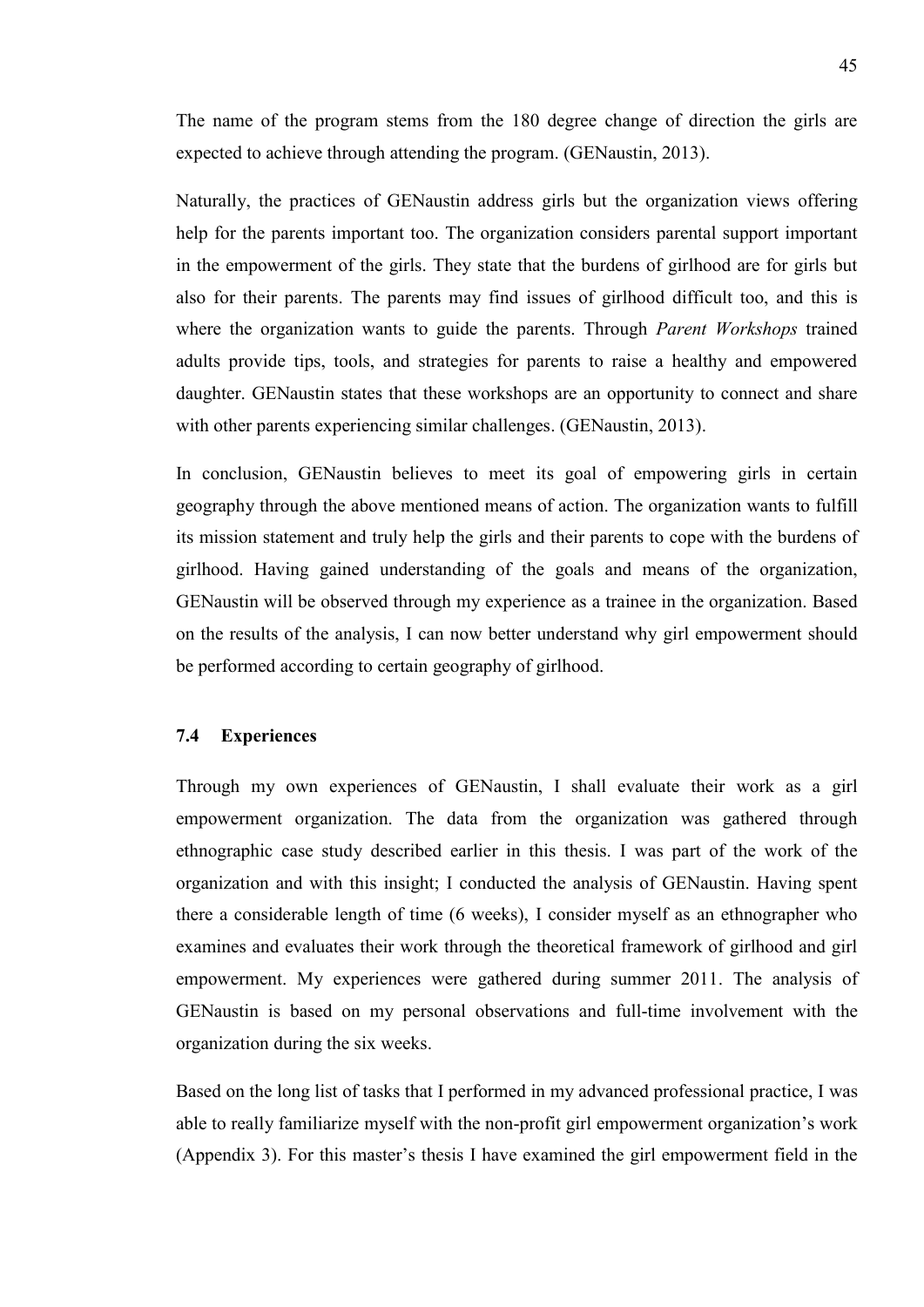American context, more specifically in the Texan context. Referring to this context and the general theories on girlhood and girl empowerment, I shall now evaluate how GENaustin is able to really affect and help the lives of girls. In other words, I evaluate their success in empowering girls in their geography. All aspects of the geography of girlhood are taken into consideration in this evaluation.

Hence, I will start my analysis by discussing the question related to the geography of girlhood that GENaustin works in, that is whether all the girls really were empowered according to their geographies. From this analysis I will proceed to deliberate the values that make the foundations for girl empowerment that I witnessed while working in the organization; this again relates to the unity of the girl empowerment and even to the funding of the activities. The funding and unity of girl empowerment will be discussed in the latter part of this chapter.

The main medium of GENaustin to empower girls is the after school program ClubGEN where middle school girls receive guidance from adult women as well as peer support from high school girls. The activities of the clubs vary but main topics that are dealt with in the group are body image, media literacy, bullying, and healthy relationships, just to name a few (GENaustin, 2013). The work of ClubGEN has been discussed more closely earlier in this thesis.

ClubGEN works in several locations within the Austin area but when asked who is the typical girl attending their services, the scope of their empowerment work was quite evident. Austin area has a great Latin community and this could be seen also in the girls attending ClubGEN. A 'typical girl' attending ClubGEN is a Latina girl, aged 10-13, who comes from a lower middle class family and has two mother tongues, English and Spanish. This homogeneity of the girls attending the clubs and seminars raised a question in me whether this profiling was purely beneficial for the girls attending or, in some way, even harmful for them. The geography of Latina girls in Texas requires certain kind of practices of girl empowerment which made me ask whether the work of GENaustin was designed for Latina girls only or had it just shifted towards that direction gradually.

The homogeny of the girls made me think who the girls that did not attend these clubs were. What kind of problems were they facing and would they need the services or want to join the activities of GENaustin but felt some kind of a barrier due to ethnicity, socioeconomic status, or religion. For example, if the clubs were attended by the Latina girls of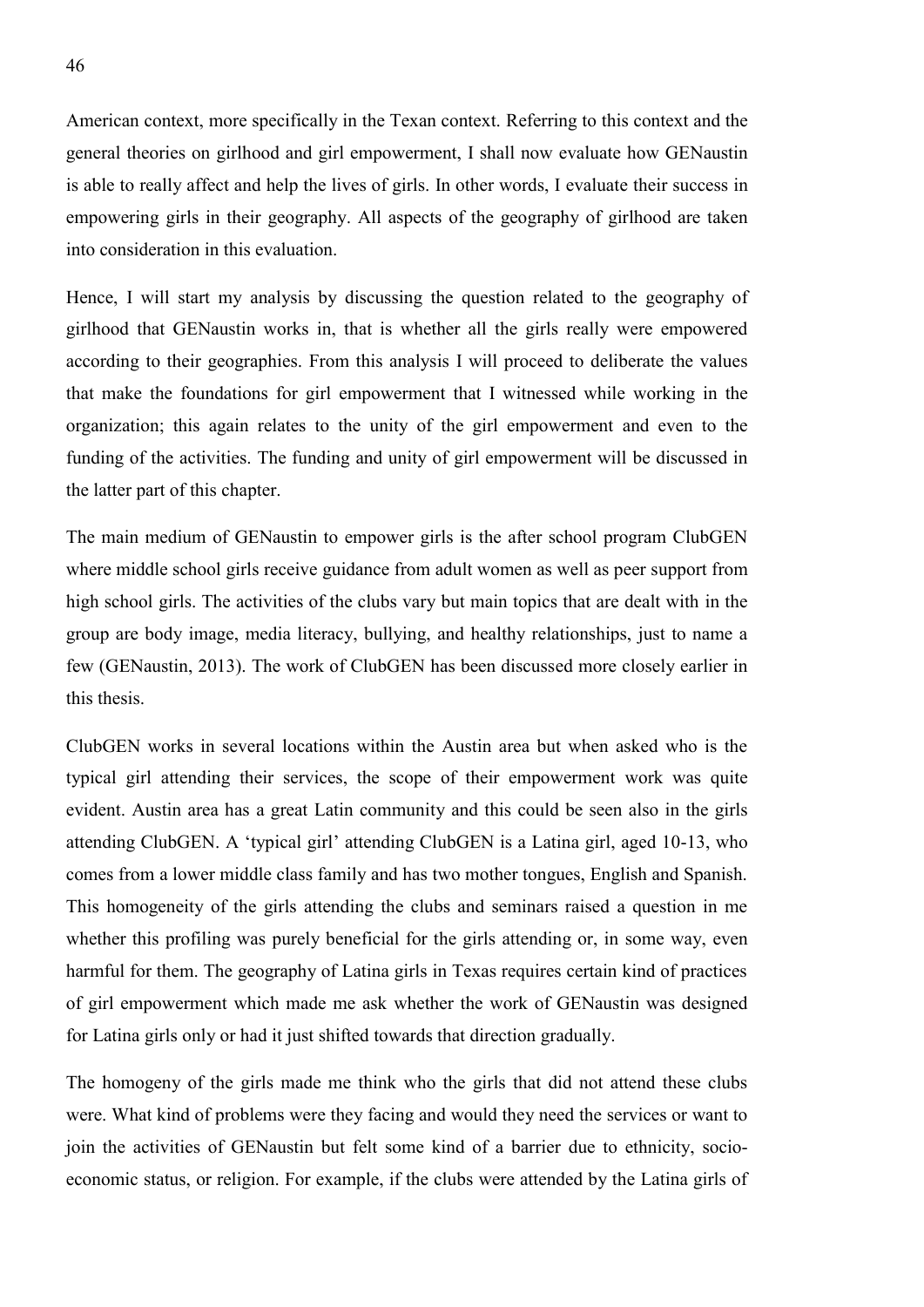the school and the school had a distinct separation, or even prejudices, regarding ethnicities, how could girls from other cultural backgrounds join the club without breaking some kind of a social code of conduct?

Even as an outsider it was easy to catch the same language that the girls were speaking when talking about their own lives. They were all talking about boys, sex, school, friends, their bodies. For me, it became crystal clear that the girls would benefit from hearing these issues from peers coming from another social context. The 'geographical exchange' of girlhood would break down stereotypes that are still alive and well in the North American communities, such as: Latina girls are voluptuous and loud, Caucasian girls skinny and intelligent, and African-American girls opinionated and proud. These stereotypes are hard to explain, but once you have seen them in action, you know what I am here talking about. In my opinion, this creates animosity between the girls because they consider the other girls to be lucky or not plagued by the same problems as they are. It has to be said, that GENaustin serves and helps all of the girls that walk through their door but with a constant effort to take the girls' different geographies into consideration and using them as a tool for the girls to empower themselves and girls from different backgrounds would be extremely beneficial for all parties.

Perhaps not on paper and but definitely in practice, this discourse between geographies seems possible. Relying on the knowledge of geographies of girlhood, this viewpoint should be taken into consideration. When the seminars and clubs were attended by one certain dominant group of girls, one felt the need to focus on that group and the issues of those girls in order to offer as much help as possible for the girls present at the time. And it goes without saying, the work and the results were priceless and rewarding. But the remarkable thing was that the problems amongst the different groups of girls were not so different from each other. I heard them talking about the same issues. They talked about the same pressures, concerns, dreams, just in a different context. They had different words, the same message.

My analysis on the girls attending the services of GENaustin concerns also the dilemma of financial issues related to GENaustin. The question of money and fundraising has never been separate from the non-profit organizational world, I have learnt that now, but previously I was naïve enough to believe that it was not. As I have been extremely passionate about the issues of girlhood and girl empowerment throughout my life, I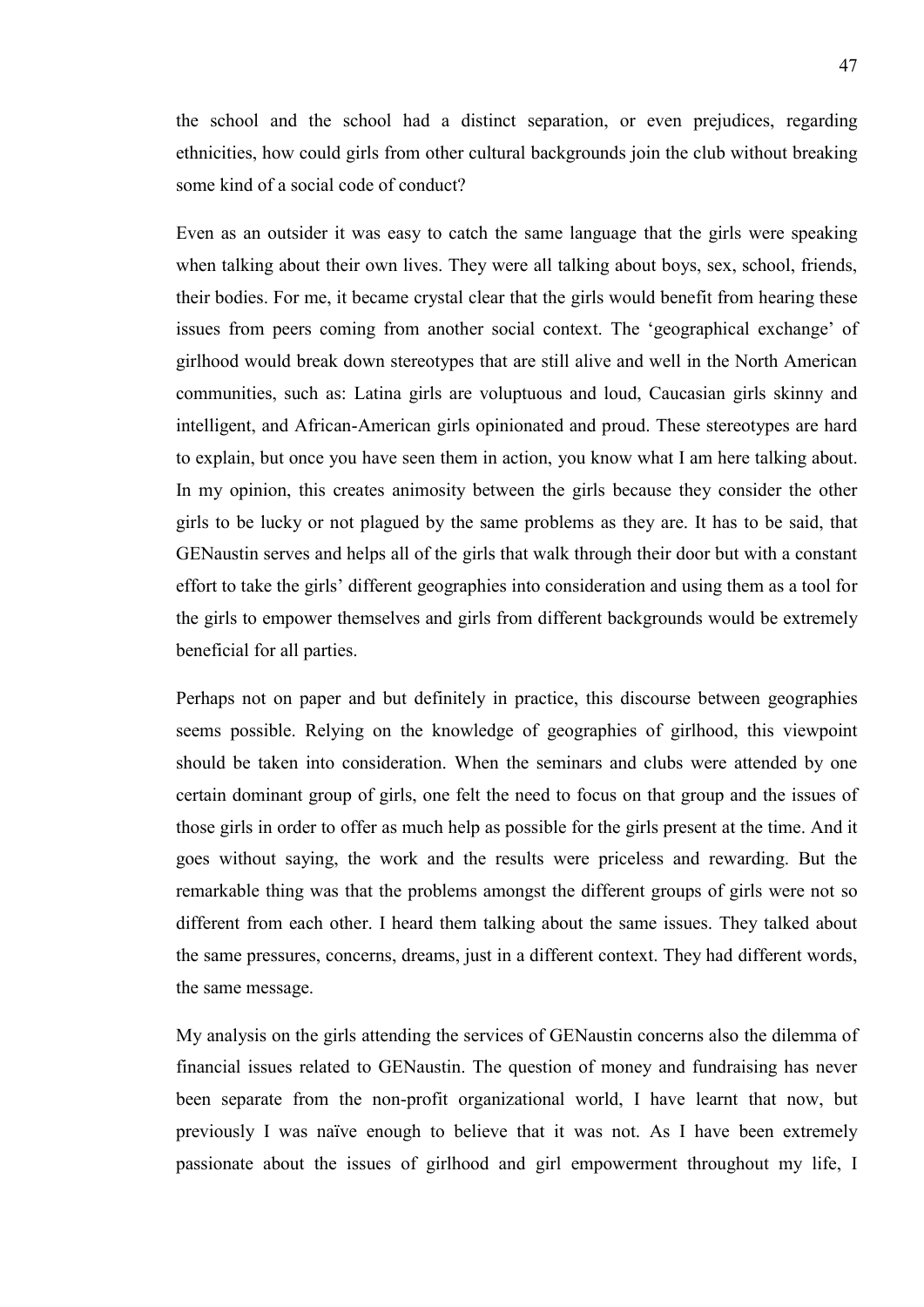thought that everyone sees this work as passionately and hence, money would not be an issue. But this is not the reality of non-profit organizations. There are several reasons for why receiving money is problematic and means strenuous work for the organizations. Perhaps surprisingly, one of these reasons is the homogeneity of the girls attending the services of GENaustin. The problems of funding are discussed here.

It seems at first that all shareholders, individuals, collectives want to support the work of empowering girls. The general image is that responsible and concerned adults are doing whatever is in their power to help girls. But this is not the case when money steps into the picture. Therefore, another point to be made concerning the evaluation of GENaustin is the non-profit label of the organization. The work of GENaustin is not funded by the government and they need to organize constant fundraising events and create materials to lure more sponsors for their cause. And the pressure of creating constant money flow and capital in order to help the girls sometimes felt like it also affected the work with the girls. It felt that the work with the girls had to create some evident concrete results that could be reported back to the sponsors and supporters. In order to gain these results, large amount of work was needed and it took away resources, time, and energy from the actual work of girl empowerment.

The government or state money is not enough for the numerous foundations and organizations working just in the area of Austin, Texas. They need to find extra source of income in order to stay in business. The organizations are left alone to gather up the rest of the money. This can be done in several ways but the most common way is to appeal to the great masses and companies in order to receive monetary help. GENaustin has 50 odd sponsors (GENaustin, 2013) who help them to achieve their mission statement of guiding girls in the turmoil of teenage years.

Like I said, I had always thought that the money was never such a big issue for non-profit organizations and when people and companies would give money, they would do it because of genuine care and interest for the cause. I am not saying that they do not care at all but while going through the funding archives of GENaustin, I realized what kind of a trade it really is. So many of the companies and people want something out of the help they are giving. Some of them wanted just to help a certain group of girls, and in a special way, chosen and even conducted by them. Some of the sponsors requested that GENaustin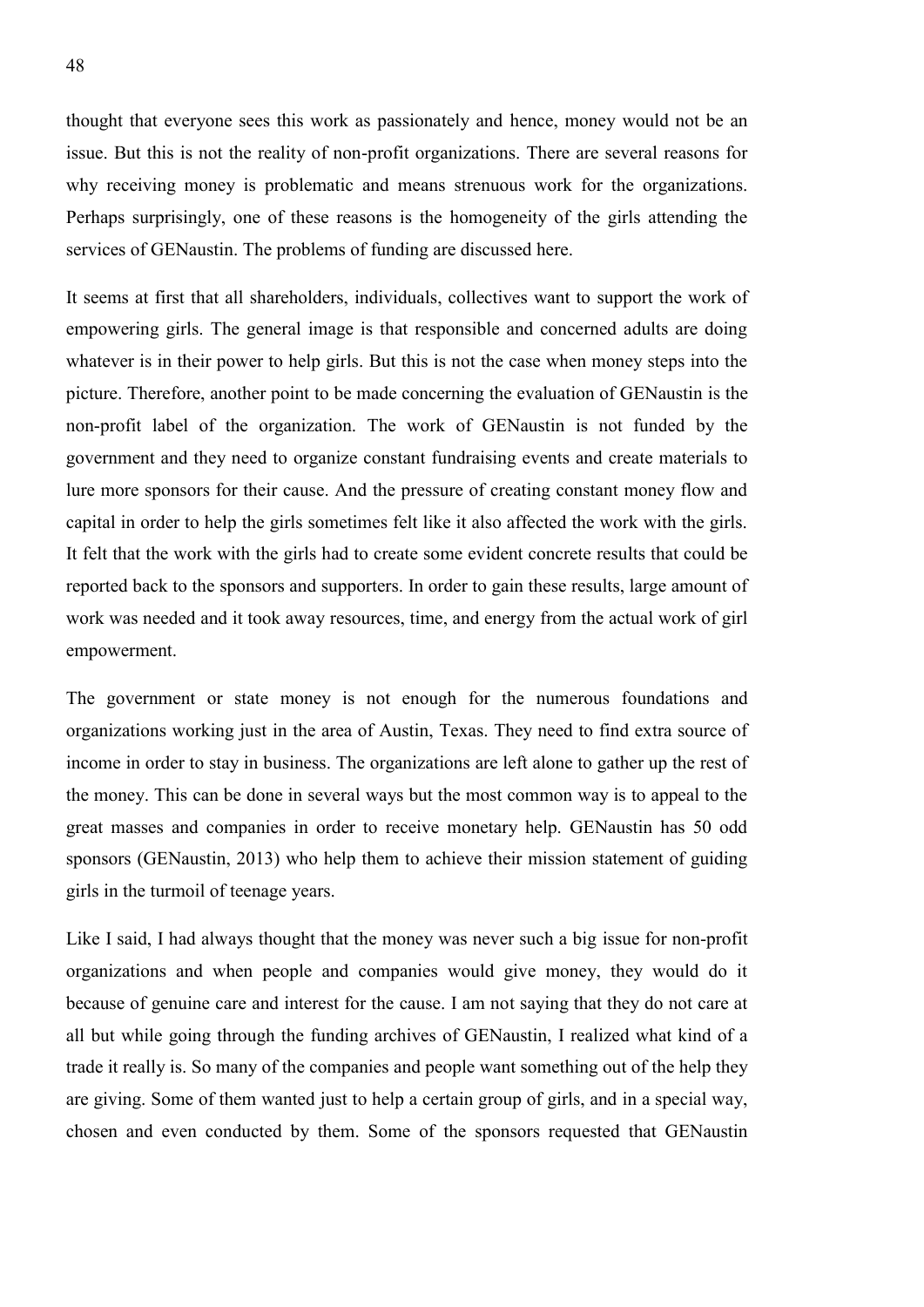would not partner with other organization that they thought to be unsuitable. Thinking of the geography again, often these organizations were related to sex education.

I am not implying that any of these requests or wishes were followed or fulfilled. Nevertheless, this shows the huge amount of work and concern that was invested in the funding of GENaustin. Sponsors were seen crucial to the work of the organization and in order to continue the work of GENaustin, the sponsors needed to be happy. Furthermore, the sponsors were kept updated on all small details and tribulations of the organization. GENaustin wanted their supporters to know that all of the good results they reached were somewhat because of the sponsors.

It can be questioned whether in many non-profit organizations the money flow becomes more important than the well-being of the girls. This means that the money, and whose money it is, starts to dictate what is taught to the girls and how. Some sponsors had quite bluntly put their message out that they want to help certain kind of girls. It was always then up to GENaustin to decide what they were going to do: sell-out or struggle financially. I am pleased to say that GENaustin never sold out while I was there. It was a clear and continuous decision of the organization to follow their mission statement. If a sponsor agreed and supported genuinely the mission, they were more than welcome to join the work of the organization. I saw few cases where sponsors did not want to get involved because of certain ideas that did not suit the GENaustin attitude. For GENaustin, this meant that they were able to fulfill their goals of helping girls in the way they find as most beneficial.

How was GENaustin able to steer from selling out, from giving away one's true mission statement in order to get money? The answer is their vision. The most important issue is that money should never be the only reason to do non-profit work. But one has to acknowledge that it is the gateway to the work that is meant to support certain people. Robert Payton and Dwight Burlingame declare:

*"Money by itself accomplishes nothing: vision without followers is an illusion. Vision supported by money, sustained by shared commitment, brought to bear problems and tasks – these are the elements that transform ideas into reality. Money without mission is impotent. Fundraising committed to mission puts idealism to work."* (Payton & Burlingame, 2002, p. 26).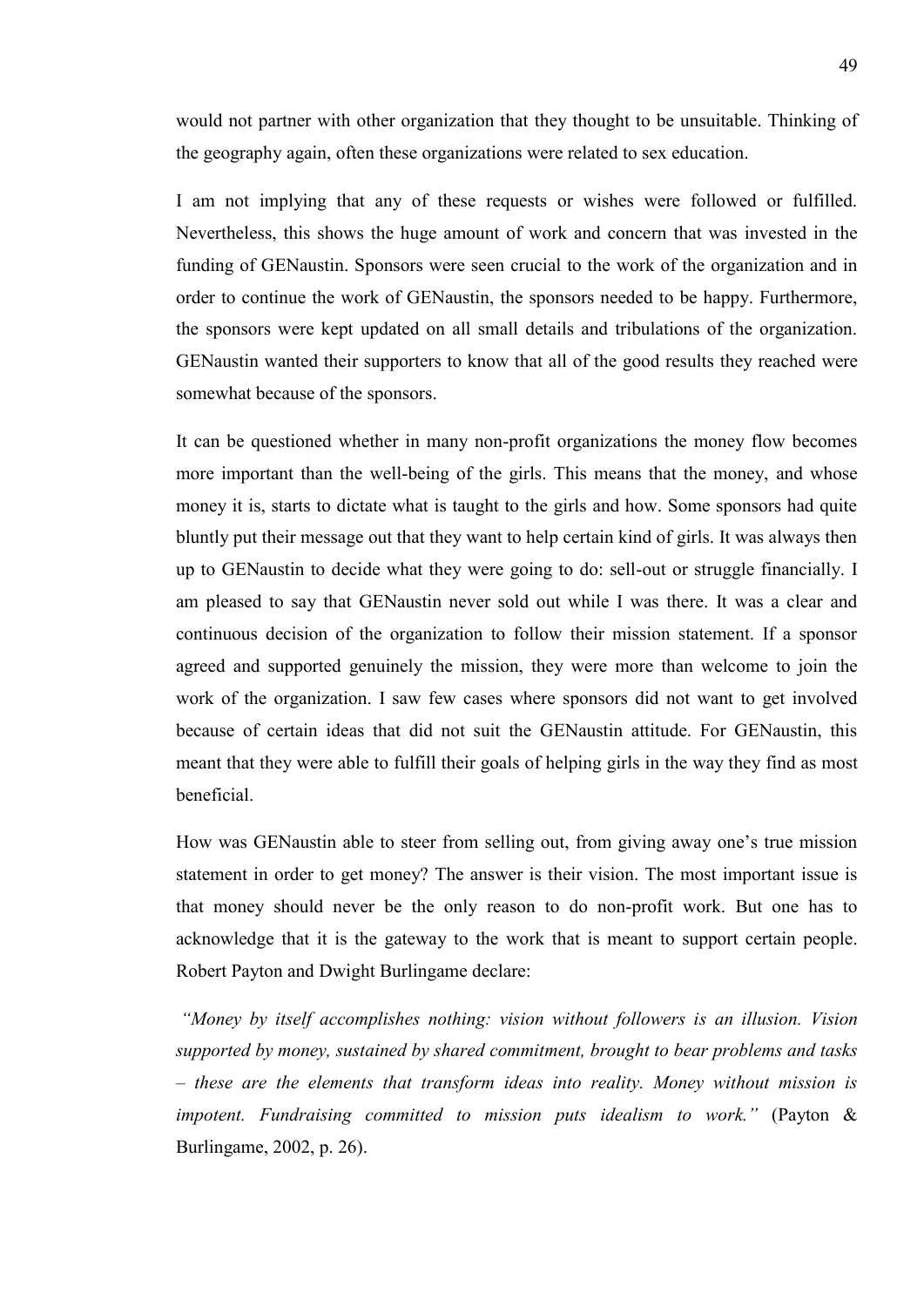Without genuine care and commitment to one's mission statement, one is only collecting money and actually not knowing exactly what to do.

For sure, girl empowerment can be done in different ways and for different reasons. The question occurred to me during my practice at GENaustin: is everyone in the field of girl empowerment doing this for the same reasons? Admittedly, my belief has been that girl empowerment work wants to see improvement in the lives of the girls and means to do so were not perhaps so important. But through research, thanks to a few phone interviews and email exchanges I learnt that this is not the case for non-profit girl empowerment organizations in Central Texas, let alone nationally in the US or globally. The empowerment of girls was almost seen to be of one sort only and preferably to be the one of the specific organizations'. This competitiveness is mainly because of the harsh and cutthroat competition of funding but it also has some footing in the idea of girl empowerment. Two academic articles with different views on girl empowerment are introduced here to clarify my point.

In their article, Currie, Kelly and Pomerantz (2006) focus on the empowerment for girls that happens in schools and in formal teaching. They interviewed girls that had been considered as the "geeky girls" in high school and, because of this, been outside the 'emphasized femininity' in a highly competitive, male-oriented youth culture (2006, p. 421). They viewed school as a ground of girl discrimination and disempowerment. And this discourse is dominant in the field of girlhood studies (Ojanen, 2011).

Nicola Gavey (2011) questions in her text whether girls can really become sexually empowered in a sexist world. She deliberates the attitudes of other feminist scholars who doubt girls own views of being empowered through "going wild", so-called glamour modeling, and stripping "for fun" to gain the "attention of male audiences" (Gavey, 2011, p. 3). Female academics have an opinion that this kind of behavior cannot be true empowerment for the girls. Gavey questions whether the female academics can have an opinion on this. The general message of the text is that it should be questioned what right older women have to impose their own ideas of empowerment on girls, thus the argument is that women almost dictate what girls should consider as empowerment.

Whether it is about schooling of girls or about sexuality of girls, I have realized that quite often girl empowerment is based on the shock and concern of adult women. We ponder, frown and gasp on the several issues that the girls are faced with. We consider ourselves as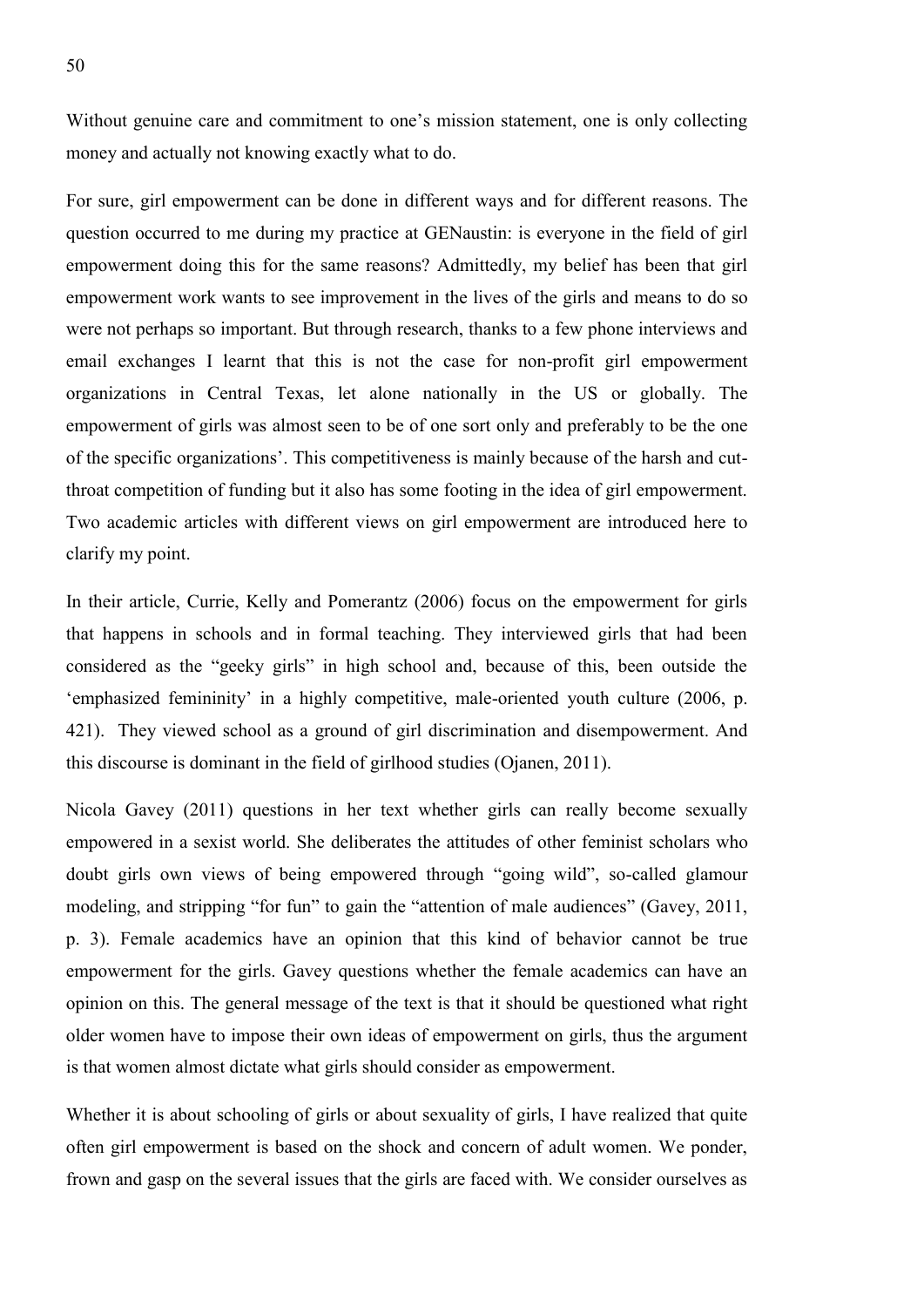the solvers of these problems, or at least little helpers, and we want to take full responsibility of girls. As part of this full responsibility, girl empowerment organizations tend to take sole responsibility and believe that they are the only party to fully empower young women. Somewhere in this process, the girl empowerment organizations drift apart from each other and cannot find anymore the common determinative features of empowerment. Concluding, from the analysis of the studied organization, in order to succeed in empowering girls, organizations should work together; not just compete and favor one group of girls when organizing their activities.

Currie, Kelly and Pomerantz (2006) acknowledge:

*"We see our task as better understanding how girls can name and narrate their experiences in ways that render these experiences 'objects' of their own critical interrogation."* (2006, p. 434)

In other words, the authors believed that the 'geeky girls' should find empowerment in themselves without any adults telling them what it is. And when it comes to sex and sexuality, Gavey shares this view. She states that empowerment should include diverse and equitable opportunities and rewards for all girls, women. (2011, p. 5)

Through my experience in GENaustin, I have become convinced that girls are capable of finding their own empowerment within their own geography. GENaustin guides girls in their lives and empowers them to enjoy it fully. Although the organization is faced with issues of complex geographies of girlhood, fundraising, and disconnected co-operation, GENaustin succeeds to empower girls in their geography. This master's thesis is the result of genuine and inspiring experience of girl empowerment that I had in the US.

In this master's thesis I have given an example of girl empowerment organization that works through the needs of the girls. This case study convinced me that the well-being and the needs of the girls, whoever they are, should be the sole focus of girl empowerment; this realization has become even stronger the more I think and learn about the girls' lives and their needs. I have also realized that all people involved in girl empowerment work should have enough knowledge of theories of girlhood and preferably, even of geographies of girlhood.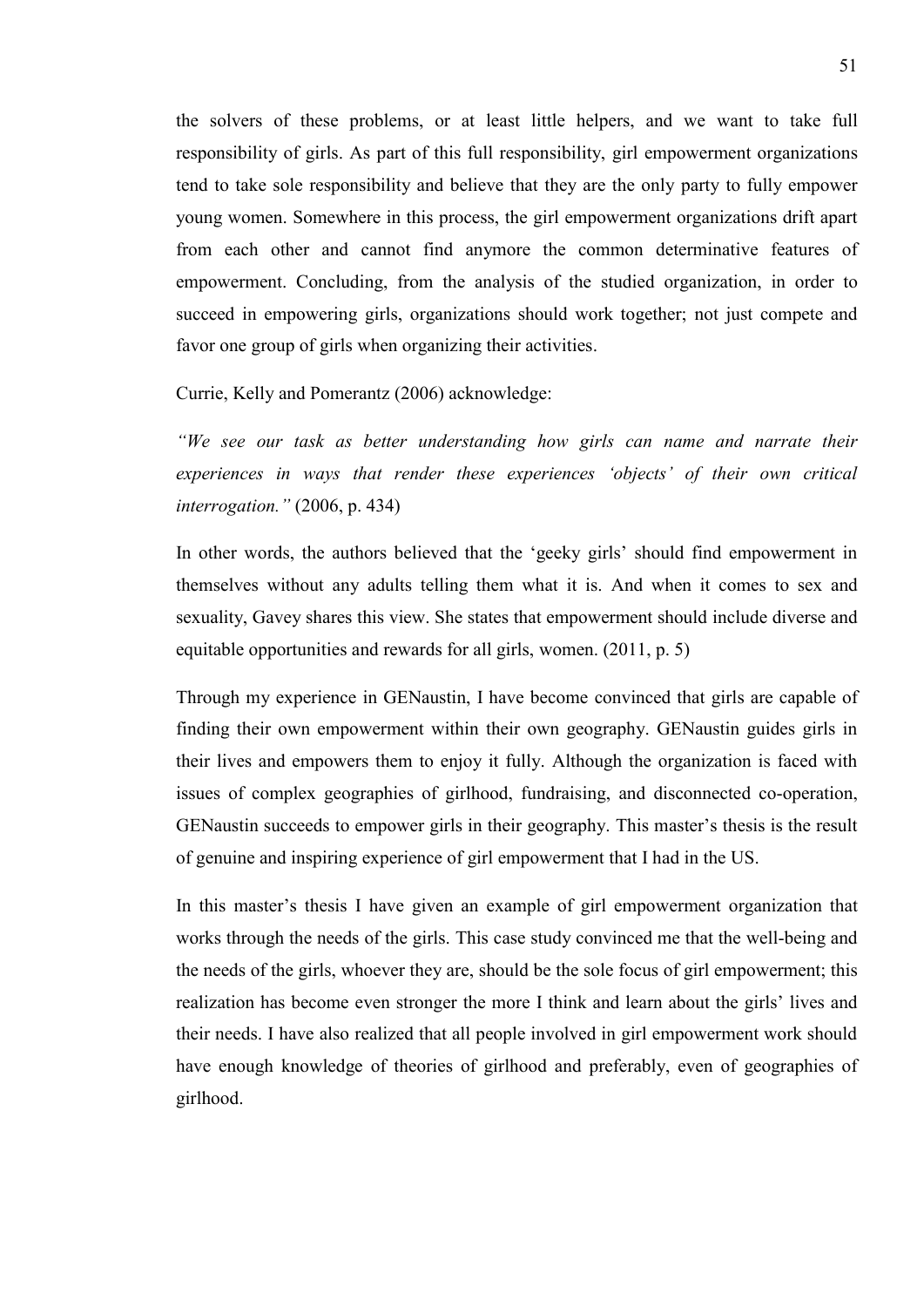# **8 DISCUSSION**

The main objective for this thesis was to provoke the reader to consider girlhood and girl empowerment as important issues to be discussed in world we live in. In an attempt to convince the reader, a theoretical analysis has been carried out on girlhood and girl empowerment, supported by an ethnographic case study of GENaustin. This Texan girl empowerment organization is evaluated with a regard to how successful it is in achieving its goal of empowering girls in its geography.

This thesis sets out to reach high reliability and validity. The reliability of the thesis is confirmed by a careful analysis of the ethnographic data; the reader should be able to follow the discussion on methodology while numerous references and background information are provided for the reader. As for the validity of the study, the reader should be able to see that the author of this thesis has achieved what she set out to achieve to answer the two research questions, viz. first, what is defined as girlhood and girl empowerment and second, why and how should girl empowerment be performed according to certain geography of girlhood. To answer the first question, a sample of selected academic publications was analyzed and to answer the second, the organization *Girl Empowerment Network Austin* was evaluated with reference to its geography, philosophy and overall knowledge based on ethnographic observations. The answers given to the research questions are by no means definite; rather the aim was to give valid perspectives of what girl empowerment could be both in theory and practice. Thus the criticism expressed in the thesis is meant to address the challenges apparent in girl empowerment work so that the theoretical and practical work can be redefined if needed, and the set goals reached contributing to all girls' well-being in their own living environments.

As one can gather from the theoretical framework of girlhood and girl empowerment, 'being a girl' is not as simple as we might assume, rather it is quite a complex issue. Girlhood is constructed by all the different girls in all the different places in the world, and therefore, in widely different modes and manners. Being a girl is not something we can generalize i.e. be similar for all the girls. This is partly individual - every girl is special in her own way and should be treated as such – partly cultural depending on the various geographies that the girls live in. This idea is supported with the case study of GENaustin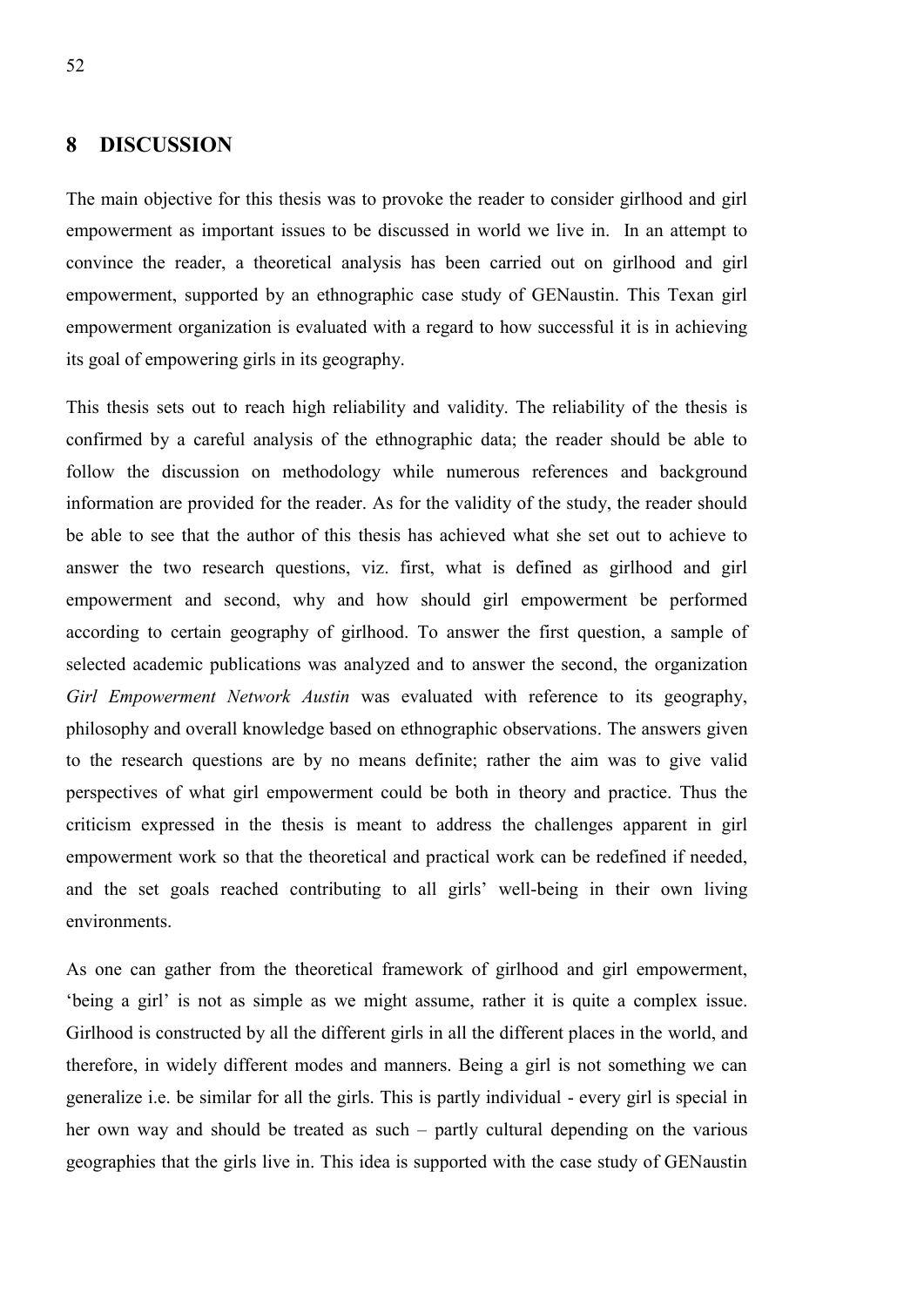which proves that girls in the geography of Austin, Texas, USA, are empowered according to their specific context.

It should is evident that girl empowerment in certain geography of girlhood is of great help when it is arranged according to the geography of girls in question. According to research, the work done by GENaustin is successful precisely because its philosophy and practices are devised to help girls in their specific girlhood. Geography is of vital importance to the girls. Yet, the work of the organization is challenged by several factors such as fundraising, complexity of girlhood within individual geographies, and the lack of co-operation within the field. These issues at times preclude the organization from fulfilling its mission statement properly. However, these challenges should not affect the girls and create barriers between them. Through answering these questions, the main finding of the study concludes that the existence of girl empowerment should be defended and the accessibility to the empowerment activities inside the different geographies of girlhood supported.

Bettis and Adams state that when the girls' realities are seen as versatile, we are able to celebrate these diverse ways of girlhood (2005, p. 13). And through this diversity, we can even empower them. As educators we should all strive for genuine empowerment but in order to do so, the girls themselves should also celebrate the diverse landscapes of girlhood and girl empowerment. Therefore, to really fulfill the goal of girl empowerment, the girls from various geographies of girlhood should meet through any means and converse their experiences of being a girl. When a girl is empowered to be an active member of her geography, she is equipped to empower another girl to achieve active membership. Yet, the empowerment work between geographies has to be supported financially and educationally, which is a task GENaustin as an educational organization needs to cope with.

The aim of this thesis was to advocate the reader to see that through girl empowerment according to the geographies of girlhood, we are able to support the girls of the world to become the 'rulers of the world', starting from their own geography and moving on. Significantly, Bettis and Adams conclude: *"Yet, we also recognize the importance of strategically using girlhood as a universal construct for the purposes of social change."* (2005, p. 276).

To conclude, it is necessary to see girl empowerment as an important means in affecting the social change. As the author of this thesis, as an educator and as a woman, I truly hope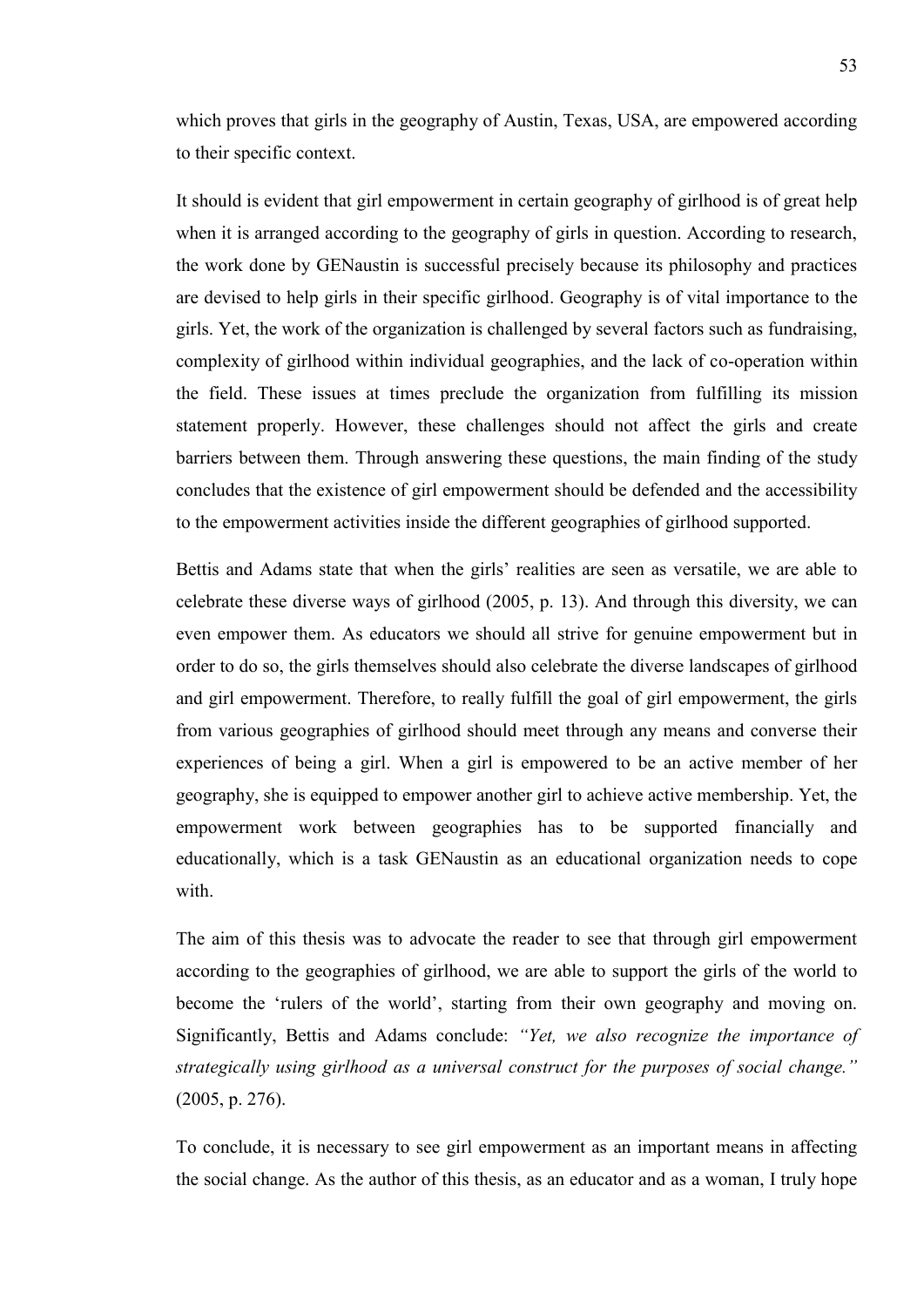that this thesis offers knowledge and means to support the girls in becoming agents of their lives, whatever part of the world or the culture they happen to be born into.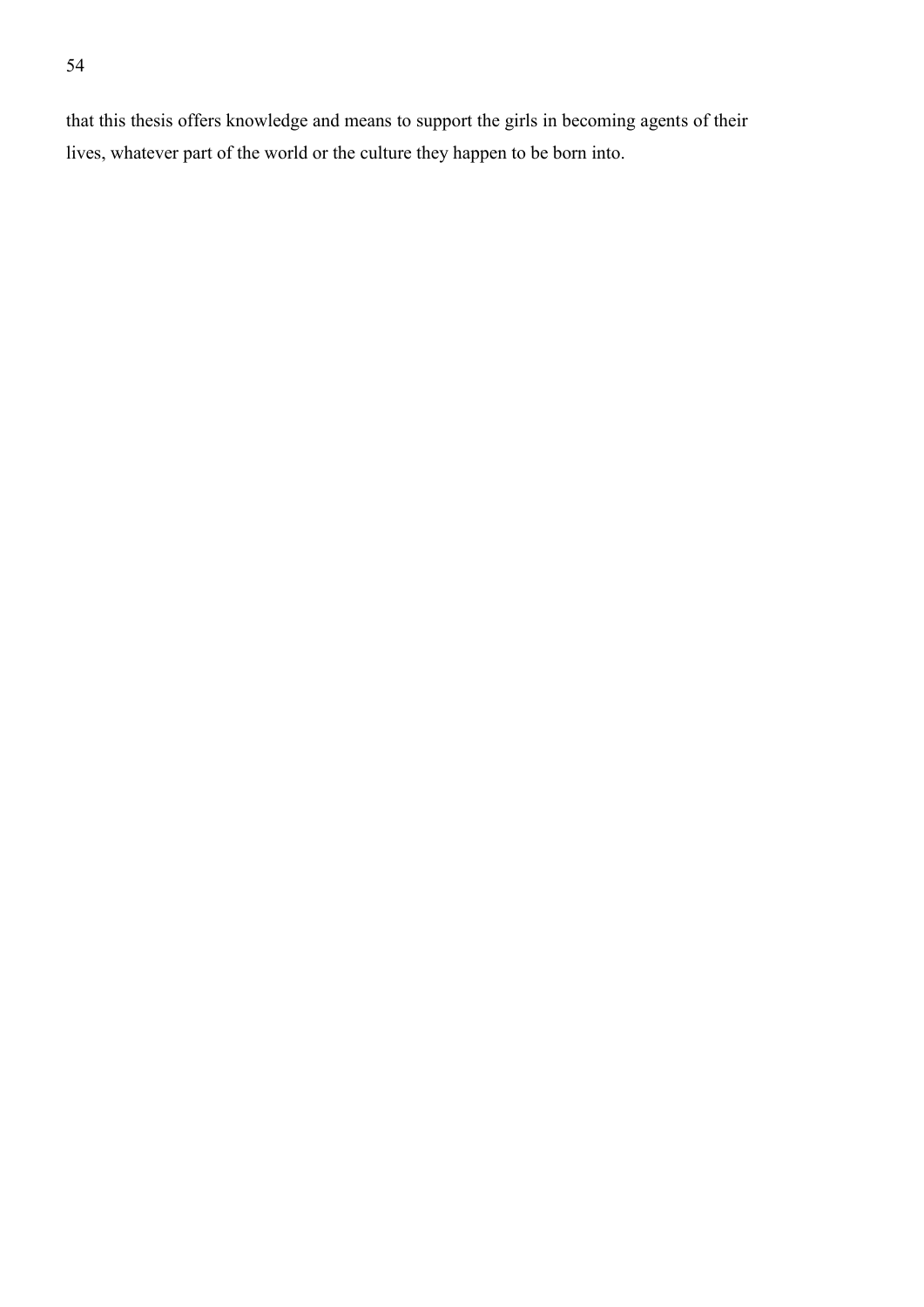# **REFERENCES**

- Aapola, S., Gonick, M. & Harris, A. (2005). *Young Feminity – Girlhood, Power and Social* Change. Palgrave Macmillan, New York
- AAUW Educational Foundation (2001). *Beyond the Gender Wars – a Conversation about Girls, Boys, and Education*. American Association of University Women Educational Foundation, USA.

Alley's House webpage (10.4.2013). http://www.alleyshouse.org/tnpreg.htm

- American Association of University Women (1994). *Shortchanging Girls, Shortchanging America,* American Association of University Women, USA. Retrieved from: http://www.aauw.org/files/2013/02/shortchanging-girls-shortchanging-americaexecutive-summary.pdf.
- Andersen, M. (1988). *Thinking about women: sociological perspectives on sex and gender*. Macmillian, New York.
- Antola Robinson, H. (1994). *The Ethnography of Empowerment – The Transformative Power of Classroom Interaction.* Falmer Press, London.
- Anttila, A., Ojanen, K., Saarikoski, H. & Timonen, S. (2011). Tyttöjen juttuja tyttökulttuurin monimuotoiset tilat. In: In Ojanen, K., Mulari, H. & Aaltonen, S. (Eds.) *Entäs tytöt – johdatus tyttötutkimukseen.* (pp. 135-172) Bookwell Oy, Jyväskylä.
- Bell, B. & Gilbert, J. (1996). *Teacher Development: A Model from science education.* Falmer Press, Washington, DC.
- Bettis, P. & Adams, N. (2005). *Geographies of Girlhood – Identities In-Between.* Lawrence Erlbaum Associates, Inc. New Jersey.
- Brewer, J.D. (2004). Ethnography. In: Cassell, C. & Symon, G. (Ed.) *Essential Guide to Qualitative Methods in Organizational Research*. (pp. 312-322) SAGE Publications, London.
- Brown, L.M. & Gilligan, C. (1992). *Meeting at the Crossroads – Women's Psychology and Girls' Development.* Harvard University Press, Cambridge, Massachusetts.
- Brown, M. (2010). The sad, the mad and the bad: Co-existing Discourses of girlhood. Published online: 9.11.2010, Springer Science + Business Media, LLC 2010. Retrieved from: http://link.springer.com/content/pdf/10.1007%2Fs10566-010-9115-5. (pp. 107-120).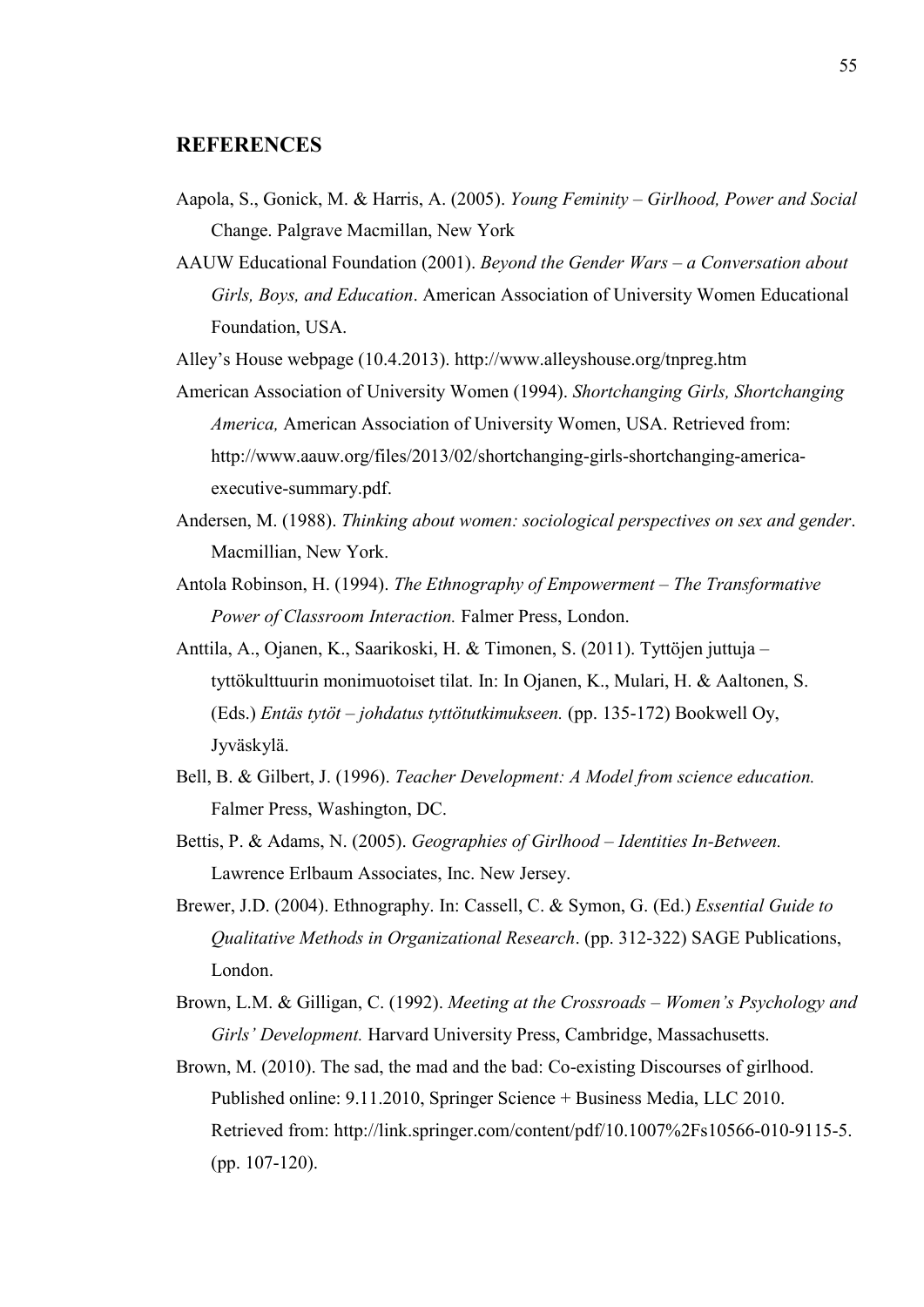- Budgeon, S. (2003). *Choosing a Self – Young Women and the Individualization of Identity.* Praeger Publishers, Westport.
- Burch, H. (1991). The Sleeping Beauty: Escape from Change. In: Greenspan, S.I. & Pollock, G.H. (Eds.) *The Course of Life, Vol. IV Adolescence*. (pp. 313-331) International Universities Press, INC. Madison, Connecticut.
- CASA The National Center on Addiction and Drug Abuse at Columbia University (2006). National Survey of American Attitudes on Substance Abuse XI: Teens and Parents, http://www.casacolumbia.org/articlefiles/3802006%20National%20Survey%20XI.pdf
- Center for Transformative action (29.4.2013). *What is transformative action?* Retrieved from: http://www.centerfortransformativeaction.org/what-is-transformative-action-1.html.
- Cincinnati Children's (2006) *New study on Self-esteem in Adolescent women.* Retrieved from: http://www.cincinnatichildrens.org/about/news/release/2006/10-self-esteemstudy.htm
- Currie, D., Kelly, D. & Pomerantz, S. (2006). 'The geeks shall inherit the earth': Girls Agency, Subjectivity and Empowerment. In: *Journal of Youth Studies*, Vol. 9, No.4, September 2006, (pp. 419-436).
- Eckes, T. & Trautner, M. (Eds.) (2000). *The Developmental Social Psychology of Gender.* Lawrence Erlbaum Associates Inc. New Jersey.
- Fetterman, D.M. (1998). *Ethnography step by step*. SAGE Publications, London.
- Freire, Paulo. (1993). *Pedagogy of the Oppressed*. The Continuum International Publishing Group, Inc. New York.
- Gavey, N. (2011). *Beyond "Empowerment"? Sexuality in a Sexist World, Feminist Forum.* Published online: 25 September 2011, Springer Science + Business Media, LLC.
- Genaustin webpage (March 2013). http://www.genaustin.org.
- Gilligan, C. (1982). *In a Different Voice – Psychological Theory and Women's development*. Harvard University Press, Cambridge, Massachusetts.
- Girls for A Change webpage (13.3.2013).
	- http://girlsforachange.typepad.com/national/about/
- Girls Incorporated. webpage (11.3.2013). http://www.girlsinc.org/about/index.html
- GirlsLife webpage (18.3.2013). http://www.girlslife.com/category/life.aspx
- GirlStart webpage (22.3.2013). http://www.girlstart.org/about.asp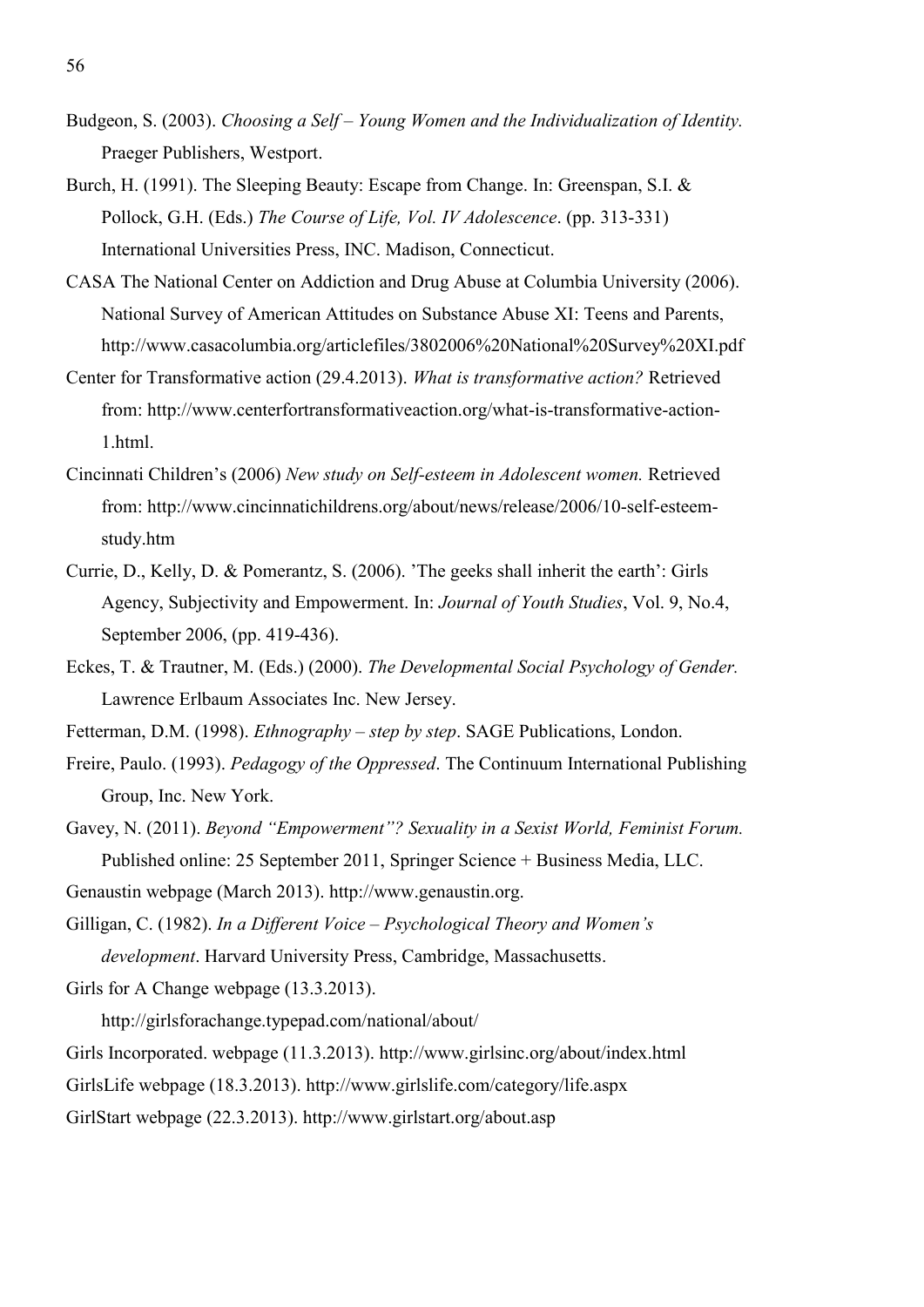- Goodheart, C.D. (2006). An integrated view of girls' and women's health: psychology, physiology, and society. In: Worell, J. & Goodheart, C.D. (Eds.) *Handbook of girls' and women's psychological health*. (pp. 3-14) Oxford University Press, New York.
- Harris, A. (2004). *Future Girl – Young Women in the Twenty-first Century*. Routledge, New York.
- Harris, A. (Ed.) (2004). *All About the Girl – Culture, Power, and Identity*. Routledge, New York.
- Harter, S. (1999). *The Construction of the Self – A Developmental Perspective*. The Guilford Press, New York.
- Harvey, D.L (2009). Complexity and case. In Byrne, D. & Ragin, C.C. (Eds.) *The SAGE Handbook of Case-based Methods*. SAGE Publications Ltd, London.
- Heikkilä, K. & Heikkilä, J. (2001). *Innovatiivisuutta etsimässä. Irtiottoa keskinkertaisuudesta.* Kauppakaari, Helsinki.
- Inness, S. A. (Ed.). (1998). *Millennium Girls – Today's Girls Around the World*. Rowman & Littlefield Publishers, Inc. Maryland.
- It's a girl (13.4.2013). http://www.itsagirlmovie.com/synopsis

Keltikangas-Järvinen, L. (1994). *Hyvä itsetunto*. WSOY, Juva.

Knowles, B. (2012). Run the world, retrieved from:

http://www.lyricsmode.com/lyrics/b/beyonce/run\_the\_world.html

- Laurie, N., Dwyer, C., Holloway, S. & Smith, F. (1999). *Geographies of New Femininities*. Pearson Education Limited, New York.
- Lloyd, G. (Ed.) (2005). *Problem girls – Understanding and Supporting Troubled and Troublesome Girls and Young Women*. Routledge Falmer, New York.
- Macavinta, C. & Vander-Plyum, A. (2005). *Respect: A Girl's Guide to Getting Respect & Dealing When Your Line Is Crossed*. Retrieved from: http://books.google.com/books?id=oLE4WDfnaOYC&printsec=frontcover&dq=maca vinta&hl=fi&cd=1#v=onepage&q=&f=false
- Mason, J. (1996). *Qualitative researching*. SAGE Publications Ltd., London.
- Mellow, N. (2008). *The state of disunion – regional sources of modern American partisanship.* The Johns Hopkins University Press, Baltimore.
- Mielonen, M. (24.3.2013). Tyttöjä kadonnut 200 miljonaa. Helsingin Sanomat. http://www.hs.fi/ulkomaat/Tytt%C3%B6j%C3%A4+kadonnut+200+miljoonaa/a1364 011231969?jako=6fbd2e75d9716ec0e45760517633e72b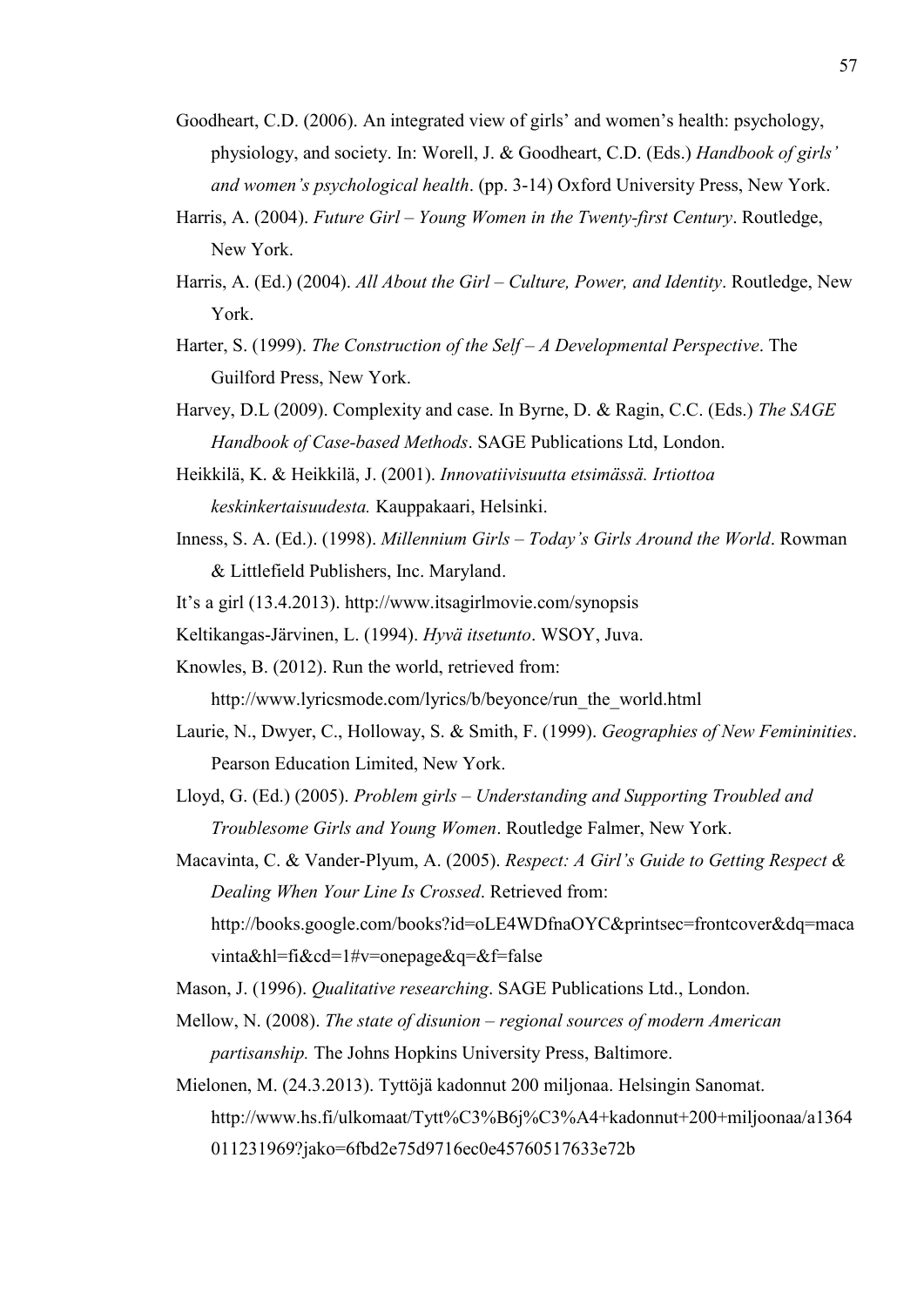- Montgomery, H. (2003). Childhood in time and place. In: Woodhead, M. & Montgomery, H. (Eds.) *Understanding childhood – an interdisciplinary approach*. (pp. 45-84) The Open University, Milton Keynes.
- Moshella, M. (2008). Personal Identity and Gender A Revised Aristotelian Approach. In: Gonzalez, A.M. & Seidler, V. (Eds.) *Gender Identities in a Globalized World*. (pp.75- 108) Humanity Books.
- Nurmi, J. E. (1995). Nuoruusiän kehitys: etsintää, valintoja ja noidankehiä. In: Lyytinen, P., Korkiakangas, M. & Lyytinen, H. (Eds.) *Näkökulmia kehityspsykologiaan – Kehitys kontekstissaan*.(pp. 256-274), WSOY, Porvoo.
- Näre, S. & Lähteenmaa, J. (1992). *Letit liehumaan – Tyttökulttuuri murroksessa*. Tammer-Paino Oy, Tampere.
- Ojanen, K. (2008). Katsausartikkeli: Tyttötutkimuksen tytöt: Keskusteluja tyttöyden moninaisuudesta ja tyttöjen vallasta. In. vol. 15 – 1/2008, Suomen Kansantietouden Tutkijain Seura ry. Retrieved from: http://www.elore.fi/arkisto/1\_08/oja\_b\_1\_08.pdf.
- Ojanen, K. (2011). Katsaus tyttötutkimuksen suomalaiseen historiaan ja keskusteluihin. In: Ojanen, K., Mulari, H. & Aaltonen, S. (Eds.) (2011) *Entäs tytöt – johdatus tyttötutkimukseen.*(pp. 9-43) Bookwell Oy, Jyväskylä.
- Oxford Dictionary of Current English, Third Edition (2011). Oxford University Press, New York.
- Paludi, M.A. (Ed.) (2004). *Praeger Guide to the Psychology of Gender*. Praeger Publishers, Westport.
- Parpart, L. J., Rai, M. S. & Staudt, K. (Eds.) (2002). *Rethinking empowerment – Gender and development in a global/local world*. Routledge, New York.
- Payton, R. L. & Burlingame, D.F. (2002). Philanthropic traditions and the non-profit section. In: Wagner, L. (Ed.) *Careers in Fundraising*. (pp. 13-38) John Wiley & Sons Inc. New York.
- Pipher, M. (1994). *Reviving Ophelia – Saving the Selves of Adolescent Girls*. The Berkley Publishing Group, New York.
- Puuronen, V. (2006). *Nuorisotutkimus*. Osuuskunta Vastapaino, Juvenes Print, Tampere.
- Razz, A. (2006). *Fantastical Tales for the Heroine's Quest.* Retrieved from: http://books.google.fi/books?id=HlpLPQAACAAJ&dq=anni+razz&cd=1
- Respect Rx webpage, Factoids: Girl Statistics and Studies, (20.3.2013).

http://www.respectrx.com/archives/girl\_stats\_studies/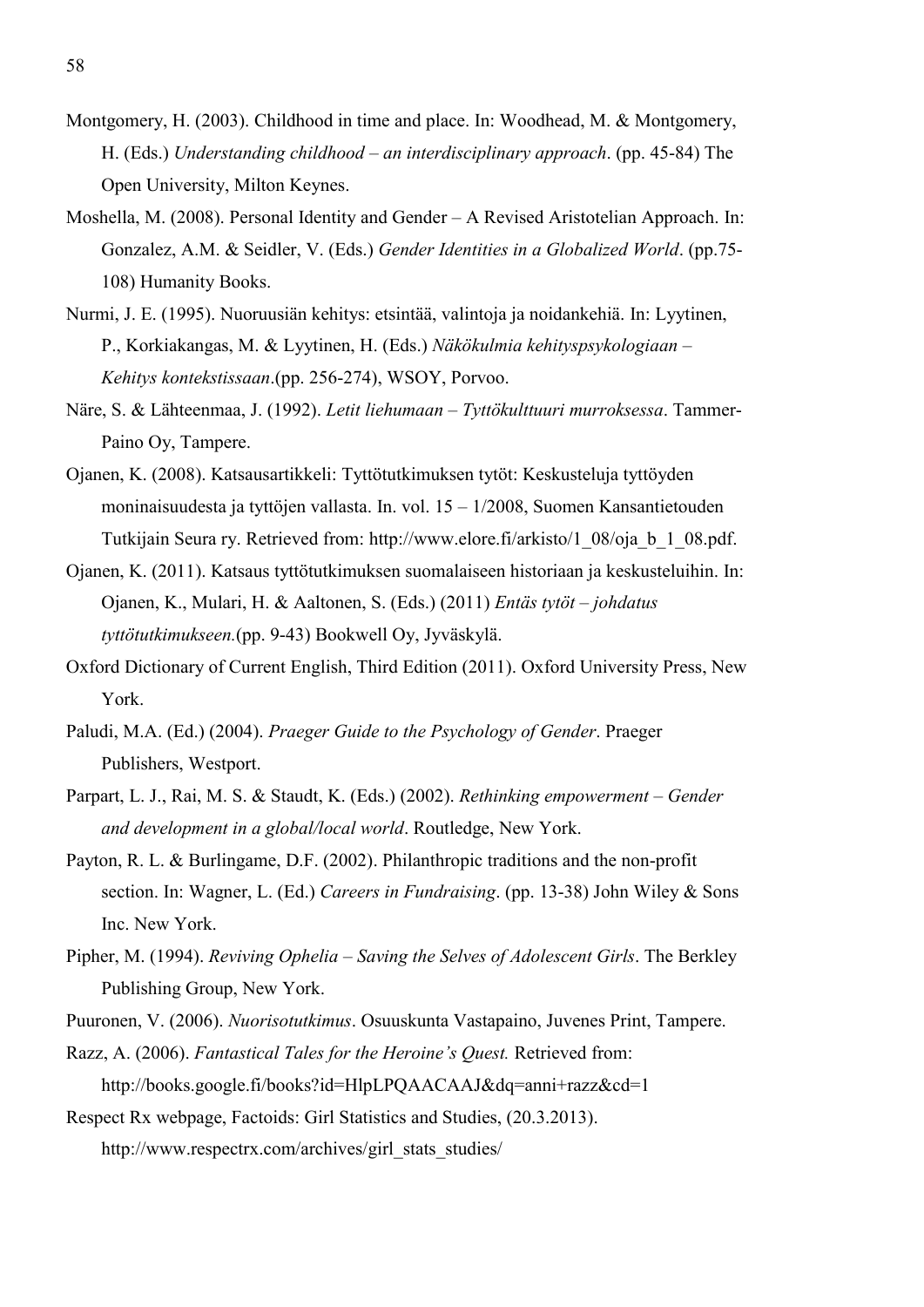- Riain, S.O. (2009). Extending the ethnographic case study. In: Byrne, D. & Ragin, C.C.(Eds.) *The SAGE Handbook of Case-based Methods*. (pp. 289-306) SAGE Publications Ltd. London.
- Robb, M. (2007). Gender. In: Kehily, J.M. (ed.) *Understanding Youth: perspectives, identities and practices*. (pp. 109-146) SAGE Publications, London.
- Rogers, W.S. (2003). Gendered childhoods. In: Woodhead, M. & Montgomery, H. (Eds.) *Understanding childhood – an interdisciplinary approach*. (pp. 179-220)The Open University, Milton Keynes.
- Ruggerone, L. (2008). Bodies between Genders In Search of New Forms of Identity, published in: Gonzalez, A.M. & Seidler, V. (Eds.) *Gender Identities in a Globalized World*. (pp. 109-128) Humanity Books, Michigan.
- Schreier, M. (2012). *Qualitative content analysis in practice*. SAGE Publications, California.
- Seventeen webpage (18.3.2013). http://www.seventeen.com/health/tips/body-peace-pledge
- Siitonen, J. (1999). *Voimaantumisteorian perusteiden hahmottelua*. Acta Universitatis Ouluensis, Oulu University Press, Oulu.
- Simmons, Rachel. (2002). *Odd Girl Out – the Hidden Culture of Aggression in Girls*. Harcourt Inc. Florida.
- Skalansky, M.A. (1991). The Pubescent Years: Eleven to Fourteen. In: Greenspan, S.I. & Pollock, G.H. (Eds.) *The Course of Life Vol. IV Adolescence*. (pp. 63-97) International Universities Press, INC. Connecticut.
- Slater, A. & Bremner, G. (2003). *An Introduction to Developmental Psychology*. Blackwell Publishing Ltd, Massachusetts.
- Steinem, G. (1992). *Revolution from within - a book of self-esteem*. Library of Congress cataloging-in-publication data, USA.
- Stromquist, N.P. (2002). Education as a means for empowering women. In: Parpart, L. J., Rai, M. S. & Staudt, K. (Eds.) *Rethinking empowerment – Gender and development in a global/local world.* (pp. 22-38) Routledge, New York.
- Syrjälä, L. & Numminen, M. (1988). *Tapaustutkimuksia kasvatustieteessä.* Oulun Yliopiston kasvatustieteiden tiedekunta, Oulu.
- Texas Department of State Health Services (2012). Texas population, 2012. Retrieved from: http://www.dshs.state.tx.us/chs/popdat/st2012.shtm.
- United Nations (1989). *Convention on the Rights of the Child.* Retrieved from: http://www.ohchr.org/EN/ProfessionalInterest/Pages/CRC.aspx (19.4.2013)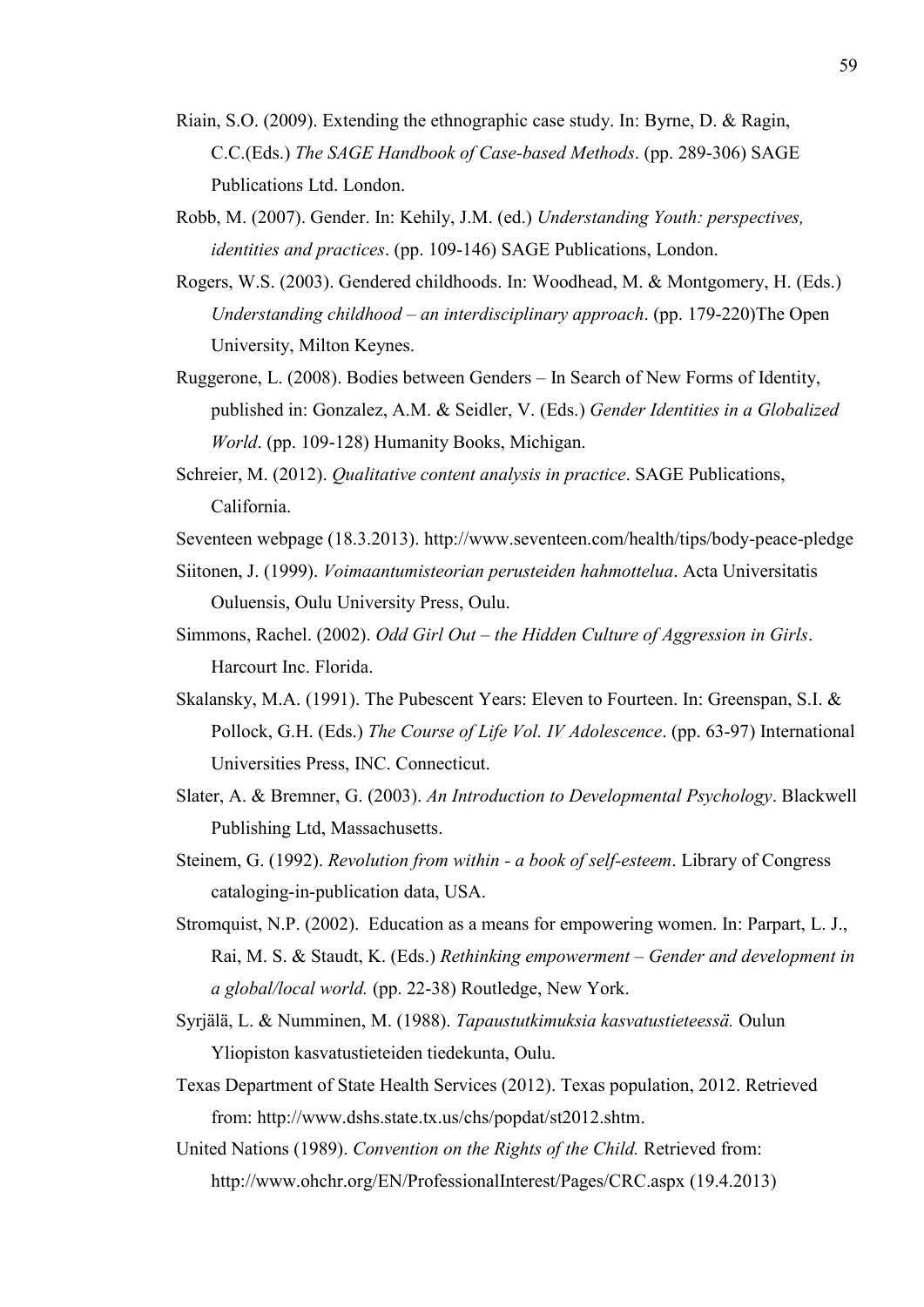United States Census Bureau (14.4.2013).

http://www.census.gov/newsroom/releases/archives/population/cb12-117.html

- Wiley, D. & Wilson, K. (2009). *Just say don't know – sexuality education in Texas public schools.* Texas Freedom Network Education Fund, retrieved from: http://www.tfn.org/site/DocServer/SexEdRort09\_web.pdf?docID=981
- Worell, J. & Goodheart, C.D. (Eds.) (2006). *Handbook of girls' and women's psychological health.* Oxford University Press, New York.
- WriteGirl webpage (13.3.2013). http://www.writegirl.org/about.html
- Wyness, M. (2006) *Childhood and Society – An Introduction to the Sociology of Childhood.* Palgrave Macmillan. London.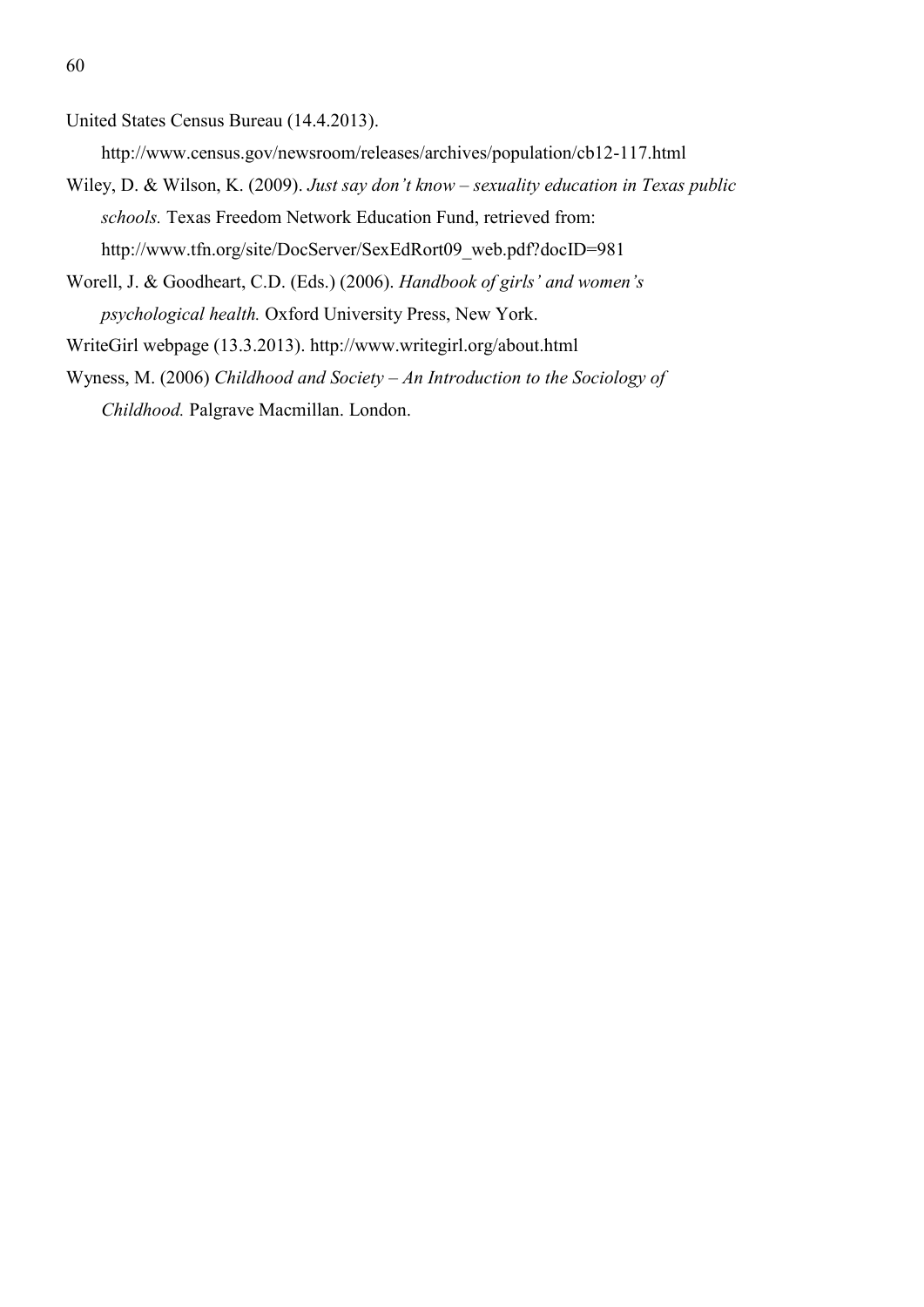# **APPENDICES**

# **Appendix 1.**

AAUW (1994) Shortchanging Girls, Shortchanging America, p. 7



Picture 1. Self-esteem Index and 'I'm Happy the Way I am'-index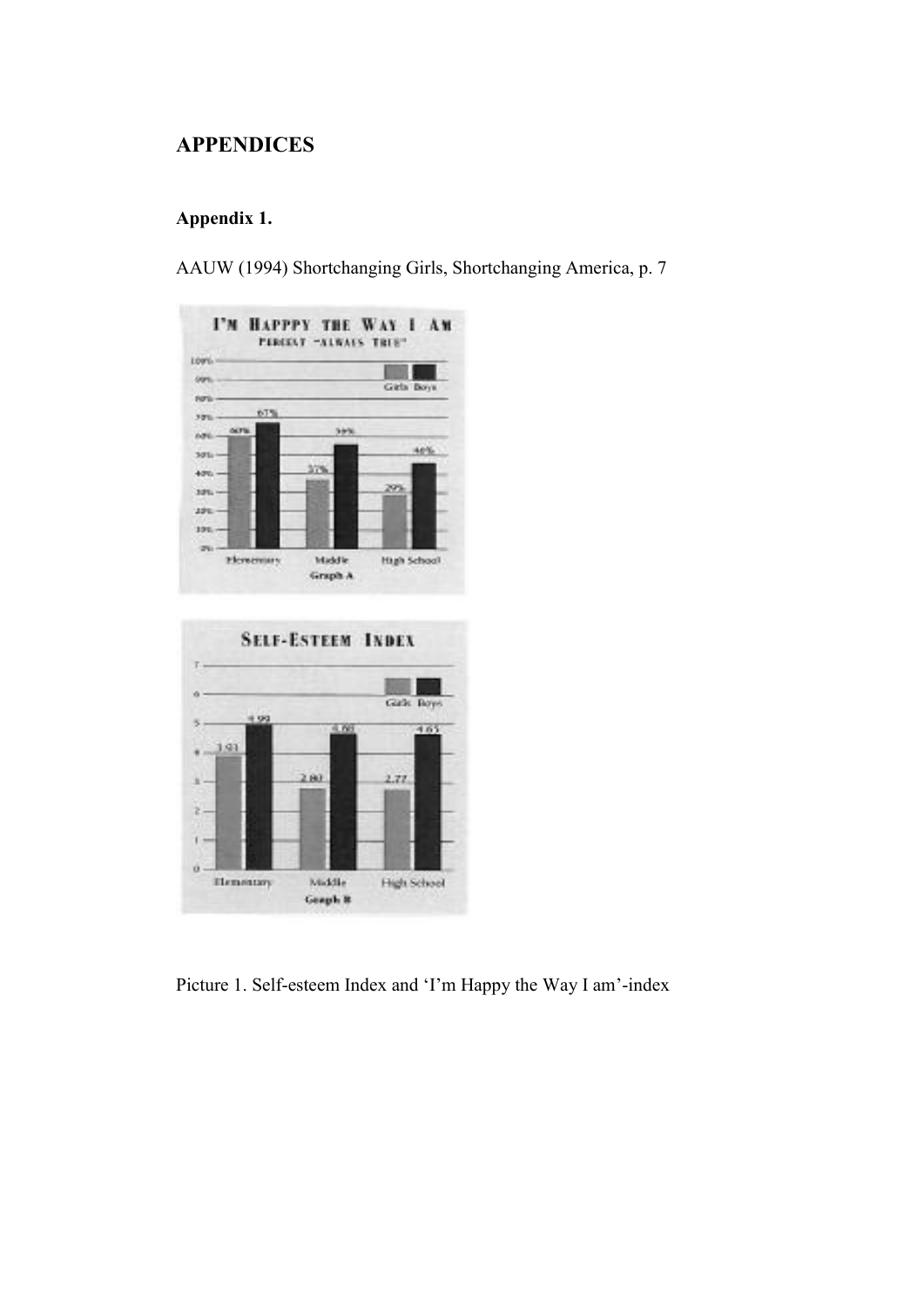# **Appendix 2.**

Girls Inc. Girl's Bill of Rights,

Girls Inc. 2013

**Girls have the right to be themselves and to resist gender stereotypes.**

**Girls have the right to express themselves with originality and enthusiasm.**

**Girls have the right to take risks, to strive freely, and to take pride in success**

**Girls have the right to accept and appreciate their bodies.**

**Girls have the right to have confidence in themselves and to be safe in the world.**

**Girls have the right to prepare for interesting work and economic independence.**